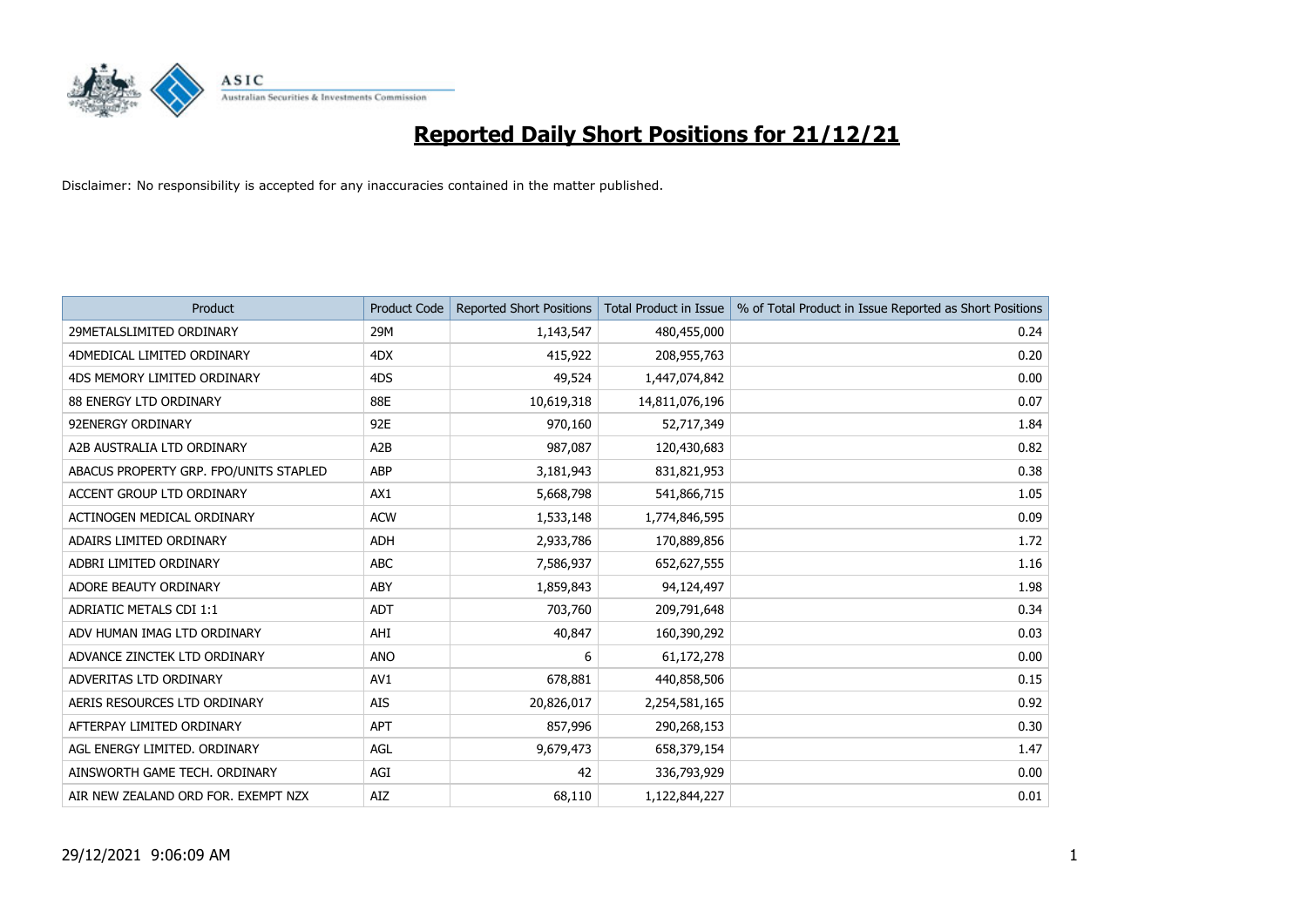

| Product                               | <b>Product Code</b> | <b>Reported Short Positions</b> | <b>Total Product in Issue</b> | % of Total Product in Issue Reported as Short Positions |
|---------------------------------------|---------------------|---------------------------------|-------------------------------|---------------------------------------------------------|
| AIRTASKER LIMITED ORDINARY            | <b>ART</b>          | 769,031                         | 416,186,276                   | 0.18                                                    |
| ALCIDION GROUP LTD ORDINARY           | <b>ALC</b>          | 2,202,978                       | 1,221,766,143                 | 0.18                                                    |
| ALE PROPERTY GROUP FPO/UNITS STAPLED  | <b>LEP</b>          | 850                             | 200,582,312                   | 0.00                                                    |
| ALKANE RESOURCES LTD ORDINARY         | <b>ALK</b>          | 7,192,153                       | 595,583,420                   | 1.21                                                    |
| ALLIANCE AVIATION ORDINARY            | AQZ                 | 38,828                          | 160,734,697                   | 0.02                                                    |
| ALLIGATOR ENERGY ORDINARY             | <b>AGE</b>          | 998,767                         | 3,035,643,924                 | 0.03                                                    |
| ALLKEM LIMITED ORDINARY               | <b>AKE</b>          | 3,602,759                       | 637,525,586                   | 0.57                                                    |
| ALPHA HPA LTD ORDINARY                | A4N                 | 1,619,470                       | 793,284,971                   | 0.20                                                    |
| ALS LTD ORDINARY                      | <b>ALQ</b>          | 1,714,978                       | 483,711,344                   | 0.35                                                    |
| ALTECH CHEM LTD ORDINARY              | <b>ATC</b>          | 181,670                         | 1,365,256,395                 | 0.01                                                    |
| ALTHEA GROUP ORDINARY                 | AGH                 | 982,165                         | 312,431,023                   | 0.31                                                    |
| ALTIUM LIMITED ORDINARY               | <b>ALU</b>          | 1,314,484                       | 131,469,072                   | 1.00                                                    |
| ALUMINA LIMITED ORDINARY              | <b>AWC</b>          | 45,890,530                      | 2,901,681,417                 | 1.58                                                    |
| AMA GROUP LIMITED ORDINARY            | AMA                 | 71,707,150                      | 1,013,179,489                 | 7.08                                                    |
| AMCOR PLC CDI1:1FOREXEMPT NYSE        | AMC                 | 11,510,622                      | 822,226,552                   | 1.40                                                    |
| AMERICAN PACIFIC ORDINARY             | <b>ABR</b>          | 571,450                         | 416,185,262                   | 0.14                                                    |
| AMERICAN RARE EARTHS ORDINARY         | <b>ARR</b>          | 244,873                         | 390,366,104                   | 0.06                                                    |
| AMP LIMITED ORDINARY                  | AMP                 | 65,327,284                      | 3,266,105,853                 | 2.00                                                    |
| AMPOL LIMITED ORDINARY                | <b>ALD</b>          | 97,668                          | 238,302,099                   | 0.04                                                    |
| ANDROMEDA METALS LTD ORDINARY         | <b>ADN</b>          | 59,854,363                      | 2,483,727,046                 | 2.41                                                    |
| ANGLOGOLD ASHANTI CDI 5:1 FOR. EXEMPT | AGG                 | 1,915,782                       | 89,207,765                    | 2.15                                                    |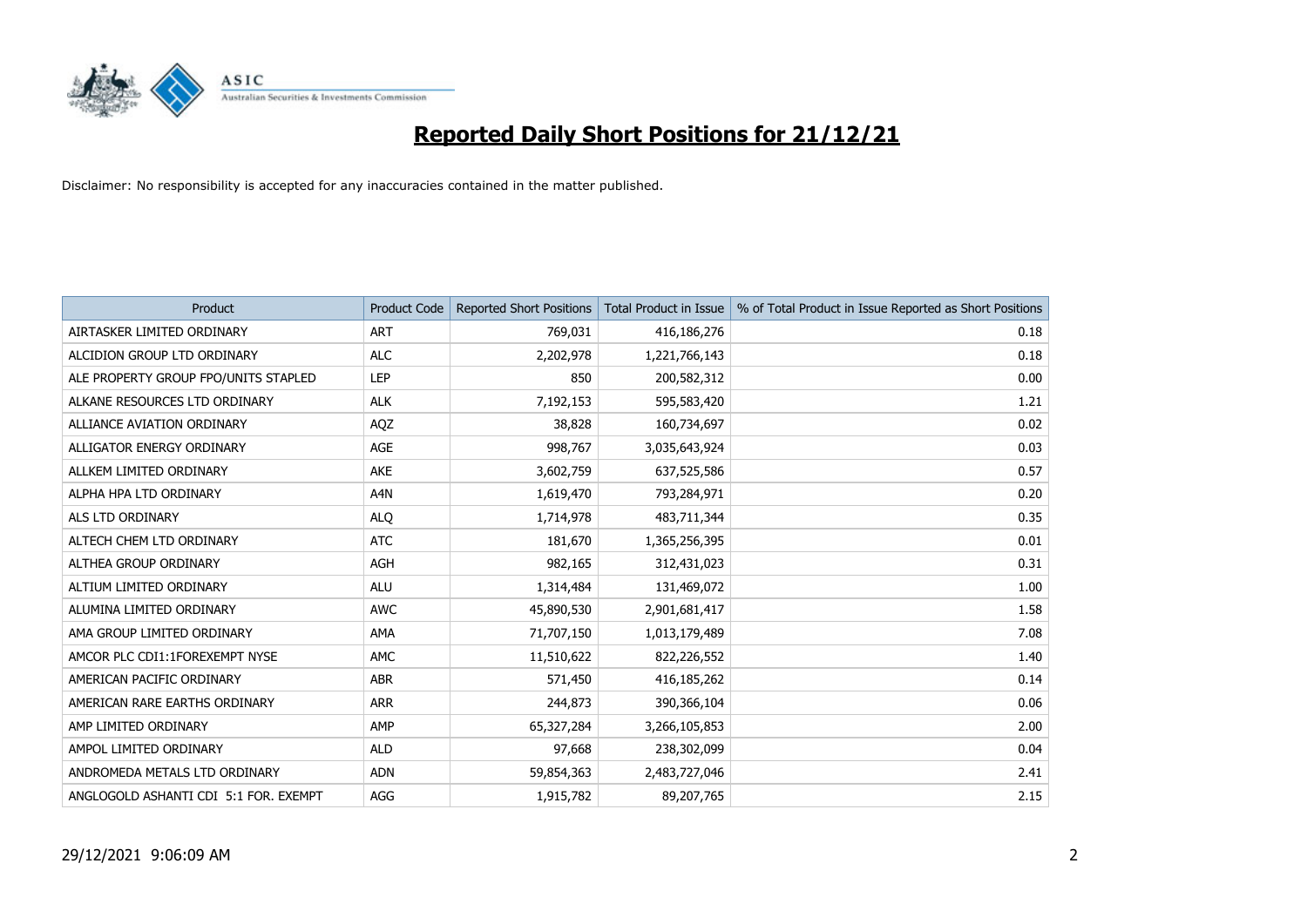

| <b>Product</b>                   | <b>Product Code</b> | <b>Reported Short Positions</b> | <b>Total Product in Issue</b> | % of Total Product in Issue Reported as Short Positions |
|----------------------------------|---------------------|---------------------------------|-------------------------------|---------------------------------------------------------|
| ANSARADA GROUP LTD ORDINARY      | <b>AND</b>          |                                 | 81,375,822                    | 0.00                                                    |
| ANSELL LIMITED ORDINARY          | <b>ANN</b>          | 4,460,072                       | 128,006,327                   | 3.48                                                    |
| ANTEOTECH LTD ORDINARY           | <b>ADO</b>          | 5,997,640                       | 1,974,044,392                 | 0.30                                                    |
| ANTERIS TECHNOLOGIES ORDINARY    | <b>AVR</b>          | 15,095                          | 9,466,955                     | 0.16                                                    |
| ANTISENSE THERAPEUT, ORDINARY    | <b>ANP</b>          | 183,402                         | 657,809,675                   | 0.03                                                    |
| ANZ BANKING GRP LTD ORDINARY     | <b>ANZ</b>          | 15,927,463                      | 2,814,297,510                 | 0.57                                                    |
| APA GROUP UNITS STAPLED          | <b>APA</b>          | 18,951,573                      | 1,179,893,848                 | 1.61                                                    |
| APM HUMAN SERVICES ORDINARY      | <b>APM</b>          | 6,831,154                       | 898,621,383                   | 0.76                                                    |
| APPEN LIMITED ORDINARY           | <b>APX</b>          | 8,766,246                       | 123,074,916                   | 7.12                                                    |
| ARB CORPORATION, ORDINARY        | ARB                 | 356,402                         | 81,675,550                    | 0.44                                                    |
| ARCHER MATERIALS ORDINARY        | <b>AXE</b>          | 719,773                         | 247,567,207                   | 0.29                                                    |
| ARCHTIS LIMITED ORDINARY         | AR9                 | 431,378                         | 261,931,229                   | 0.16                                                    |
| ARDENTLEISUREGRPLTD ORDINARY     | <b>ALG</b>          | 3,131,597                       | 479,706,016                   | 0.65                                                    |
| ARENA REIT. FPO/UNITS STAPLED    | <b>ARF</b>          | 2,909,807                       | 345,600,320                   | 0.84                                                    |
| ARGOSY MINERALS LTD ORDINARY     | AGY                 | 1,790,069                       | 1,266,529,283                 | 0.14                                                    |
| ARISTOCRAT LEISURE ORDINARY      | ALL                 | 226,221                         | 669,623,294                   | 0.03                                                    |
| ARIZONA LITHIUM LTD ORDINARY     | <b>AZL</b>          | 4,137,443                       | 1,943,456,327                 | 0.21                                                    |
| AROA BIOSURGERY ORDINARY         | <b>ARX</b>          | 368,315                         | 342,296,133                   | 0.11                                                    |
| ASTON MINERALS LTD ORDINARY      | <b>ASO</b>          | 459,955                         | 954,197,429                   | 0.05                                                    |
| ASX LIMITED ORDINARY             | <b>ASX</b>          | 1,344,806                       | 193,595,162                   | 0.69                                                    |
| ATLAS ARTERIA FPOSTUSPROHEXCLOUP | <b>ALX</b>          | 33,254,279                      | 959,018,226                   | 3.47                                                    |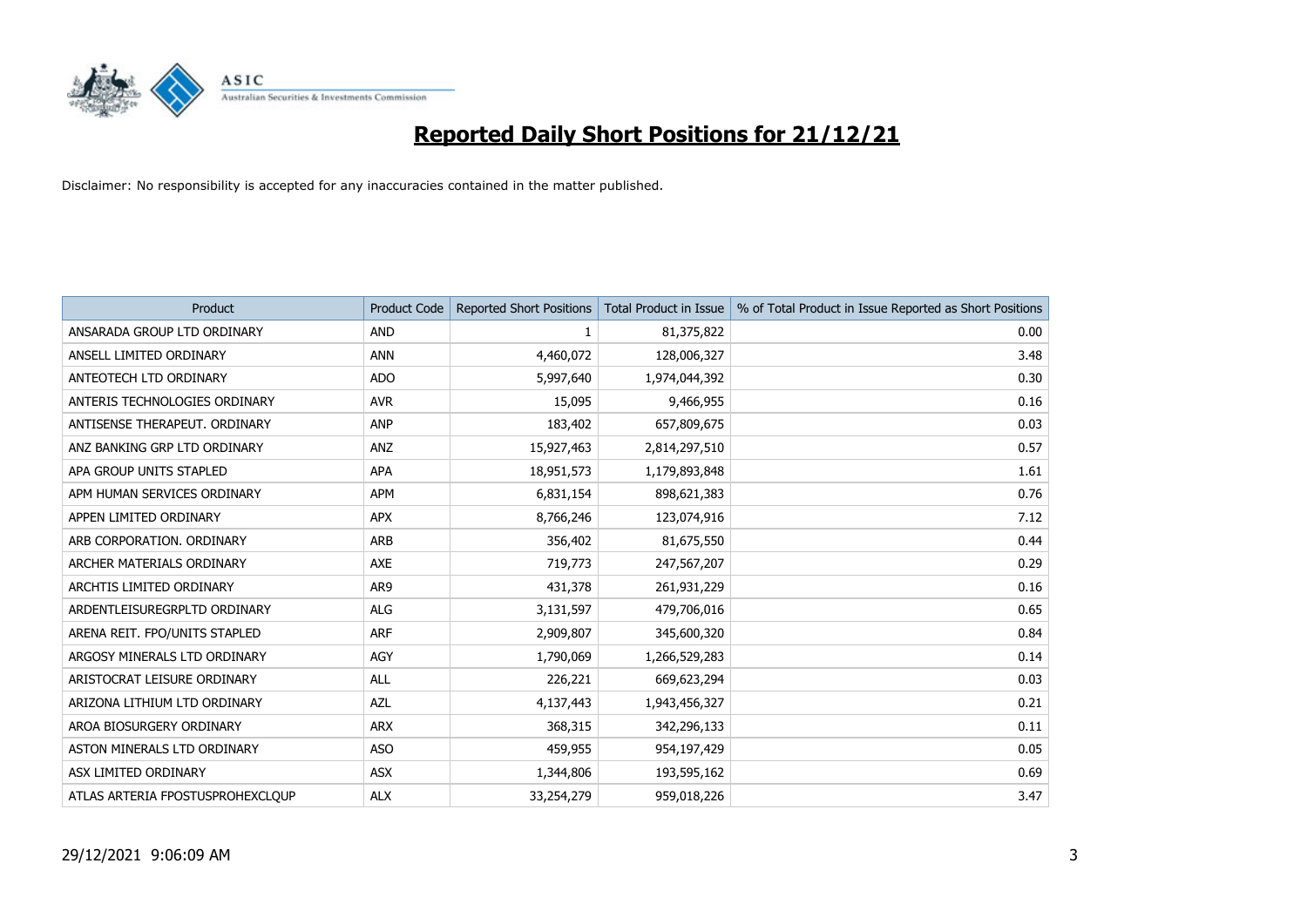

| <b>Product</b>                          | <b>Product Code</b> | <b>Reported Short Positions</b> | <b>Total Product in Issue</b> | % of Total Product in Issue Reported as Short Positions |
|-----------------------------------------|---------------------|---------------------------------|-------------------------------|---------------------------------------------------------|
| ATOMOS ORDINARY                         | AMS                 | 2,415,512                       | 222,351,585                   | 1.09                                                    |
| AU CLINICAL LABS ORDINARY               | <b>ACL</b>          | 545,000                         | 201,834,015                   | 0.27                                                    |
| AUB GROUP LTD ORDINARY                  | <b>AUB</b>          | 83,729                          | 74,459,057                    | 0.11                                                    |
| AUCKLAND INTERNATION ORD FOR EXEMPT NZX | AIA                 | 5,713,900                       | 1,472,551,137                 | 0.39                                                    |
| AUDINATEGROUPLTD ORDINARY               | AD <sub>8</sub>     | 489,315                         | 76,946,232                    | 0.64                                                    |
| AUDIO PIXELS LTD ORDINARY               | <b>AKP</b>          | 614                             | 28,698,663                    | 0.00                                                    |
| AUKING MINING LTD ORDINARY              | <b>AKN</b>          | 23,440                          | 68,360,555                    | 0.03                                                    |
| AURELIA METALS LTD ORDINARY             | AMI                 | 16,994,355                      | 1,237,056,457                 | 1.37                                                    |
| AURIZON HOLDINGS LTD ORDINARY           | AZJ                 | 30,487,699                      | 1,840,703,982                 | 1.66                                                    |
| AUROCH MINERALS LTD ORDINARY            | AOU                 | 191,732                         | 361,051,799                   | 0.05                                                    |
| AUSGOV TREASURY BOND TB 0.25% 11-24 6M  | GSBU24              | 398,070                         | 376,000,000                   | 0.11                                                    |
| AUSGOV TREASURY BOND TB 0.25% 11-25 6M  | GSBU25              | 1,220,000                       | 338,000,000                   | 0.36                                                    |
| AUSGOV TREASURY BOND TB 0.50% 09-26 6M  | GSBQ26              | 337,300                         | 318,000,000                   | 0.11                                                    |
| AUSGOV TREASURY BOND TB 1.00% 11-31 6M  | GSBU31              | 312,220                         | 390,000,000                   | 0.08                                                    |
| AUSGOV TREASURY BOND TB 1,00% 12-30 6M  | GSBW30              | 397,510                         | 387,000,000                   | 0.10                                                    |
| AUSGOV TREASURY BOND TB 1.25% 05-32 6M  | GSBI32              | 434,140                         | 302,000,000                   | 0.14                                                    |
| AUSGOV TREASURY BOND TB 1.50% 06-31 6M  | GSBK31              | 309,310                         | 363,000,000                   | 0.09                                                    |
| AUSGOV TREASURY BOND TB 1.75% 06-51 6M  | GSBK51              | 600,050                         | 156,000,000                   | 0.38                                                    |
| AUSGOV TREASURY BOND TB 1.75% 11-32 6M  | GSBU32              | 578,000                         | 198,000,000                   | 0.29                                                    |
| AUSGOV TREASURY BOND TB 2.25% 05-28 6M  | GSBI28              | 64,080                          | 297,000,000                   | 0.02                                                    |
| AUSGOV TREASURY BOND TB 2.25% 11-22 6M  | GSBU22              | 110,000                         | 265,000,000                   | 0.04                                                    |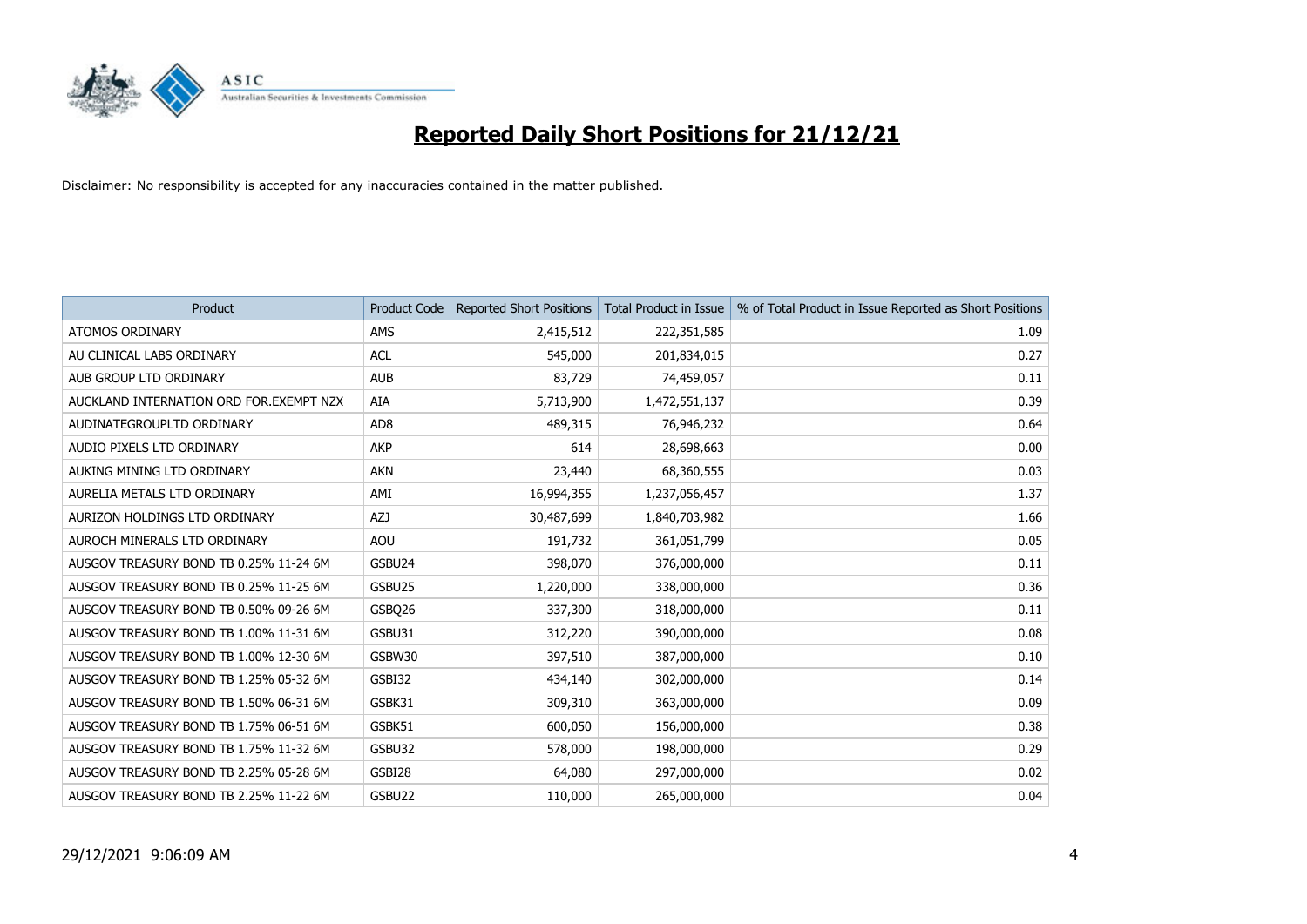

| <b>Product</b>                         | <b>Product Code</b> | <b>Reported Short Positions</b> | <b>Total Product in Issue</b> | % of Total Product in Issue Reported as Short Positions |
|----------------------------------------|---------------------|---------------------------------|-------------------------------|---------------------------------------------------------|
| AUSGOV TREASURY BOND TB 2.50% 05-30 6M | GSBI30              | 22,440                          | 366,000,000                   | 0.01                                                    |
| AUSGOV TREASURY BOND TB 2.75% 11-27 6M | GSBU27              | 135,340                         | 297,000,000                   | 0.05                                                    |
| AUSGOV TREASURY BOND TB 2.75% 11-28 6M | GSBU28              | 910,880                         | 321,000,000                   | 0.28                                                    |
| AUSGOV TREASURY BOND TB 2.75% 11-29 6M | GSBU29              | 43,830                          | 329,000,000                   | 0.01                                                    |
| AUSGOV TREASURY BOND TB 3.00% 03-47 6M | GSBE47              | 315,620                         | 133,000,000                   | 0.24                                                    |
| AUSGOV TREASURY BOND TB 3.25% 06-39 6M | GSBK39              | 217,160                         | 99,000,000                    | 0.22                                                    |
| AUSGOV TREASURY BOND TB 3.75% 04-37 6M | GSBG37              | 482,230                         | 120,000,000                   | 0.40                                                    |
| AUSNET SERVICES LTD ORDINARY           | <b>AST</b>          | 2,551,291                       | 3,829,964,486                 | 0.07                                                    |
| AUSSIE BROADBAND ORDINARY              | ABB                 | 412,782                         | 223,831,951                   | 0.18                                                    |
| AUSSTRATMATERIALS ORDINARY             | <b>ASM</b>          | 3,733,555                       | 139,506,006                   | 2.68                                                    |
| AUST FINANCE GRP ORDINARY              | AFG                 | 1,770,817                       | 269,128,877                   | 0.66                                                    |
| AUST VINTAGE LTD ORDINARY              | <b>AVG</b>          | 948,816                         | 252,638,486                   | 0.38                                                    |
| AUSTAL LIMITED ORDINARY                | <b>ASB</b>          | 4,549,759                       | 361,858,154                   | 1.26                                                    |
| AUSTIN ENGINEERING ORDINARY            | <b>ANG</b>          | 830,933                         | 581,635,993                   | 0.14                                                    |
| AUSTRALIAN AGRICULT, ORDINARY          | <b>AAC</b>          | 7,821,400                       | 602,766,747                   | 1.30                                                    |
| AUSTRALIAN ETHICAL ORDINARY            | <b>AEF</b>          | 394,975                         | 112,387,138                   | 0.35                                                    |
| AUSTRALIAN PHARM. ORDINARY             | API                 | 946,445                         | 492,656,035                   | 0.19                                                    |
| AUSTRALIAN UNITED IN ORDINARY          | AUI                 | 3,185                           | 125,119,005                   | 0.00                                                    |
| <b>AUSTRARE ORDINARY</b>               | AR <sub>3</sub>     | 700                             | 76,691,593                    | 0.00                                                    |
| AUTECO MINERALS ORDINARY               | <b>AUT</b>          | 20,876                          | 1,688,178,936                 | 0.00                                                    |
| AUTOSPORTS GRP LTD, ORDINARY           | ASG                 | 185,119                         | 201,000,000                   | 0.09                                                    |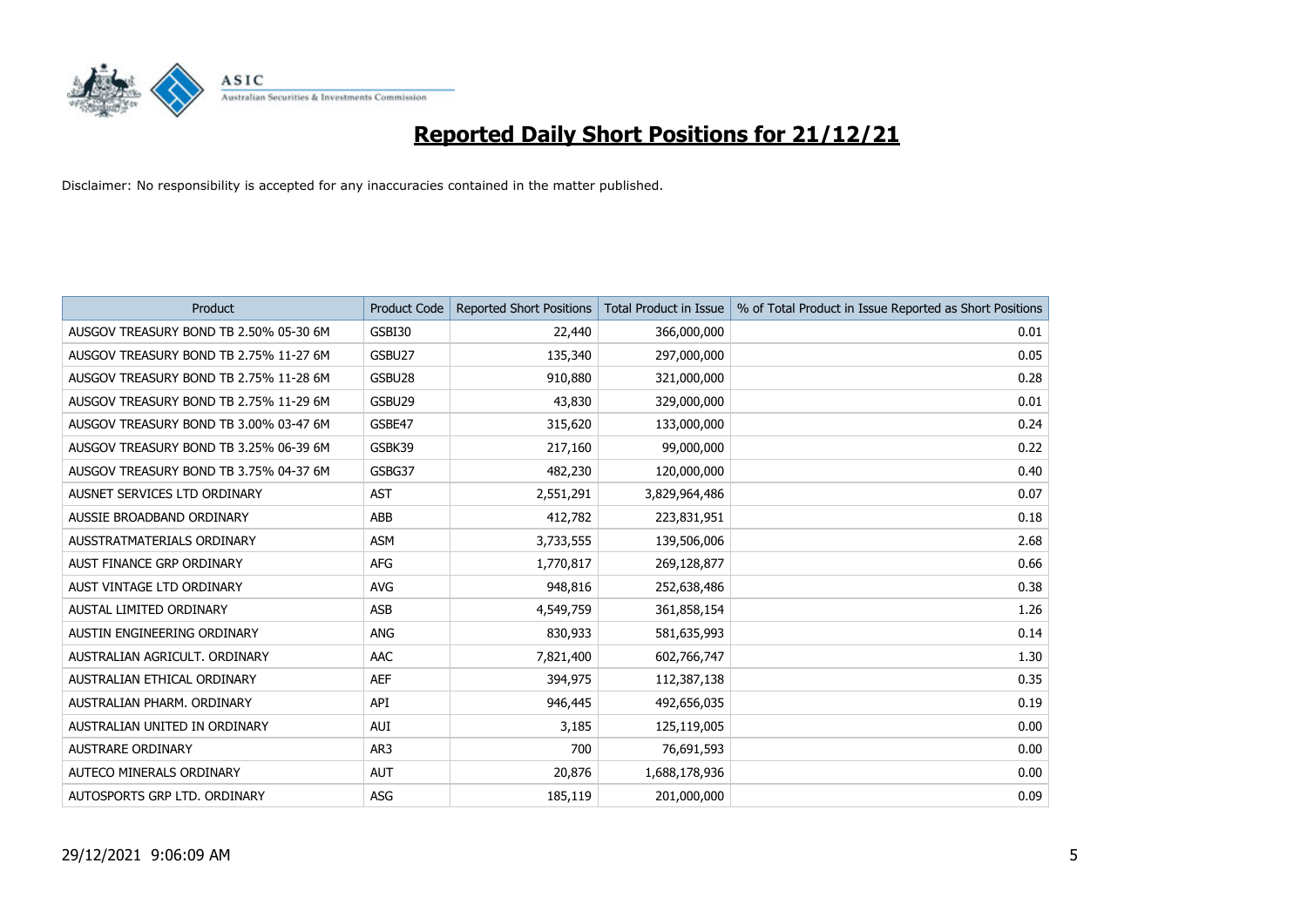

| Product                         | <b>Product Code</b> | <b>Reported Short Positions</b> | <b>Total Product in Issue</b> | % of Total Product in Issue Reported as Short Positions |
|---------------------------------|---------------------|---------------------------------|-------------------------------|---------------------------------------------------------|
| AVA RISK GROUP LTD ORDINARY     | <b>AVA</b>          | 951,701                         | 242,927,667                   | 0.39                                                    |
| AVENTUS GROUP FPO/UNITS STAPLED | <b>AVN</b>          | 593,784                         | 571,366,881                   | 0.10                                                    |
| AVITA MEDICAL CDI 5:1           | <b>AVH</b>          | 2,015,869                       | 67,599,380                    | 2.98                                                    |
| AVJENNINGS LIMITED ORDINARY     | AVJ                 | 44,752                          | 406,230,728                   | 0.01                                                    |
| AVZ MINERALS LTD ORDINARY       | <b>AVZ</b>          | 30,483,008                      | 3,441,623,080                 | 0.89                                                    |
| AZURE MINERALS ORDINARY         | <b>AZS</b>          | 3,956,601                       | 310,735,721                   | 1.27                                                    |
| BABY BUNTING GRP LTD ORDINARY   | <b>BBN</b>          | 476,566                         | 132,424,126                   | 0.36                                                    |
| BAILADOR TECH INV ORDINARY      | <b>BTI</b>          | 258                             | 140,985,947                   | 0.00                                                    |
| BANK OF QUEENSLAND. ORDINARY    | <b>BOQ</b>          | 20,807,294                      | 642,625,584                   | 3.24                                                    |
| BANNERMAN ENERGY LTD ORDINARY   | <b>BMN</b>          | 323,390                         | 1,231,761,603                 | 0.03                                                    |
| BAPCOR LIMITED ORDINARY         | <b>BAP</b>          | 3,317,762                       | 339,412,500                   | 0.98                                                    |
| BASE RES LIMITED ORDINARY       | <b>BSE</b>          | 673,947                         | 1,178,011,850                 | 0.06                                                    |
| BCI MINERALS LTD ORDINARY       | BCI                 | 253,362                         | 599,957,864                   | 0.04                                                    |
| BEACH ENERGY LIMITED ORDINARY   | <b>BPT</b>          | 120,520,970                     | 2,281,333,656                 | 5.28                                                    |
| BEACON LIGHTING GRP ORDINARY    | <b>BLX</b>          | 18,040                          | 223,321,406                   | 0.01                                                    |
| BEGA CHEESE LTD ORDINARY        | <b>BGA</b>          | 5,253,537                       | 302,985,069                   | 1.73                                                    |
| BELLEVUE GOLD LTD ORDINARY      | <b>BGL</b>          | 50,119,088                      | 1,031,301,681                 | 4.86                                                    |
| BENDIGO AND ADELAIDE ORDINARY   | <b>BEN</b>          | 25,326,546                      | 560,813,054                   | 4.52                                                    |
| BEST & LESS ORDINARY            | <b>BST</b>          | 7,175                           | 125,366,930                   | 0.01                                                    |
| BETMAKERS TECH GROUP ORDINARY   | <b>BET</b>          | 59,054,141                      | 857,597,933                   | 6.89                                                    |
| BHP GROUP LIMITED ORDINARY      | <b>BHP</b>          | 245,520,651                     | 2,950,251,394                 | 8.32                                                    |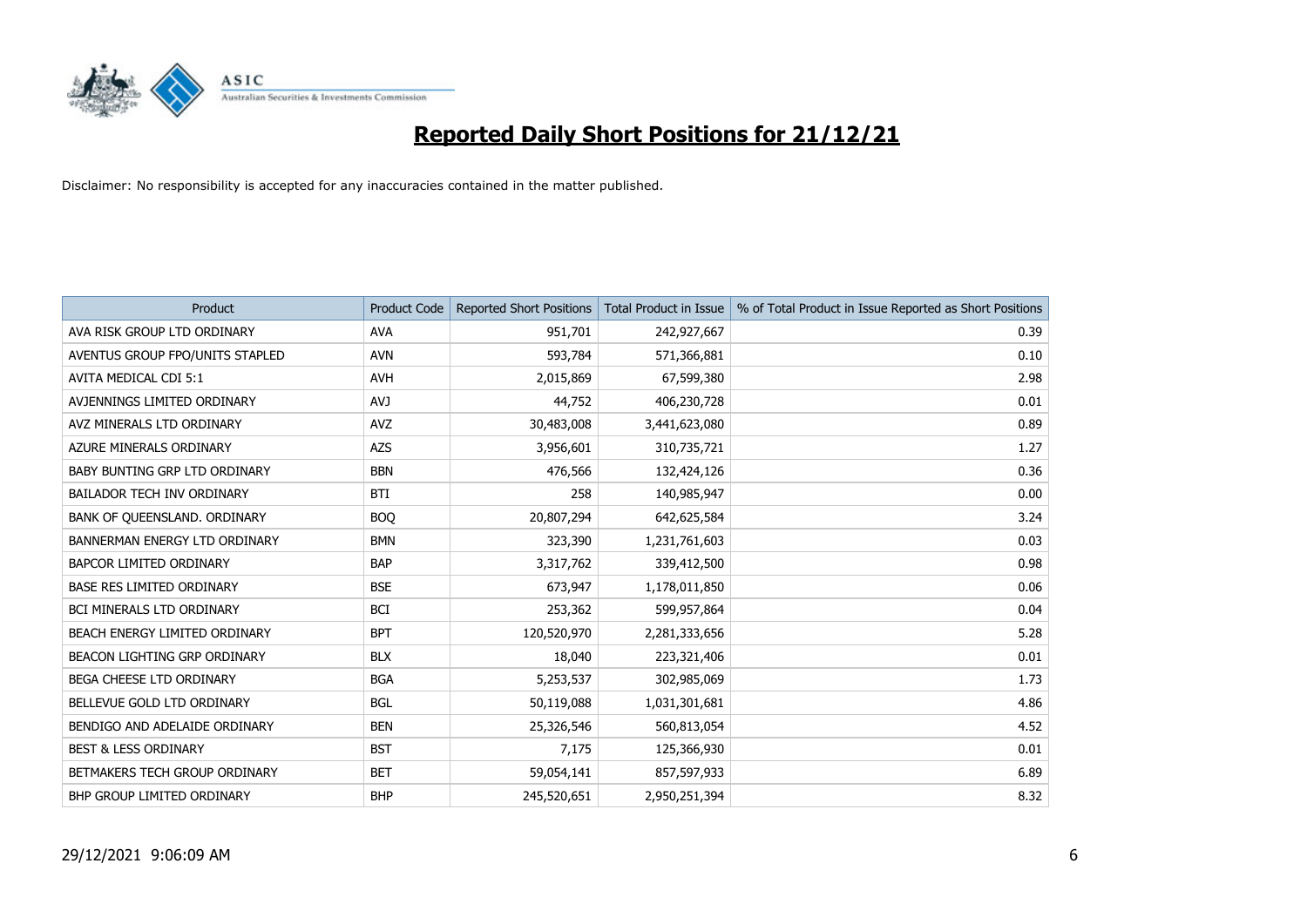

| <b>Product</b>                     | <b>Product Code</b> | <b>Reported Short Positions</b> | <b>Total Product in Issue</b> | % of Total Product in Issue Reported as Short Positions |
|------------------------------------|---------------------|---------------------------------|-------------------------------|---------------------------------------------------------|
| BIGTINCAN HLDGS LTD ORDINARY       | <b>BTH</b>          | 3,944,155                       | 547,007,104                   | 0.72                                                    |
| <b>BIOTRON LIMITED ORDINARY</b>    | BIT                 | 261,444                         | 701,932,713                   | 0.04                                                    |
| <b>BLACK ROCK MINING ORDINARY</b>  | <b>BKT</b>          |                                 | 865,533,663                   | 0.00                                                    |
| <b>BLACKMORES LIMITED ORDINARY</b> | <b>BKL</b>          | 304,710                         | 19,384,246                    | 1.57                                                    |
| <b>BLACKSTONE LTD ORDINARY</b>     | <b>BSX</b>          | 689,508                         | 392,904,783                   | 0.18                                                    |
| BLUE ENERGY LIMITED. ORDINARY      | <b>BLU</b>          | 497,756                         | 1,528,214,889                 | 0.03                                                    |
| BLUEBET HOLDINGS LTD ORDINARY      | <b>BBT</b>          | 463,615                         | 200,109,649                   | 0.23                                                    |
| BLUESCOPE STEEL LTD ORDINARY       | <b>BSL</b>          | 452,912                         | 494,325,464                   | 0.09                                                    |
| <b>BLUGLASS LIMITED ORDINARY</b>   | <b>BLG</b>          | 45,416                          | 1,005,205,125                 | 0.00                                                    |
| <b>BOART LONGYEAR CDI 1:1</b>      | <b>BLY</b>          | 1                               | 295,920,414                   | 0.00                                                    |
| <b>BOOKTOPIA GROUP ORDINARY</b>    | <b>BKG</b>          | 1,755                           | 137,359,299                   | 0.00                                                    |
| BORAL LIMITED, ORDINARY            | <b>BLD</b>          | 6,625,934                       | 1,103,088,419                 | 0.60                                                    |
| <b>BOSS ENERGY LTD ORDINARY</b>    | <b>BOE</b>          | 1,591,398                       | 285,480,819                   | 0.56                                                    |
| BOTANIX PHARMA LTD ORDINARY        | <b>BOT</b>          | 2,351,519                       | 973,142,074                   | 0.24                                                    |
| <b>BRAINCHIP LTD ORDINARY</b>      | <b>BRN</b>          | 59,471,514                      | 1,693,237,144                 | 3.51                                                    |
| BRAMBLES LIMITED ORDINARY          | <b>BXB</b>          | 5,514,871                       | 1,434,597,830                 | 0.38                                                    |
| BRAVURA SOLUTION LTD ORDINARY      | <b>BVS</b>          | 6,082,823                       | 248,354,002                   | 2.45                                                    |
| BREVILLE GROUP LTD ORDINARY        | <b>BRG</b>          | 5,996,269                       | 139,359,544                   | 4.30                                                    |
| BRICKWORKS LIMITED ORDINARY        | <b>BKW</b>          | 303,751                         | 151,775,663                   | 0.20                                                    |
| <b>BUBS AUST LTD ORDINARY</b>      | <b>BUB</b>          | 18,126,485                      | 612,775,580                   | 2.96                                                    |
| <b>BWP TRUST ORDINARY UNITS</b>    | <b>BWP</b>          | 13,423,840                      | 642,383,803                   | 2.09                                                    |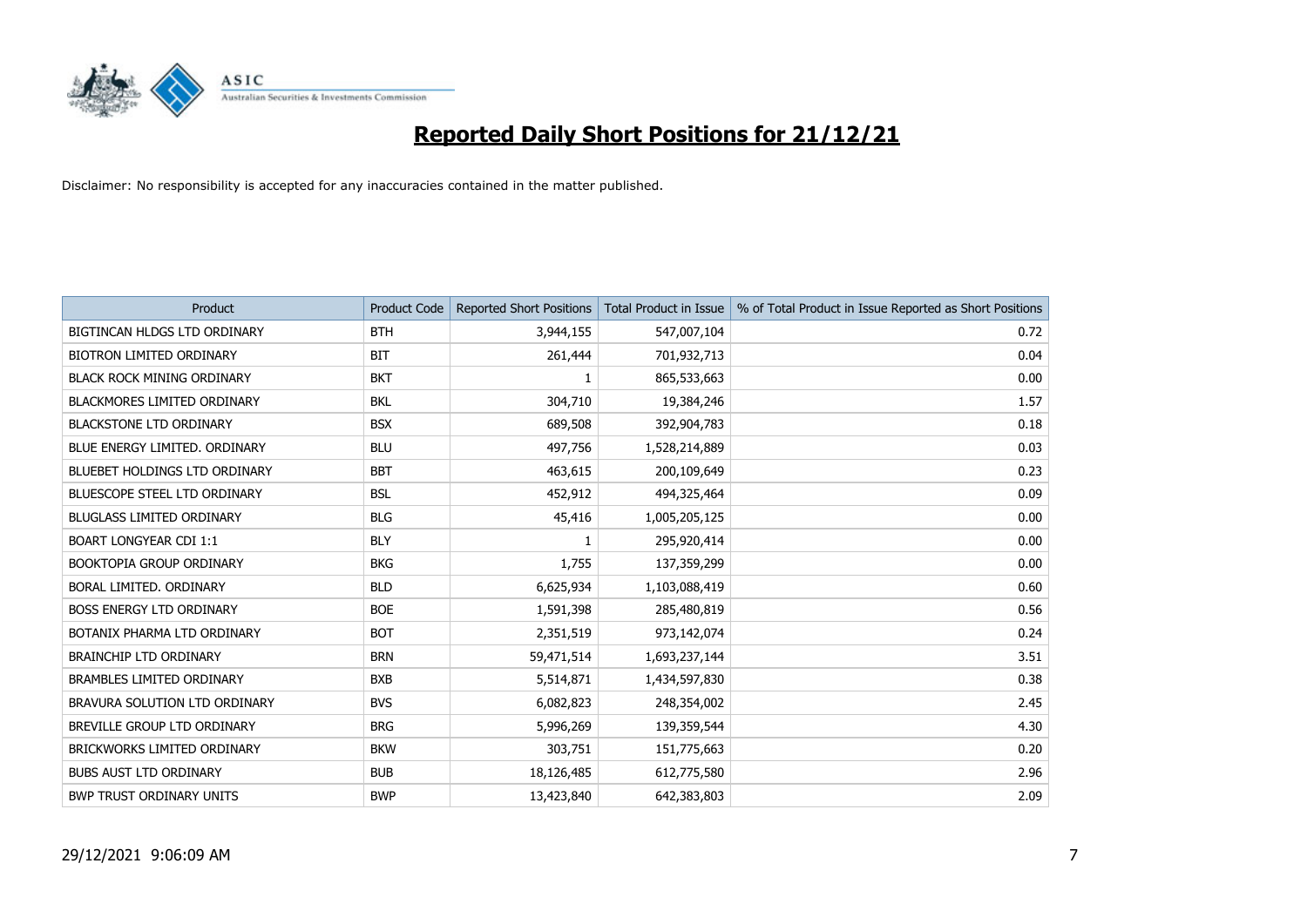

| <b>Product</b>                     | <b>Product Code</b> | <b>Reported Short Positions</b> | <b>Total Product in Issue</b> | % of Total Product in Issue Reported as Short Positions |
|------------------------------------|---------------------|---------------------------------|-------------------------------|---------------------------------------------------------|
| BWX LIMITED ORDINARY               | <b>BWX</b>          | 1,755,664                       | 160,888,123                   | 1.09                                                    |
| BYRON ENERGY LTD ORDINARY          | <b>BYE</b>          | 285,200                         | 1,040,295,102                 | 0.03                                                    |
| CALIX LIMITED ORDINARY             | <b>CXL</b>          | 42,658                          | 161,316,127                   | 0.03                                                    |
| CANN GROUP LTD ORDINARY            | CAN                 | 319,301                         | 348,854,503                   | 0.09                                                    |
| CANNINDAH RESOURCES ORDINARY       | <b>CAE</b>          | 32,024                          | 523,720,691                   | 0.01                                                    |
| CANNON RESOURCES ORDINARY          | <b>CNR</b>          | 76                              | 76,855,815                    | 0.00                                                    |
| CAPRICORN METALS ORDINARY          | <b>CMM</b>          | 9,860,087                       | 370,305,433                   | 2.66                                                    |
| CARAVEL MINERALS LTD ORDINARY      | <b>CVV</b>          | 806,109                         | 389,850,017                   | 0.21                                                    |
| CARBON REVOLUTION ORDINARY         | <b>CBR</b>          | 1,790,190                       | 206,468,998                   | 0.87                                                    |
| CARDNO LIMITED ORDINARY            | <b>CDD</b>          | 18                              | 390,596,497                   | 0.00                                                    |
| CARNARVON ENERGY LTD ORDINARY      | <b>CVN</b>          | 30,722,057                      | 1,565,379,917                 | 1.96                                                    |
| CARSALES.COM LTD. ORDINARY         | <b>CAR</b>          | 640,390                         | 282,595,322                   | 0.23                                                    |
| <b>CASHREWARDS ORDINARY</b>        | <b>CRW</b>          | 38,896                          | 79,426,125                    | 0.05                                                    |
| CASPIN RESOURCES ORDINARY          | <b>CPN</b>          | 22,854                          | 69,820,710                    | 0.03                                                    |
| CASTILE RESOURCES ORDINARY         | <b>CST</b>          | 235,727                         | 199,710,121                   | 0.12                                                    |
| CASTILLO COPPER LTD ORDINARY       | <b>CCZ</b>          | 516,210                         | 1,298,002,968                 | 0.04                                                    |
| CATAPULT GRP INT LTD ORDINARY      | <b>CAT</b>          | 909,189                         | 231,924,764                   | 0.39                                                    |
| CEDAR WOODS PROP, ORDINARY         | <b>CWP</b>          | 406,124                         | 82,127,852                    | 0.49                                                    |
| CENTAURUS METALS LTD ORDINARY      | <b>CTM</b>          | 334,884                         | 343,729,052                   | 0.10                                                    |
| CENTURIA CAPITAL FPO/UNITS STAPLED | <b>CNI</b>          | 4,806,551                       | 790,170,111                   | 0.61                                                    |
| CENTURIA I REIT ORDINARY UNITS     | <b>CIP</b>          | 5,642,923                       | 632,913,458                   | 0.89                                                    |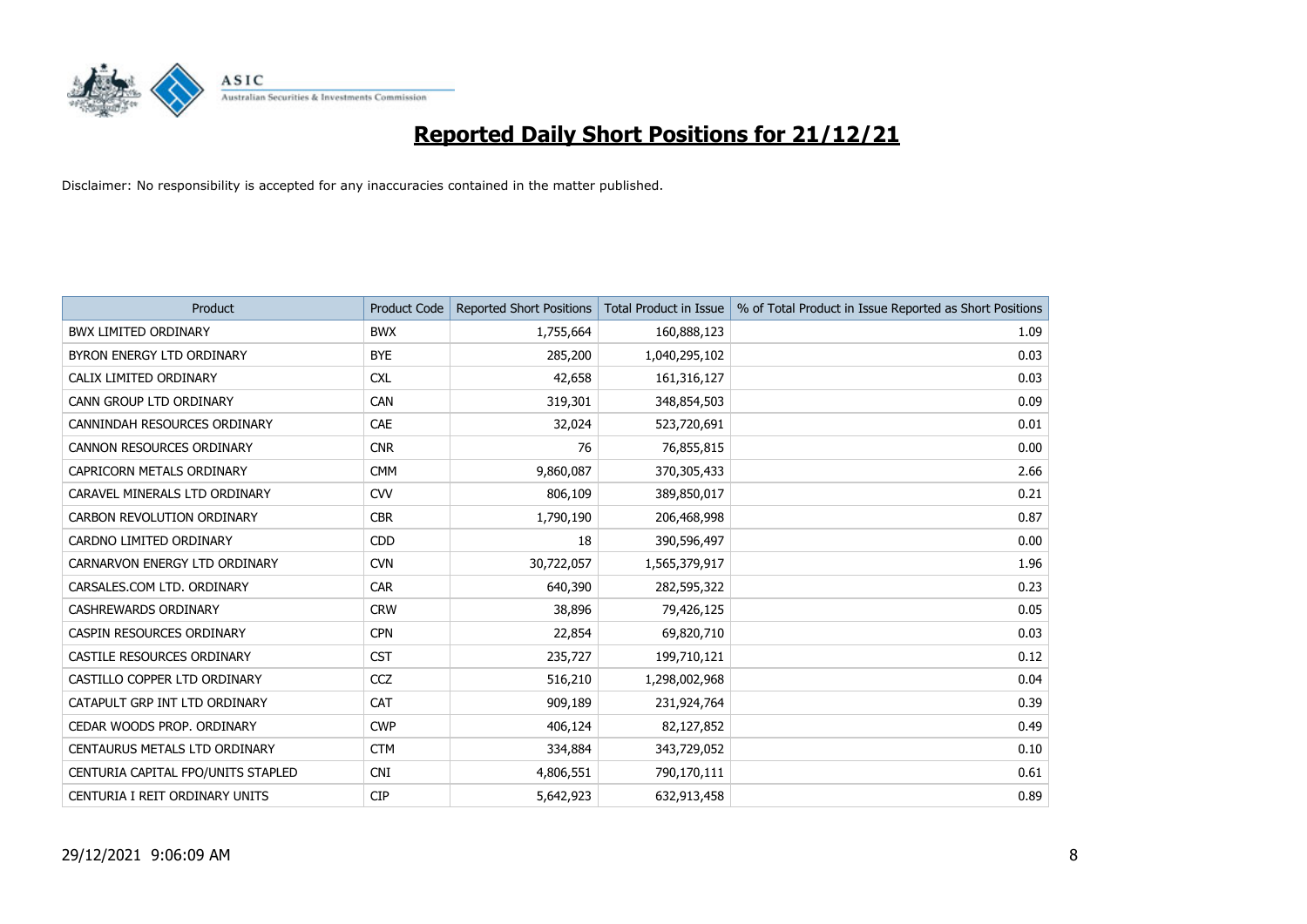

| <b>Product</b>                          | <b>Product Code</b> | <b>Reported Short Positions</b> | <b>Total Product in Issue</b> | % of Total Product in Issue Reported as Short Positions |
|-----------------------------------------|---------------------|---------------------------------|-------------------------------|---------------------------------------------------------|
| CENTURIA OFFICE REIT ORDINARY UNITS     | <b>COF</b>          | 2,574,185                       | 595,642,317                   | 0.43                                                    |
| <b>CETTIRE ORDINARY</b>                 | <b>CTT</b>          | 3,116,970                       | 381,238,220                   | 0.82                                                    |
| CHALICE MINING LTD ORDINARY             | <b>CHN</b>          | 6,172,589                       | 354,973,474                   | 1.74                                                    |
| CHALLENGER EXP LTD ORDINARY             | <b>CEL</b>          | 1,209,228                       | 978,420,425                   | 0.12                                                    |
| CHALLENGER LIMITED ORDINARY             | <b>CGF</b>          | 4,694,786                       | 678,166,294                   | 0.69                                                    |
| CHAMPION IRON LTD ORDINARY              | <b>CIA</b>          | 5,354,385                       | 506,491,876                   | 1.06                                                    |
| CHARTER HALL GROUP STAPLED US PROHIBIT. | <b>CHC</b>          | 1,477,959                       | 465,777,131                   | 0.32                                                    |
| <b>CHARTER HALL RETAIL UNITS</b>        | <b>CQR</b>          | 1,070,460                       | 578,379,483                   | 0.19                                                    |
| CHARTER HALL SOC IN UNITS               | CQE                 | 1,751,970                       | 364,150,027                   | 0.48                                                    |
| CHESSER RESOURCES ORDINARY              | <b>CHZ</b>          | 149,002                         | 469,885,014                   | 0.03                                                    |
| CHIMERIC THERAPEUTIC ORDINARY           | <b>CHM</b>          | 983,081                         | 220,377,314                   | 0.45                                                    |
| CHORUS LIMITED ORD FOR EXEMPT NZX       | <b>CNU</b>          | 5,835,225                       | 450,877,119                   | 1.29                                                    |
| CHTR H LWR UNITS STAPLED                | <b>CLW</b>          | 10,868,638                      | 718,377,885                   | 1.51                                                    |
| CIMIC GROUP LTD ORDINARY                | <b>CIM</b>          | 7,272,975                       | 311,296,286                   | 2.34                                                    |
| <b>CIRRALTO LTD ORDINARY</b>            | <b>CRO</b>          | 165,156                         | 2,934,303,277                 | 0.01                                                    |
| CITY CHIC COLLECTIVE ORDINARY           | <b>CCX</b>          | 3,195,363                       | 231,920,086                   | 1.38                                                    |
| <b>CLASS LIMITED ORDINARY</b>           | CL1                 | 276                             | 124,423,456                   | 0.00                                                    |
| CLEAN TEO WATER ORDINARY                | <b>CNQ</b>          | 1,020,894                       | 44,666,174                    | 2.29                                                    |
| CLEANAWAY WASTE LTD ORDINARY            | <b>CWY</b>          | 9,570,223                       | 2,061,629,118                 | 0.46                                                    |
| <b>CLEANSPACE HOLDINGS ORDINARY</b>     | <b>CSX</b>          | 184,448                         | 77,019,523                    | 0.24                                                    |
| CLINUVEL PHARMACEUT, ORDINARY           | <b>CUV</b>          | 2,327,018                       | 49,410,338                    | 4.71                                                    |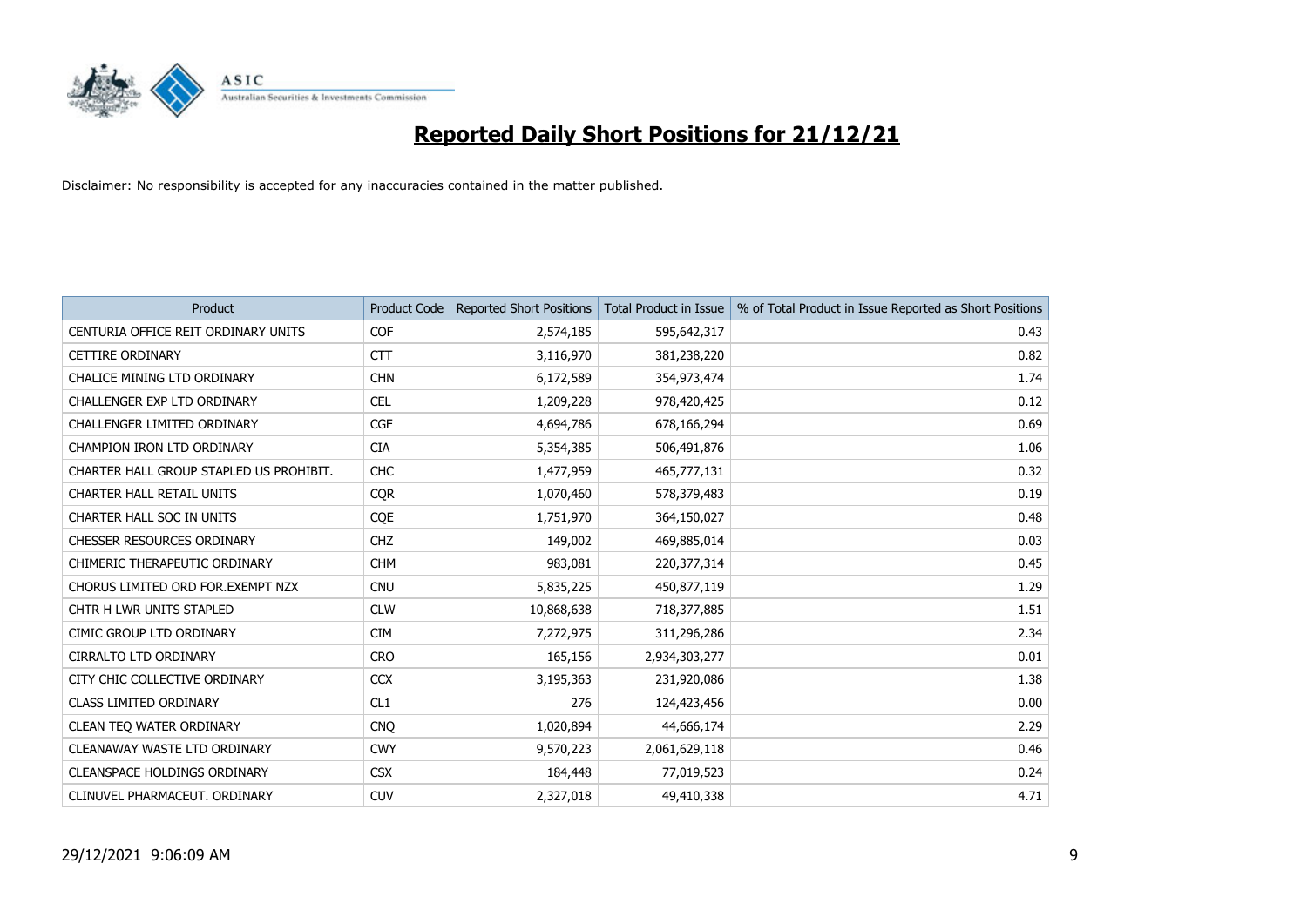

| <b>Product</b>                         | <b>Product Code</b> | <b>Reported Short Positions</b> | <b>Total Product in Issue</b> | % of Total Product in Issue Reported as Short Positions |
|----------------------------------------|---------------------|---------------------------------|-------------------------------|---------------------------------------------------------|
| CLOVER CORPORATION ORDINARY            | <b>CLV</b>          | 1,087,199                       | 166,439,311                   | 0.65                                                    |
| COCHLEAR LIMITED ORDINARY              | <b>COH</b>          | 660,761                         | 65,775,103                    | 1.00                                                    |
| CODAN LIMITED ORDINARY                 | <b>CDA</b>          | 156,911                         | 180,883,935                   | 0.09                                                    |
| <b>COGSTATE LTD ORDINARY</b>           | <b>CGS</b>          | 4,612                           | 172,601,664                   | 0.00                                                    |
| <b>COLES GROUP ORDINARY</b>            | <b>COL</b>          | 5,709,235                       | 1,333,929,696                 | 0.43                                                    |
| <b>COLLINS FOODS LTD ORDINARY</b>      | <b>CKF</b>          | 293,611                         | 116,696,110                   | 0.25                                                    |
| COMMONWEALTH BANK, ORDINARY            | <b>CBA</b>          | 11,728,622                      | 1,706,391,603                 | 0.69                                                    |
| COMPUTERSHARE LTD ORDINARY             | <b>CPU</b>          | 5,230,557                       | 603,729,336                   | 0.87                                                    |
| CONTACT ENERGY LTD ORD FOR. EXEMPT NZX | <b>CEN</b>          | 20,414                          | 246,187,687                   | 0.01                                                    |
| COOPER ENERGY LTD ORDINARY             | <b>COE</b>          | 104,208,290                     | 1,631,026,105                 | 6.39                                                    |
| <b>COPPER MOUNTAIN CDI 1:1</b>         | C <sub>6</sub> C    | 24,900                          | 16,766,646                    | 0.15                                                    |
| CORE LITHIUM ORDINARY                  | <b>CXO</b>          | 18,363,395                      | 1,672,944,848                 | 1.10                                                    |
| CORONADO GLOBAL RES CDI 10:1           | <b>CRN</b>          | 3,535,305                       | 1,676,453,730                 | 0.21                                                    |
| CORP TRAVEL LIMITED ORDINARY           | <b>CTD</b>          | 1,822,007                       | 136,857,302                   | 1.33                                                    |
| COSTA GROUP HOLDINGS ORDINARY          | <b>CGC</b>          | 13,432,100                      | 464,378,621                   | 2.89                                                    |
| CREDIT CORP GROUP ORDINARY             | <b>CCP</b>          | 1,027,984                       | 67,832,279                    | 1.52                                                    |
| CRESO PHARMA LTD ORDINARY              | <b>CPH</b>          | 11,776,968                      | 1,226,360,297                 | 0.96                                                    |
| CROMWELL PROP FPO/UNITS STAPLED        | <b>CMW</b>          | 35,649,976                      | 2,618,866,699                 | 1.36                                                    |
| CROWN RESORTS LTD ORDINARY             | <b>CWN</b>          | 9,687,780                       | 677,158,271                   | 1.43                                                    |
| <b>CSL LIMITED ORDINARY</b>            | <b>CSL</b>          | 726,089                         | 478,748,391                   | 0.15                                                    |
| <b>CSR LIMITED ORDINARY</b>            | <b>CSR</b>          | 11,863,875                      | 485,382,776                   | 2.44                                                    |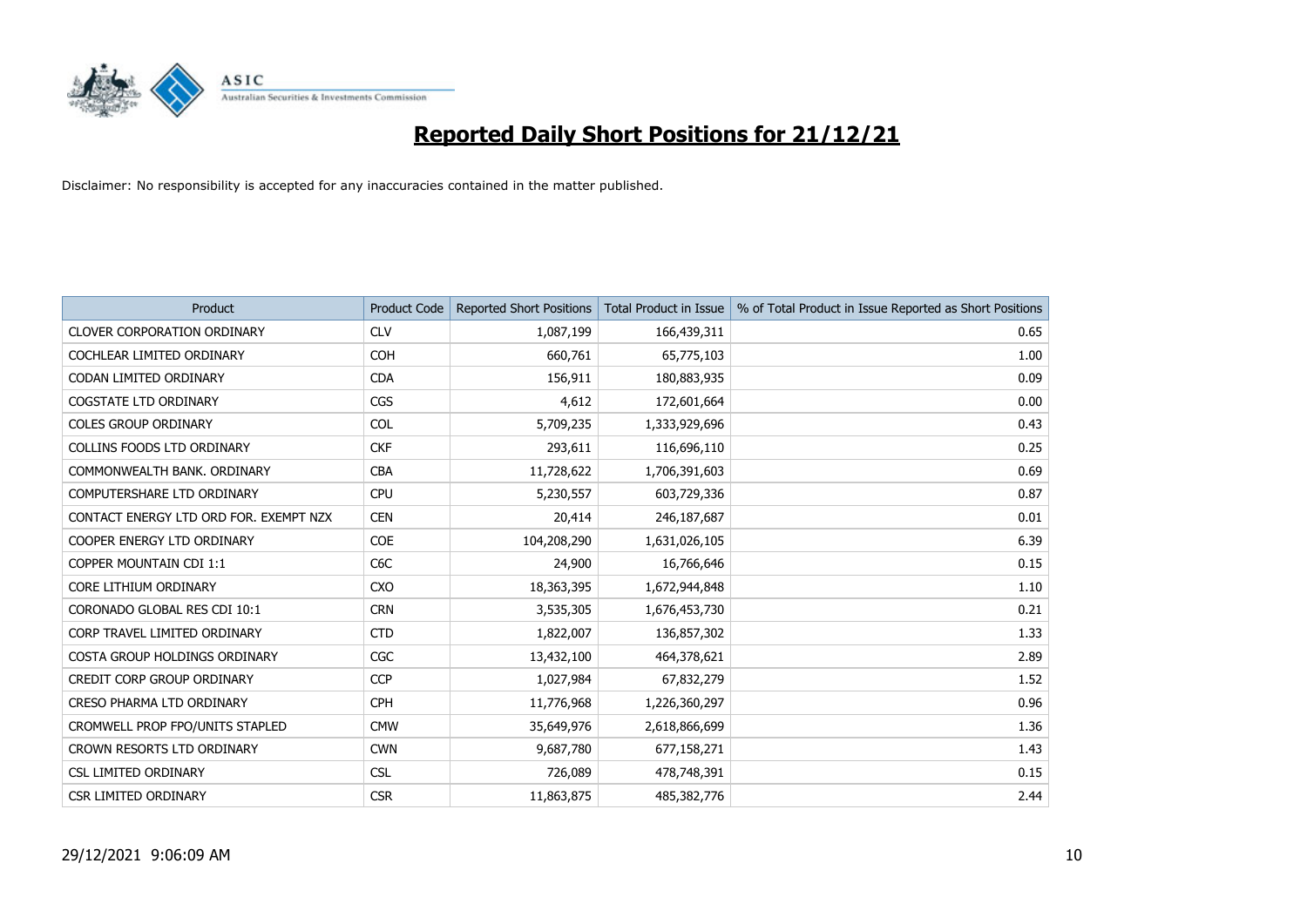

| <b>Product</b>                         | <b>Product Code</b> | <b>Reported Short Positions</b> | <b>Total Product in Issue</b> | % of Total Product in Issue Reported as Short Positions |
|----------------------------------------|---------------------|---------------------------------|-------------------------------|---------------------------------------------------------|
| CYNATA THERAPEUTICS ORDINARY           | <b>CYP</b>          | 5,175                           | 143,276,594                   | 0.00                                                    |
| CYPRIUM METALS LTD ORDINARY            | <b>CYM</b>          | 1,471,953                       | 564,819,214                   | 0.26                                                    |
| DACIAN GOLD LTD ORDINARY               | <b>DCN</b>          | 5,225,722                       | 1,085,077,063                 | 0.48                                                    |
| DALRYMPLE BAY FPO/NOTES STAPLED        | DBI                 | 295,654                         | 495,761,667                   | 0.06                                                    |
| DAMSTRA HOLDINGS ORDINARY              | <b>DTC</b>          | 50,353                          | 239,280,728                   | 0.02                                                    |
| DATA#3 LIMITED ORDINARY                | <b>DTL</b>          | 237,706                         | 154,349,185                   | 0.15                                                    |
| DE GREY MINING ORDINARY                | <b>DEG</b>          | 46,053,905                      | 1,406,423,525                 | 3.27                                                    |
| DEEP YELLOW LIMITED ORDINARY           | <b>DYL</b>          | 770,283                         | 386,980,644                   | 0.20                                                    |
| DETERRA ORDINARY                       | <b>DRR</b>          | 13,080,112                      | 528,503,128                   | 2.47                                                    |
| DEVELOP GLOBAL LTD ORDINARY            | <b>DVP</b>          | 1,242                           | 140,323,797                   | 0.00                                                    |
| DEVEX RESOURCES LTD ORDINARY           | <b>DEV</b>          | 114,989                         | 314,183,969                   | 0.04                                                    |
| DEXUS INDUSTRIA REIT FPO/UNITS STAPLED | ADI                 | 29,784                          | 319,162,561                   | 0.01                                                    |
| DEXUS INDUSTRIA REIT FPO/UNITS STAPLED | <b>DXI</b>          | 3,577,550                       | 319,162,561                   | 1.12                                                    |
| DEXUS UNITS STAPLED                    | <b>DXS</b>          | 18,253,647                      | 1,075,565,246                 | 1.70                                                    |
| DIABLORESOURCES ORDINARY               | <b>DBO</b>          | 19,768                          | 72,500,001                    | 0.03                                                    |
| DICKER DATA LIMITED ORDINARY           | <b>DDR</b>          | 2,527,759                       | 172,884,664                   | 1.46                                                    |
| DIMERIX LTD ORDINARY                   | <b>DXB</b>          | 88,778                          | 320,873,666                   | 0.03                                                    |
| DOCTOR CARE ANYWHERE CDI 1:1           | <b>DOC</b>          | 292,450                         | 190,206,437                   | 0.15                                                    |
| DOMAIN HOLDINGS AUS ORDINARY           | <b>DHG</b>          | 2,131,638                       | 584,263,689                   | 0.36                                                    |
| DOMINO PIZZA ENTERPR ORDINARY          | <b>DMP</b>          | 1,115,212                       | 86,553,914                    | 1.29                                                    |
| DOWNER EDI LIMITED ORDINARY            | <b>DOW</b>          | 15,747,383                      | 683,663,927                   | 2.30                                                    |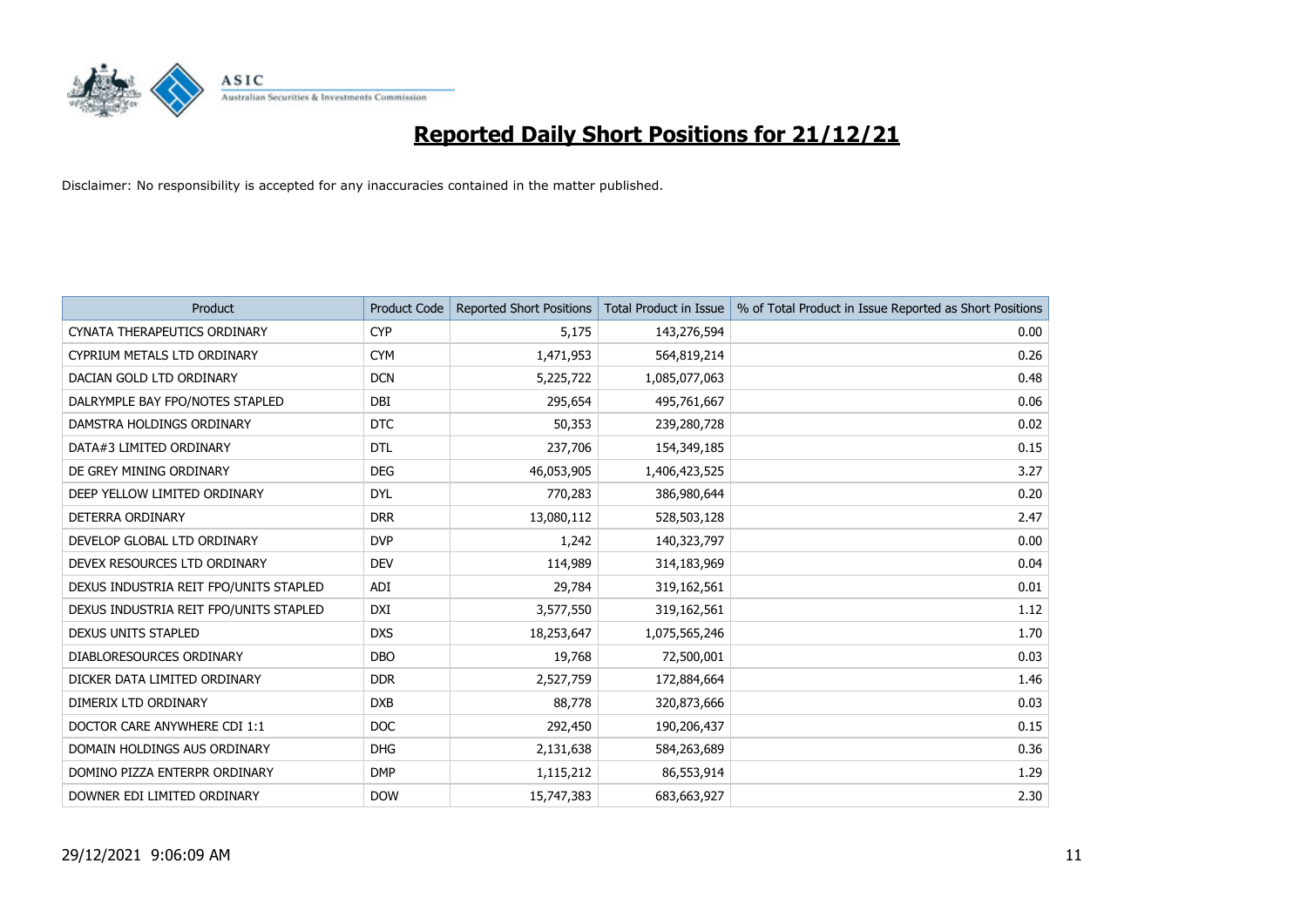

| Product                          | <b>Product Code</b> | <b>Reported Short Positions</b> | <b>Total Product in Issue</b> | % of Total Product in Issue Reported as Short Positions |
|----------------------------------|---------------------|---------------------------------|-------------------------------|---------------------------------------------------------|
| DREDNOUGHT RESOURCES ORDINARY    | <b>DRE</b>          | 4,366,254                       | 2,837,183,551                 | 0.15                                                    |
| DROPSUITE LTD ORDINARY           | <b>DSE</b>          | 217,026                         | 681,868,086                   | 0.03                                                    |
| DUBBER CORP LTD ORDINARY         | <b>DUB</b>          | 8,453,360                       | 303,618,975                   | 2.78                                                    |
| <b>DUSK GROUP ORDINARY</b>       | <b>DSK</b>          | 30,000                          | 62,267,865                    | 0.05                                                    |
| EAGERS AUTOMOTIVE ORDINARY       | <b>APE</b>          | 3,873,294                       | 256,933,106                   | 1.51                                                    |
| EAGLE MOUNTAIN ORDINARY          | EM <sub>2</sub>     | 748,060                         | 229,602,584                   | 0.33                                                    |
| EASTERN RESOURCES ORDINARY       | <b>EFE</b>          | 244,477                         | 935,122,582                   | 0.03                                                    |
| ECLIPX GROUP LTD ORDINARY        | <b>ECX</b>          | 3,883,751                       | 311,925,012                   | 1.25                                                    |
| ECOFIBRE LIMITED ORDINARY        | <b>EOF</b>          | 2,324,183                       | 348,980,558                   | 0.67                                                    |
| ECOGRAF LIMITED ORDINARY         | <b>EGR</b>          | 6,505,752                       | 450,333,459                   | 1.44                                                    |
| EDEN INV LTD ORDINARY            | <b>EDE</b>          | 298,999                         | 2,309,440,971                 | 0.01                                                    |
| ELDERS LIMITED ORDINARY          | <b>ELD</b>          | 646,346                         | 156,476,574                   | 0.41                                                    |
| ELECTRO OPTIC SYS. ORDINARY      | <b>EOS</b>          | 9,339,441                       | 150,914,229                   | 6.19                                                    |
| ELEMENT 25 LTD ORDINARY          | E25                 | 32,253                          | 152,590,369                   | 0.02                                                    |
| ELIXIR ENERGY LTD ORDINARY       | <b>EXR</b>          | 1,936,790                       | 891,733,376                   | 0.22                                                    |
| ELMO SOFTWARE ORDINARY           | <b>ELO</b>          | 662,975                         | 90,024,707                    | 0.74                                                    |
| <b>EMECO HOLDINGS ORDINARY</b>   | EHL                 | 9,193,962                       | 540,668,902                   | 1.70                                                    |
| EMERALD RES NL ORDINARY          | <b>EMR</b>          | 2                               | 537,464,907                   | 0.00                                                    |
| EML PAYMENTS LTD ORDINARY        | EML                 | 15,473,380                      | 373,427,224                   | 4.14                                                    |
| EMPIRE ENERGY LTD ORDINARY       | <b>EEG</b>          | 190,579                         | 600,074,341                   | 0.03                                                    |
| <b>EMVISION MEDICAL ORDINARY</b> | EMV                 | 5,150                           | 73,796,867                    | 0.01                                                    |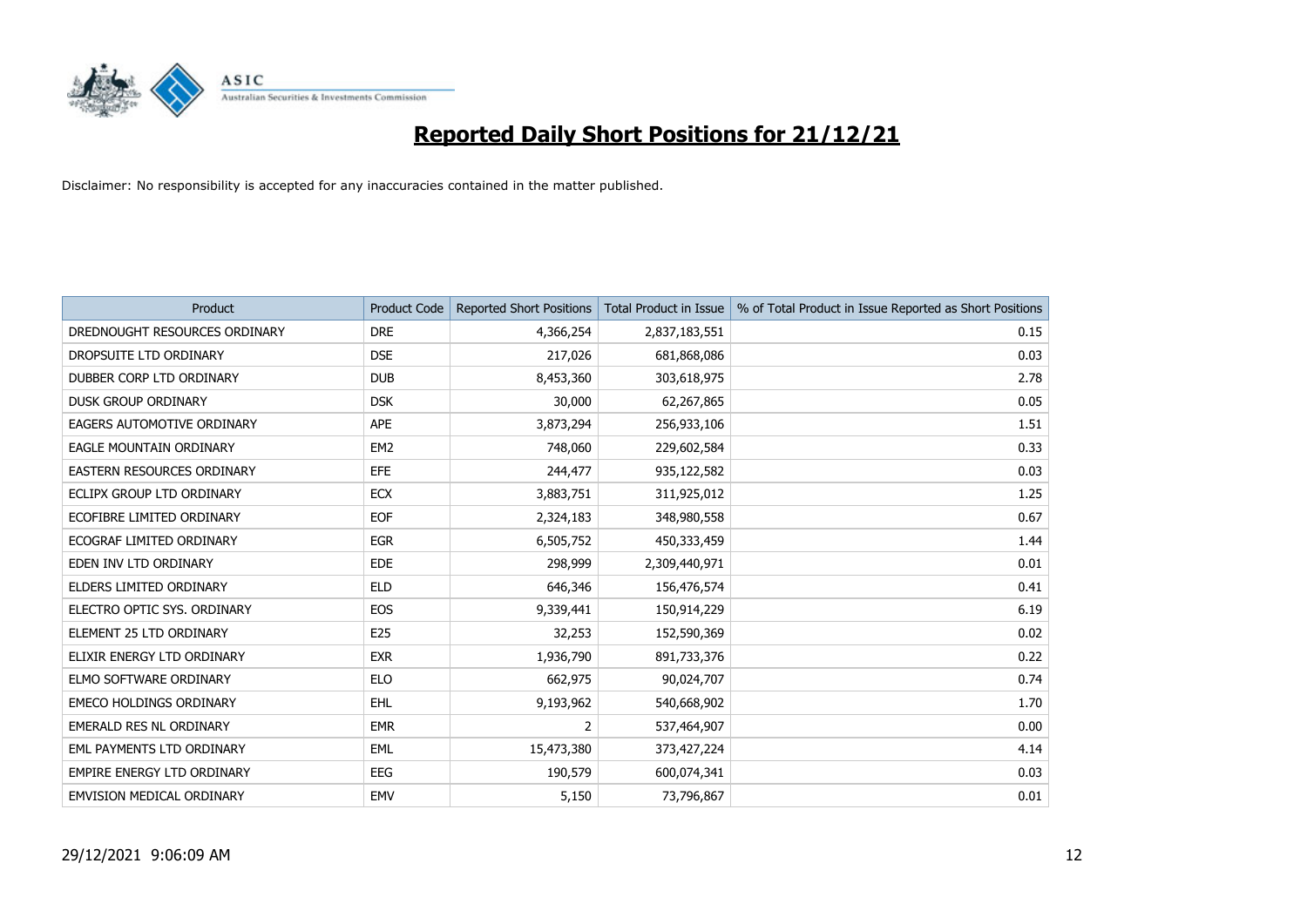

| Product                                | <b>Product Code</b> | <b>Reported Short Positions</b> | <b>Total Product in Issue</b> | % of Total Product in Issue Reported as Short Positions |
|----------------------------------------|---------------------|---------------------------------|-------------------------------|---------------------------------------------------------|
| ENDEAVOUR ORDINARY                     | <b>EDV</b>          | 13,101,581                      | 1,790,980,017                 | 0.73                                                    |
| ENERGY RESOURCES ORDINARY 'A'          | <b>ERA</b>          | 110,182                         | 3,691,383,198                 | 0.00                                                    |
| ENERO GROUP LTD ORDINARY               | <b>EGG</b>          | 9                               | 88,045,107                    | 0.00                                                    |
| ENVIROSUITE LTD ORDINARY               | <b>EVS</b>          | 2,364,840                       | 1,253,812,540                 | 0.19                                                    |
| ESTIA HEALTH LTD ORDINARY              | <b>EHE</b>          | 1,248,278                       | 261,441,642                   | 0.48                                                    |
| EUREKA GROUP LTD ORDINARY              | <b>EGH</b>          | 18,330                          | 234,668,948                   | 0.01                                                    |
| <b>EUROMANGANESE CDI 1:1</b>           | <b>EMN</b>          | 549,583                         | 255,968,653                   | 0.21                                                    |
| EUROPEAN METALS HLDG CDI 1:1           | <b>EMH</b>          | 36,691                          | 130,091,965                   | 0.03                                                    |
| EUROZ HARTLEYS GROUP ORDINARY          | <b>EZL</b>          | 182,573                         | 197,019,246                   | 0.09                                                    |
| EVENT HOSPITALITY ORDINARY             | <b>EVT</b>          | 1,173,916                       | 161,195,521                   | 0.73                                                    |
| EVOLUTION MINING LTD ORDINARY          | <b>EVN</b>          | 14,649,320                      | 1,833,007,683                 | 0.80                                                    |
| EXOPHARM LIMITED ORDINARY              | EX1                 | 19,060                          | 157,211,533                   | 0.01                                                    |
| FAMILY ZONE CYBER ORDINARY             | <b>FZO</b>          | 1,074,163                       | 709,068,783                   | 0.15                                                    |
| FAR LTD ORDINARY                       | <b>FAR</b>          | 23,125                          | 99,790,492                    | 0.02                                                    |
| <b>FATFISH GROUP ORDINARY</b>          | <b>FFG</b>          | 358,756                         | 1,036,129,877                 | 0.03                                                    |
| FBR LTD ORDINARY                       | <b>FBR</b>          | 7,549,490                       | 2,428,806,314                 | 0.31                                                    |
| FENIX RESOURCES LTD ORDINARY           | <b>FEX</b>          | 1,544,217                       | 502,213,920                   | 0.31                                                    |
| FINBAR GROUP LIMITED ORDINARY          | <b>FRI</b>          |                                 | 272,123,142                   | 0.00                                                    |
| FINEOS CORP HOLD PLC CDI 1:1           | <b>FCL</b>          | 1,090,678                       | 318,932,762                   | 0.34                                                    |
| FIREFINCH LTD ORDINARY                 | <b>FFX</b>          | 724,703                         | 1,176,136,200                 | 0.06                                                    |
| FISHER & PAYKEL H. ORD FOR. EXEMPT NZX | <b>FPH</b>          | 1,114,116                       | 577,235,867                   | 0.19                                                    |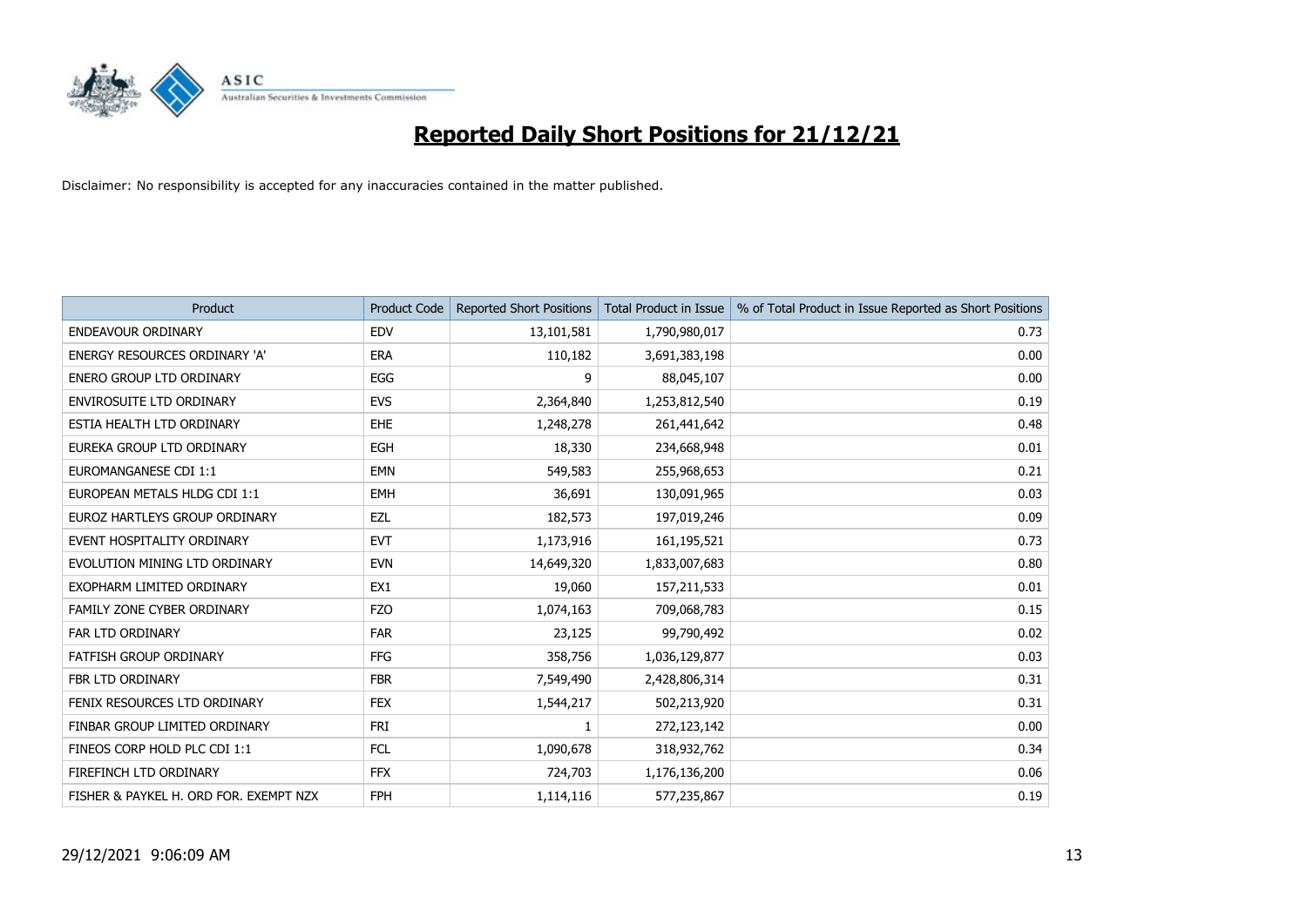

| <b>Product</b>                         | <b>Product Code</b> | <b>Reported Short Positions</b> | <b>Total Product in Issue</b> | % of Total Product in Issue Reported as Short Positions |
|----------------------------------------|---------------------|---------------------------------|-------------------------------|---------------------------------------------------------|
| FLEETWOOD LTD ORDINARY                 | <b>FWD</b>          | 13,577                          | 94,198,742                    | 0.01                                                    |
| FLETCHER BUILDING ORD FOR. EXEMPT NZX  | <b>FBU</b>          | 183,911                         | 810,169,964                   | 0.02                                                    |
| FLIGHT CENTRE TRAVEL ORDINARY          | <b>FLT</b>          | 28,789,999                      | 199,585,836                   | 14.42                                                   |
| FLUENCE CORPORATION ORDINARY           | <b>FLC</b>          | 512,596                         | 624,854,034                   | 0.08                                                    |
| FORRESTANIARESOURCES ORDINARY          | <b>FRS</b>          | 8,568                           | 28,050,000                    | 0.03                                                    |
| FORTESCUE METALS GRP ORDINARY          | <b>FMG</b>          | 81,547,112                      | 3,078,964,918                 | 2.65                                                    |
| FREELANCER LTD ORDINARY                | <b>FLN</b>          | 1                               | 450,907,108                   | 0.00                                                    |
| FUTURE GEN LTD ORDINARY                | <b>FGX</b>          | 22,831                          | 402,917,212                   | 0.01                                                    |
| FUTURE GLB INVEST CO ORDINARY          | FGG                 | 74,007                          | 393,612,280                   | 0.02                                                    |
| FYI RESOURCES LTD ORDINARY             | <b>FYI</b>          | 246,880                         | 365,867,589                   | 0.07                                                    |
| G.U.D. HOLDINGS ORDINARY               | <b>GUD</b>          | 1,355,881                       | 122,980,717                   | 1.10                                                    |
| <b>G8 EDUCATION LIMITED ORDINARY</b>   | <b>GEM</b>          | 36,075,582                      | 847,390,315                   | 4.26                                                    |
| <b>GALENA MINING ORDINARY</b>          | G1A                 | 1,125,990                       | 476,405,353                   | 0.24                                                    |
| <b>GALILEE ENERGY LTD ORDINARY</b>     | GLL                 | 1,113,314                       | 295,380,556                   | 0.38                                                    |
| <b>GASCOYNE RES LTD ORDINARY</b>       | <b>GCY</b>          | 382,119                         | 369,938,090                   | 0.10                                                    |
| GDI PROPERTY GRP FPO/UNITS STAPLED     | GDI                 | 3,058,935                       | 539,004,403                   | 0.57                                                    |
| GENESIS ENERGY LTD ORD FOR. EXEMPT NZX | <b>GNE</b>          | 521                             | 1,043,568,651                 | 0.00                                                    |
| <b>GENESIS MINERALS ORDINARY</b>       | <b>GMD</b>          | 566,970                         | 2,503,653,568                 | 0.02                                                    |
| GENETIC SIGNATURES ORDINARY            | <b>GSS</b>          | 212,000                         | 143,096,246                   | 0.15                                                    |
| <b>GENWORTH MORTGAGE ORDINARY</b>      | <b>GMA</b>          | 2,411,693                       | 412,514,184                   | 0.58                                                    |
| GEOPACIFIC RESOURCES ORDINARY          | <b>GPR</b>          | 462,099                         | 519,246,646                   | 0.09                                                    |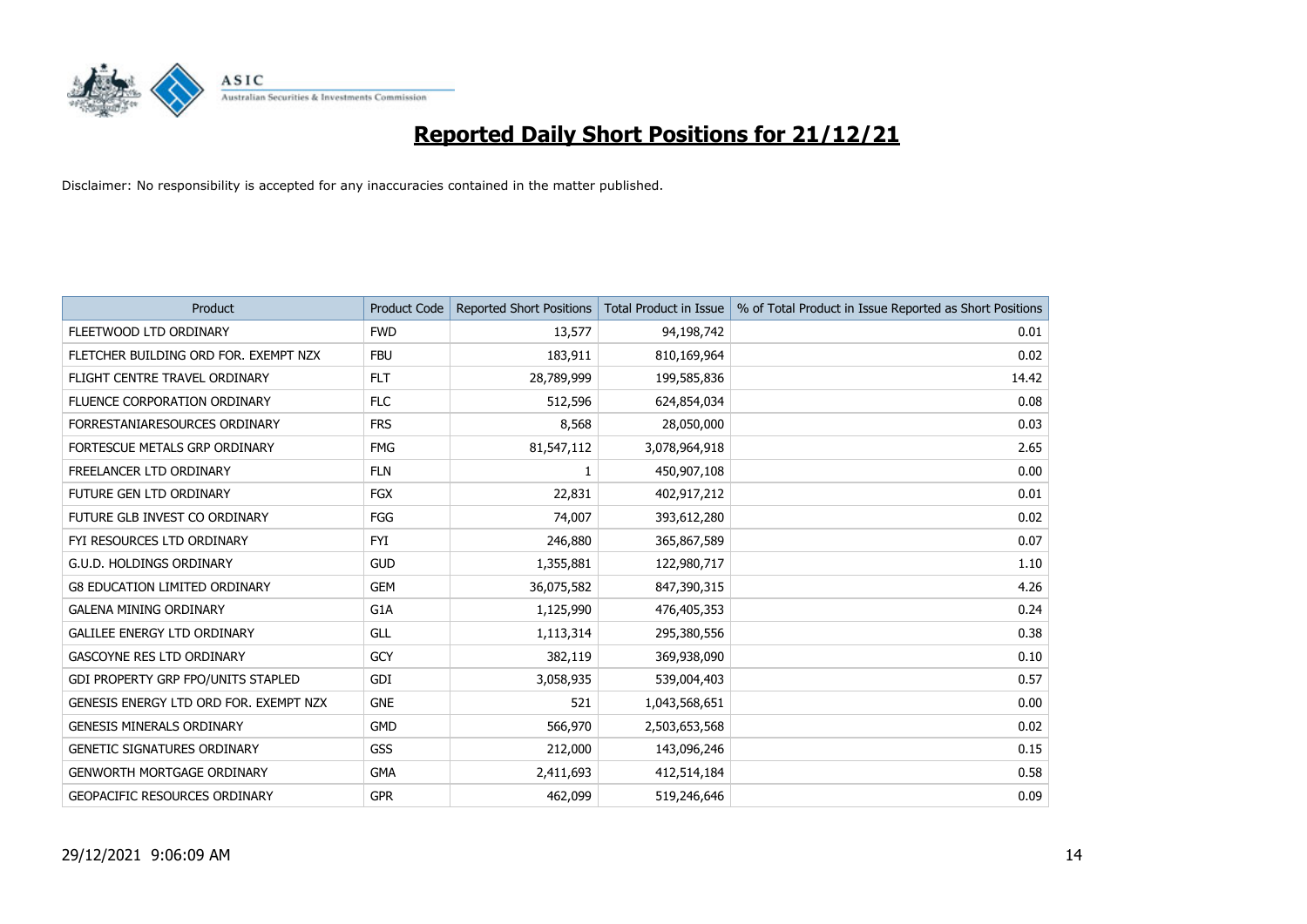

| Product                                   | <b>Product Code</b> | <b>Reported Short Positions</b> | <b>Total Product in Issue</b> | % of Total Product in Issue Reported as Short Positions |
|-------------------------------------------|---------------------|---------------------------------|-------------------------------|---------------------------------------------------------|
| GODOLPHIN RESOURCES ORDINARY              | <b>GRL</b>          |                                 | 84,111,271                    | 0.00                                                    |
| <b>GOLD ROAD RES LTD ORDINARY</b>         | <b>GOR</b>          | 15,397,779                      | 881,915,318                   | 1.75                                                    |
| GOLDEN RIM RESOURCES ORDINARY             | <b>GMR</b>          |                                 | 245,964,678                   | 0.00                                                    |
| GOODMAN GROUP FPO/UNITS STAPLED           | <b>GMG</b>          | 829,976                         | 1,868,222,609                 | 0.04                                                    |
| GPT GROUP FPO/UNITS STAPLED               | <b>GPT</b>          | 11,408,023                      | 1,915,577,430                 | 0.60                                                    |
| GOG PARTNERS CDI1:1 USPROHEXCLOIB         | GQG                 | 10,564,633                      | 2,952,805,434                 | 0.36                                                    |
| <b>GRAINCORP LIMITED A CLASS ORDINARY</b> | <b>GNC</b>          | 1,264,612                       | 228,855,628                   | 0.55                                                    |
| <b>GRAND GULF ENERGY ORDINARY</b>         | <b>GGE</b>          | 613,207                         | 1,191,949,478                 | 0.05                                                    |
| <b>GRANGE RESOURCES, ORDINARY</b>         | <b>GRR</b>          | 18,798                          | 1,157,338,698                 | 0.00                                                    |
| <b>GREENLAND MINERALS ORDINARY</b>        | GGG                 | 16,348,329                      | 1,344,077,346                 | 1.22                                                    |
| GREENVALE MINING LTD ORDINARY             | <b>GRV</b>          | 9,915                           | 396,944,826                   | 0.00                                                    |
| GROWTHPOINT PROPERTY FPO/UNITS STAPLED    | GOZ                 | 206,336                         | 772,056,986                   | 0.03                                                    |
| <b>GWA GROUP LTD ORDINARY</b>             | <b>GWA</b>          | 134,085                         | 265,205,113                   | 0.05                                                    |
| GWR GROUP LTD ORDINARY                    | <b>GWR</b>          | 261,167                         | 302,786,443                   | 0.09                                                    |
| HALO FOOD CO. LTD ORDINARY                | <b>HLF</b>          | 140,823                         | 274,096,482                   | 0.05                                                    |
| HANSEN TECHNOLOGIES ORDINARY              | <b>HSN</b>          | 110,938                         | 200,518,807                   | 0.06                                                    |
| HARVEY NORMAN ORDINARY                    | <b>HVN</b>          | 30,195,626                      | 1,246,006,654                 | 2.42                                                    |
| HASTINGS TECH MET ORDINARY                | <b>HAS</b>          | 5,528,431                       | 1,738,472,015                 | 0.32                                                    |
| HAWSONS IRON LTD ORDINARY                 | HIO                 | 199,108                         | 715,052,950                   | 0.03                                                    |
| <b>HEALIUS ORDINARY</b>                   | <b>HLS</b>          | 751,540                         | 623,157,562                   | 0.12                                                    |
| HEARTS AND MINDS ORDINARY                 | HM1                 | 2,797                           | 226,033,818                   | 0.00                                                    |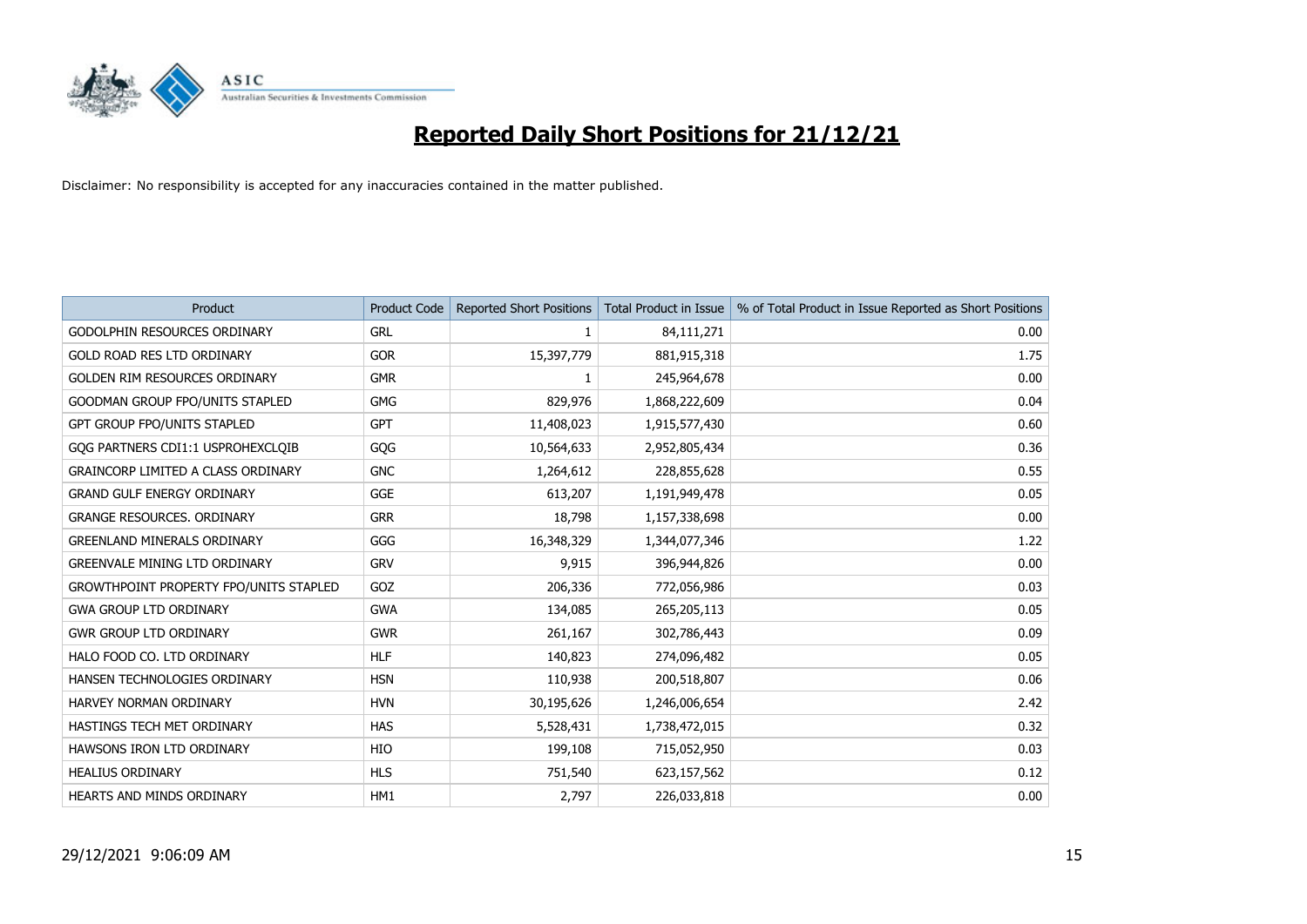

| <b>Product</b>                      | <b>Product Code</b> | <b>Reported Short Positions</b> | <b>Total Product in Issue</b> | % of Total Product in Issue Reported as Short Positions |
|-------------------------------------|---------------------|---------------------------------|-------------------------------|---------------------------------------------------------|
| HELLOWORLD TRAVL LTD ORDINARY       | <b>HLO</b>          | 345,021                         | 155,027,845                   | 0.22                                                    |
| HIGHFIELD RES LTD ORDINARY          | <b>HFR</b>          | 62,900                          | 364,429,887                   | 0.02                                                    |
| HIPAGES GROUP ORDINARY              | <b>HPG</b>          | 914,094                         | 130,273,847                   | 0.70                                                    |
| HLTHCOHCWELLNSREIT ORDINARY UNITS   | <b>HCW</b>          | 434,992                         | 325,153,613                   | 0.13                                                    |
| HOMECO DAILY NEEDS ORDINARY UNITS   | <b>HDN</b>          | 8,534,577                       | 794,591,203                   | 1.07                                                    |
| HOMECO LIMITED DEFERRED SETTLEMENT  | <b>HMCDA</b>        | 536,018                         | 290,266,355                   | 0.18                                                    |
| HOMECO LIMITED ORDINARY             | <b>HMC</b>          | 117,418                         | 290,266,355                   | 0.04                                                    |
| HOT CHILI LTD ORDINARY              | <b>HCH</b>          | 305                             | 87,549,450                    | 0.00                                                    |
| HOTEL PROPERTY FPO/UNITS STAPLED    | <b>HPI</b>          | 193,489                         | 192,599,663                   | 0.10                                                    |
| HT&E LIMITED ORDINARY               | HT1                 | 4,833,401                       | 275,154,900                   | 1.76                                                    |
| <b>HUB24 LTD ORDINARY</b>           | <b>HUB</b>          | 1,367,519                       | 68,624,619                    | 1.99                                                    |
| HUMM GROUP LIMITED ORDINARY         | <b>HUM</b>          | 17,868,565                      | 495,268,318                   | 3.61                                                    |
| <b>HYPERION METALS LTD ORDINARY</b> | <b>HYM</b>          | 53,967                          | 139,488,491                   | 0.04                                                    |
| ICANDY INTERACTIVE ORDINARY         | ICI                 | 29,269                          | 739,112,380                   | 0.00                                                    |
| ICAR ASIA LTD ORDINARY              | ICQ                 | 973,562                         | 449,830,496                   | 0.22                                                    |
| IDP EDUCATION LTD ORDINARY          | IEL                 | 9,562,606                       | 278,336,211                   | 3.44                                                    |
| IDT AUSTRALIA LTD ORDINARY          | IDT                 | 87,286                          | 239,860,170                   | 0.04                                                    |
| IGO LIMITED ORDINARY                | IGO                 | 7,790,550                       | 757,267,813                   | 1.03                                                    |
| ILUKA RESOURCES ORDINARY            | ILU                 | 2,632,045                       | 423,202,342                   | 0.62                                                    |
| IMAGION BIOSYS LTD ORDINARY         | <b>IBX</b>          | 79,470                          | 1,121,018,534                 | 0.01                                                    |
| IMDEX LIMITED ORDINARY              | <b>IMD</b>          | 238,630                         | 396,452,400                   | 0.06                                                    |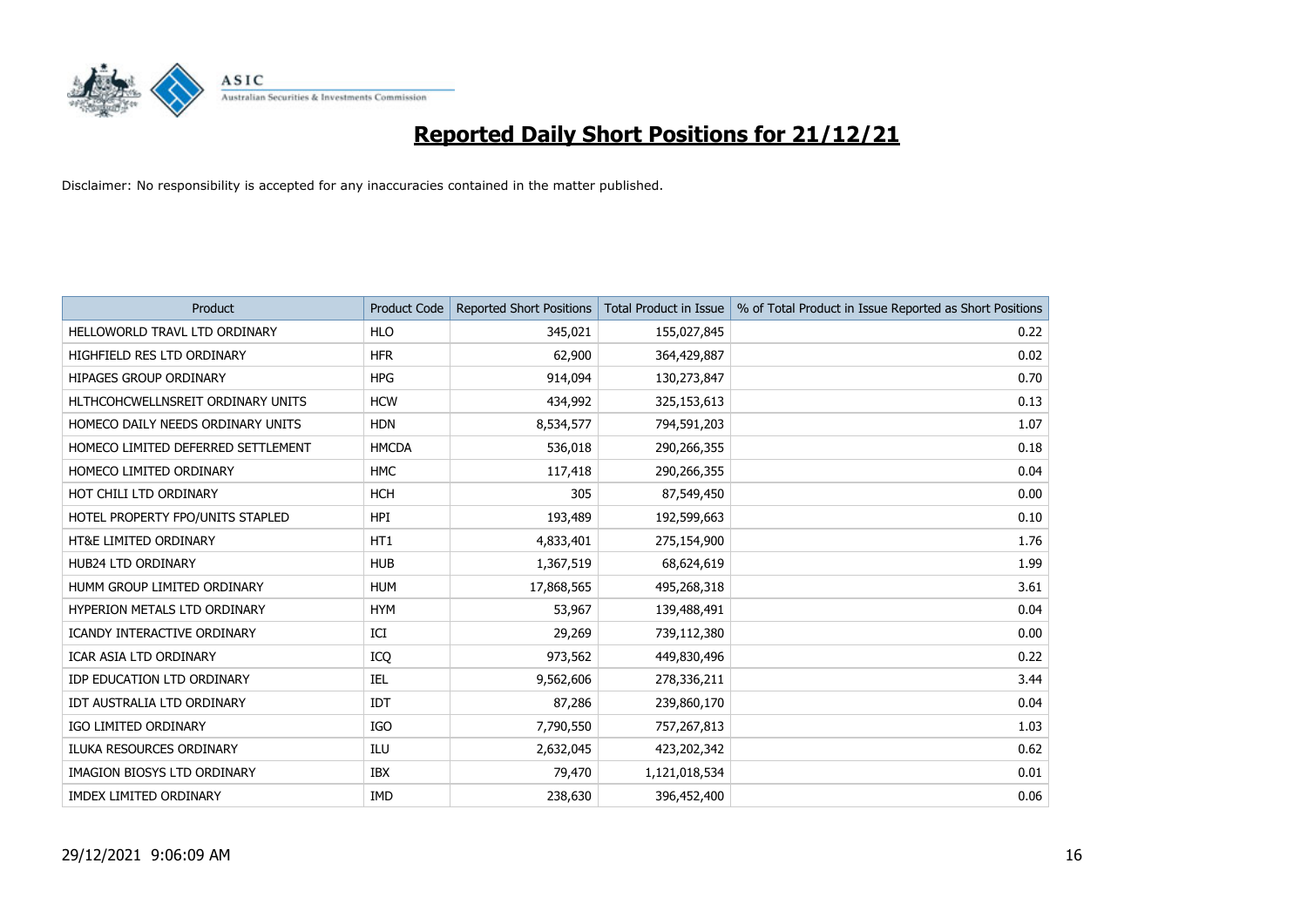

| <b>Product</b>                       | <b>Product Code</b> | <b>Reported Short Positions</b> | <b>Total Product in Issue</b> | % of Total Product in Issue Reported as Short Positions |
|--------------------------------------|---------------------|---------------------------------|-------------------------------|---------------------------------------------------------|
| IMMUTEP LTD ORDINARY                 | IMM                 | 6,478,916                       | 854,122,801                   | 0.76                                                    |
| IMPEDIMED LIMITED ORDINARY           | <b>IPD</b>          | 8,667,518                       | 1,775,812,502                 | 0.49                                                    |
| IMPELUS LTD ORDINARY                 | <b>IMS</b>          | 1                               | 109,984,301                   | 0.00                                                    |
| IMRICOR MED SYS CDI1:1 USPROHEXCLOIB | <b>IMR</b>          | 98,981                          | 143,234,637                   | 0.07                                                    |
| IMUGENE LIMITED ORDINARY             | IMU                 | 180,314,179                     | 5,759,876,359                 | 3.13                                                    |
| <b>INCITEC PIVOT ORDINARY</b>        | <b>IPL</b>          | 17,089,289                      | 1,942,225,029                 | 0.88                                                    |
| INFOMEDIA LTD ORDINARY               | IFM                 | 5,277,169                       | 375,762,341                   | 1.40                                                    |
| INGENIA GROUP FPO/UNITS STAPLED      | <b>INA</b>          | 1,429,107                       | 406,424,986                   | 0.35                                                    |
| <b>INGHAMS GROUP ORDINARY</b>        | <b>ING</b>          | 15,278,008                      | 371,679,601                   | 4.11                                                    |
| INSIGNIA FINANCIAL ORDINARY          | IFL                 | 22,952,643                      | 649,324,356                   | 3.53                                                    |
| INSURANCE AUSTRALIA ORDINARY         | IAG                 | 35,413,100                      | 2,465,100,206                 | 1.44                                                    |
| INTEGRAL DIAGNOSTICS ORDINARY        | <b>IDX</b>          | 851,992                         | 202,795,912                   | 0.42                                                    |
| INTEGRATED RESEARCH ORDINARY         | IRI                 | 225,967                         | 172,421,064                   | 0.13                                                    |
| INVESTIGATOR RES LTD ORDINARY        | <b>IVR</b>          | 1,807,605                       | 1,327,946,607                 | 0.14                                                    |
| <b>INVEX THER ORDINARY</b>           | IXC                 | 342,917                         | 75,153,848                    | 0.46                                                    |
| <b>INVION LTD ORDINARY</b>           | <b>IVX</b>          | 1,397,851                       | 6,416,513,644                 | 0.02                                                    |
| INVOCARE LIMITED ORDINARY            | <b>IVC</b>          | 6,709,604                       | 144,060,733                   | 4.66                                                    |
| IONEER LTD ORDINARY                  | <b>INR</b>          | 28,326,655                      | 2,050,548,399                 | 1.38                                                    |
| IONIC RARE EARTHS ORDINARY           | <b>IXR</b>          | 992,709                         | 3,395,899,514                 | 0.03                                                    |
| IOUPAY LIMITED ORDINARY              | IOU                 | 69,559                          | 551,412,065                   | 0.01                                                    |
| IPH LIMITED ORDINARY                 | <b>IPH</b>          | 2,300,274                       | 218,491,392                   | 1.05                                                    |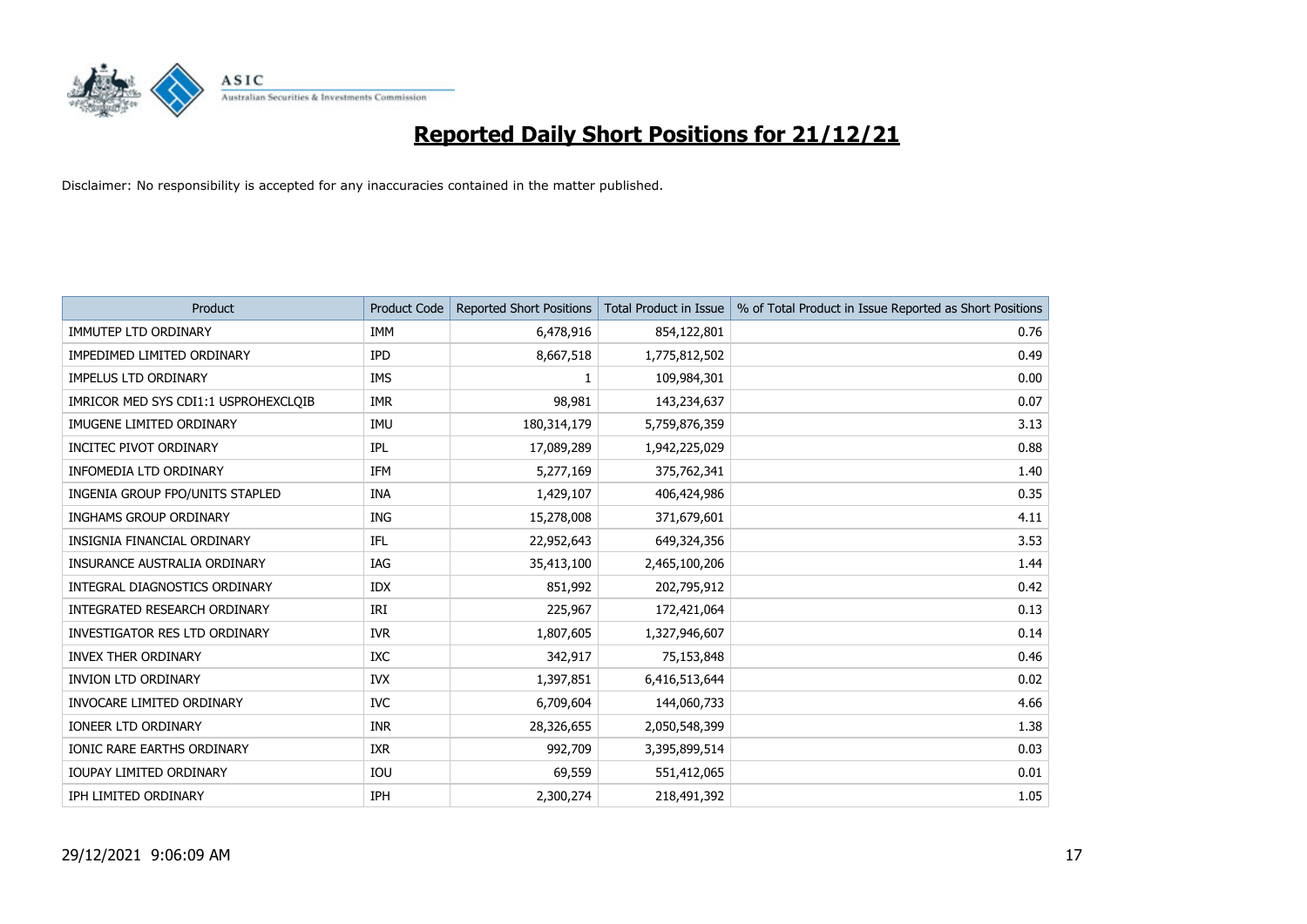

| Product                                  | <b>Product Code</b> | <b>Reported Short Positions</b> | <b>Total Product in Issue</b> | % of Total Product in Issue Reported as Short Positions |
|------------------------------------------|---------------------|---------------------------------|-------------------------------|---------------------------------------------------------|
| <b>IRESS LIMITED ORDINARY</b>            | <b>IRE</b>          | 1,352,094                       | 189,696,485                   | 0.71                                                    |
| <b>IRONGATE GROUP UNITS STAPLED</b>      | IAP                 | 7,734,537                       | 677,569,754                   | 1.14                                                    |
| <b>ISELECT LTD ORDINARY</b>              | <b>ISU</b>          | 1,053,810                       | 219,071,502                   | 0.48                                                    |
| ISHARES CORE WLD ETF UNITS               | <b>IWLD</b>         | 517,053                         | 5,587,440                     | 9.25                                                    |
| ISHARES S&P DIV OPP ETF UNITS            | <b>IHD</b>          | 3,914                           | 21,030,252                    | 0.02                                                    |
| ISIGNTHIS LTD ORDINARY                   | <b>ISX</b>          | 13,897,311                      | 1,100,792,118                 | 1.26                                                    |
| ITECH MINERALS LTD ORDINARY              | <b>ITM</b>          | 672                             | 88,499,997                    | 0.00                                                    |
| <b>IVEGROUP ORDINARY</b>                 | IGL                 | 1,023,371                       | 143,508,948                   | 0.71                                                    |
| IXUP LIMITED ORDINARY                    | IXU                 | 799,253                         | 902,076,031                   | 0.09                                                    |
| JAMES HARDIE INDUST CHESS DEPOSITARY INT | <b>JHX</b>          | 2,457,884                       | 445,343,762                   | 0.55                                                    |
| JANUS HENDERSON CDI 1:1                  | <b>JHG</b>          | 171,426                         | 27,218,045                    | 0.63                                                    |
| JB HI-FI LIMITED ORDINARY                | <b>JBH</b>          | 3,247,162                       | 114,883,372                   | 2.83                                                    |
| JERVOIS GLOBAL LTD ORDINARY              | <b>JRV</b>          | 323,889                         | 1,517,805,862                 | 0.02                                                    |
| JINDALEE RESOURCES ORDINARY              | <b>JRL</b>          | 20,636                          | 54,103,966                    | 0.04                                                    |
| JOHNS LYNG GROUP ORDINARY                | <b>JLG</b>          | 310,131                         | 257,173,740                   | 0.12                                                    |
| JUDO CAP HOLDINGS ORDINARY               | <b>JDO</b>          | 5,209,225                       | 1,105,506,373                 | 0.47                                                    |
| JUMBO INTERACTIVE ORDINARY               | JIN                 | 611,028                         | 62,458,286                    | 0.98                                                    |
| <b>JUNO ORDINARY</b>                     | <b>JNO</b>          | 17,627                          | 135,658,001                   | 0.01                                                    |
| JUPITER MINES. ORDINARY                  | <b>JMS</b>          | 10,726,789                      | 1,958,991,033                 | 0.55                                                    |
| KAIROS MINERALS LTD ORDINARY             | KAI                 | 159,329                         | 1,689,552,623                 | 0.01                                                    |
| KALIUM LAKES LTD ORDINARY                | <b>KLL</b>          | 138,000                         | 1,169,493,227                 | 0.01                                                    |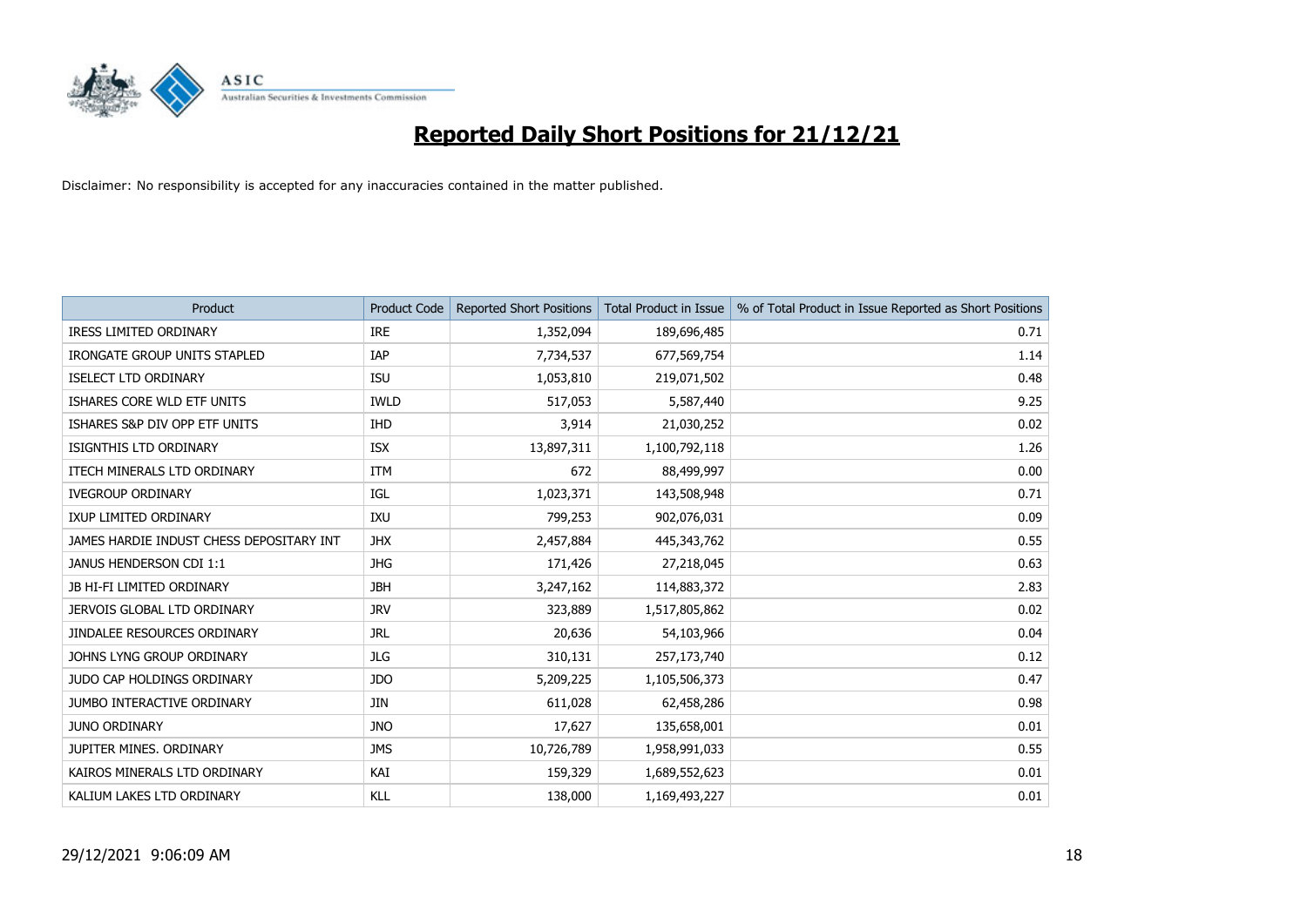

| Product                                 | <b>Product Code</b> | <b>Reported Short Positions</b> | <b>Total Product in Issue</b> | % of Total Product in Issue Reported as Short Positions |
|-----------------------------------------|---------------------|---------------------------------|-------------------------------|---------------------------------------------------------|
| KAROON ENERGY LTD ORDINARY              | <b>KAR</b>          | 9,577,147                       | 556,018,034                   | 1.72                                                    |
| KATHMANDU HOLD LTD ORD FOR EXEMPT NZX   | <b>KMD</b>          | 416,154                         | 709,001,384                   | 0.06                                                    |
| KELSIAN GROUP LTD ORDINARY              | <b>KLS</b>          | 912,668                         | 218,399,048                   | 0.42                                                    |
| KGL RESOURCES LTD ORDINARY              | KGL                 | 2,482                           | 392,315,012                   | 0.00                                                    |
| KIN MIN NL ORDINARY                     | KIN                 | 110,538                         | 866,133,947                   | 0.01                                                    |
| KINA SECURITIES LTD ORDINARY            | <b>KSL</b>          | 29,215                          | 286,935,900                   | 0.01                                                    |
| KING RIVER RESOURCES ORDINARY           | <b>KRR</b>          | 1,583,914                       | 1,553,524,947                 | 0.10                                                    |
| KINGSGATE CONSOLID. ORDINARY            | <b>KCN</b>          | 260,319                         | 221,320,453                   | 0.12                                                    |
| KINGWEST RESOURCES ORDINARY             | <b>KWR</b>          | 65,484                          | 242,860,525                   | 0.03                                                    |
| KIRKLAND LAKE GOLD CDI1:1FOREXEMPT XTSE | <b>KLA</b>          | 141,209                         | 1,000,000                     | 14.12                                                   |
| KOGAN.COM LTD ORDINARY                  | <b>KGN</b>          | 11,274,597                      | 106,888,209                   | 10.55                                                   |
| LAKE RESOURCES ORDINARY                 | <b>LKE</b>          | 1,773,340                       | 1,221,088,962                 | 0.15                                                    |
| LATROBE MAGNESIUM ORDINARY              | <b>LMG</b>          | 195,039                         | 1,566,823,558                 | 0.01                                                    |
| LEGEND MINING ORDINARY                  | <b>LEG</b>          | 1,847,378                       | 2,755,135,721                 | 0.07                                                    |
| LENDLEASE GROUP FPO/UNITS STAPLED       | <b>LLC</b>          | 9,014,463                       | 688,807,159                   | 1.31                                                    |
| LEPIDICO LTD ORDINARY                   | <b>LPD</b>          | 530,398                         | 6,221,152,699                 | 0.01                                                    |
| LIFE360 INC. CDI3:1 USPROHEXCLOIB       | 360                 | 989,813                         | 179,395,779                   | 0.55                                                    |
| LIFESTYLE COMMUNIT. ORDINARY            | LIC                 | 2,851,875                       | 104,545,131                   | 2.73                                                    |
| LINK ADMIN HLDG ORDINARY                | <b>LNK</b>          | 2,929,142                       | 512,987,481                   | 0.57                                                    |
| LIONTOWN RESOURCES ORDINARY             | <b>LTR</b>          | 15,815,834                      | 2,184,405,655                 | 0.72                                                    |
| LISENERGYLIMITED ORDINARY               | LIS                 | 153,907                         | 150,143,612                   | 0.10                                                    |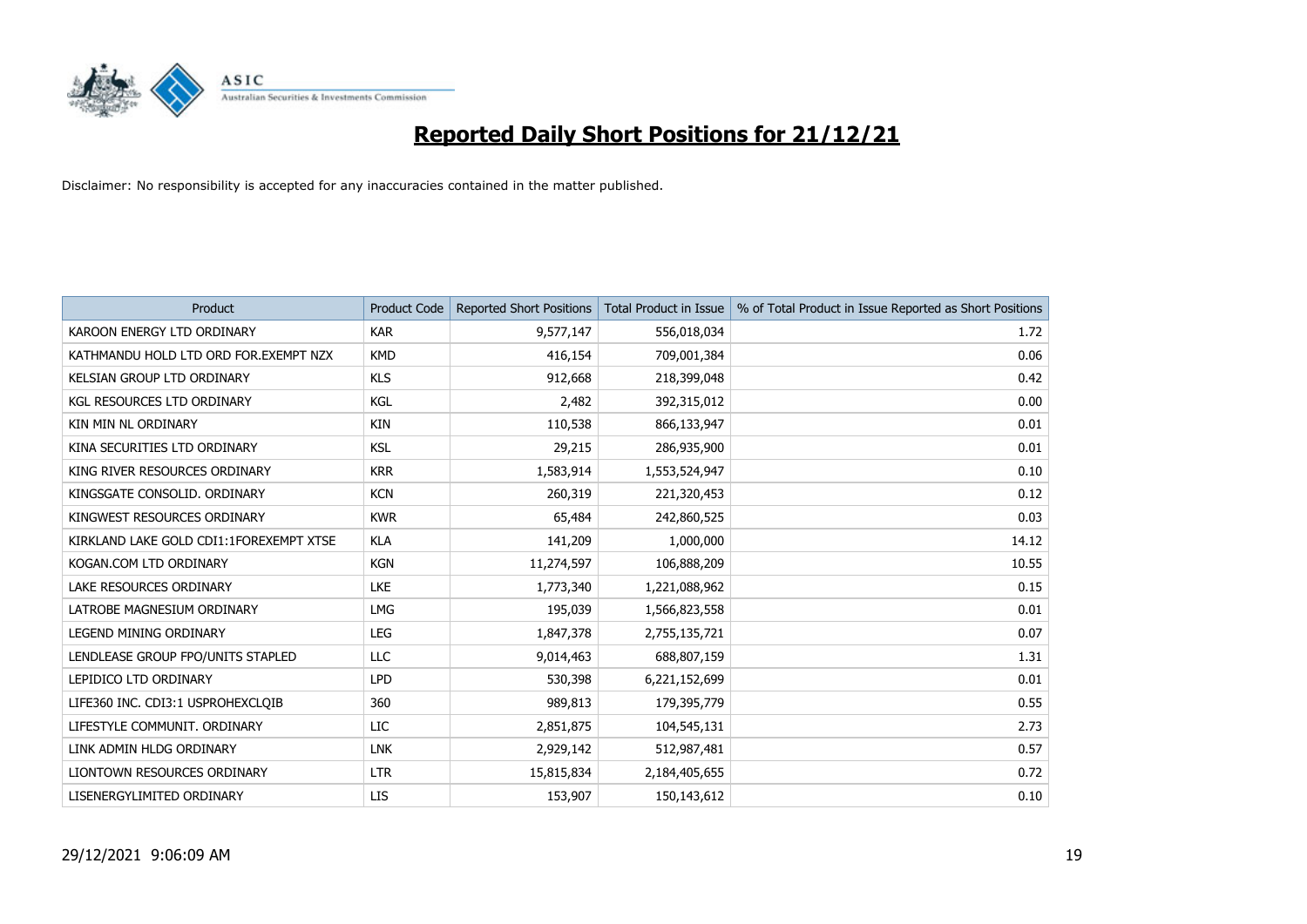

| <b>Product</b>                  | <b>Product Code</b> | <b>Reported Short Positions</b> | <b>Total Product in Issue</b> | % of Total Product in Issue Reported as Short Positions |
|---------------------------------|---------------------|---------------------------------|-------------------------------|---------------------------------------------------------|
| LITHIUM AUSTRALIA NL ORDINARY   | <b>LIT</b>          | 124,107                         | 1,027,073,506                 | 0.01                                                    |
| LITHIUM PWR INT LTD ORDINARY    | LPI                 | 17,476                          | 348,769,848                   | 0.01                                                    |
| LIVEHIRE LIMITED ORDINARY       | <b>LVH</b>          | 349,383                         | 295,804,757                   | 0.12                                                    |
| LIVETILES LIMITED ORDINARY      | LVT                 | 2,337,369                       | 918,420,826                   | 0.25                                                    |
| LOS CERROS LIMITED ORDINARY     | <b>LCL</b>          | 11,328                          | 636,716,355                   | 0.00                                                    |
| LOTUS RESOURCES LTD ORDINARY    | <b>LOT</b>          | 1,266,322                       | 971,576,596                   | 0.13                                                    |
| LOVISA HOLDINGS LTD ORDINARY    | LOV                 | 504,652                         | 107,459,646                   | 0.47                                                    |
| LYNAS RARE EARTHS ORDINARY      | <b>LYC</b>          | 13,747,226                      | 902,411,554                   | 1.52                                                    |
| LYNCH GROUP HOLDINGS ORDINARY   | LGL                 | 43,208                          | 122,066,112                   | 0.04                                                    |
| MA FINANCIAL GROUP ORDINARY     | <b>MAF</b>          | 8,184                           | 169,441,188                   | 0.00                                                    |
| MAAS GROUP HOLDINGS ORDINARY    | <b>MGH</b>          | 87,588                          | 292,882,531                   | 0.03                                                    |
| MACA LIMITED ORDINARY           | <b>MLD</b>          | 4,736,324                       | 341,710,846                   | 1.39                                                    |
| MACH7 TECH LIMITED ORDINARY     | M7T                 | 523,782                         | 237,286,050                   | 0.22                                                    |
| MACMAHON HOLDINGS ORDINARY      | <b>MAH</b>          | 1,281,587                       | 2,154,985,818                 | 0.06                                                    |
| MACQUARIE GROUP LTD ORDINARY    | <b>MOG</b>          | 958,885                         | 383,647,637                   | 0.25                                                    |
| MACQUARIE TELECOM GP ORDINARY   | <b>MAQ</b>          | 780                             | 21,497,277                    | 0.00                                                    |
| MAGELLAN FIN GRP LTD ORDINARY   | <b>MFG</b>          | 6,966,453                       | 185,713,004                   | 3.75                                                    |
| MAGELLANGLOOPENCLASS OPEN CLASS | <b>MGOC</b>         | 62,471                          | 5,082,450,020                 | 0.00                                                    |
| MAGMATIC RESRCE LTD ORDINARY    | MAG                 | 426,349                         | 254,486,798                   | 0.17                                                    |
| MAGNETITE MINES ORDINARY        | <b>MGT</b>          | 1,116,505                       | 3,150,746,881                 | 0.04                                                    |
| MAGNIS ENERGY TECH ORDINARY     | <b>MNS</b>          | 4,722,148                       | 978,556,395                   | 0.48                                                    |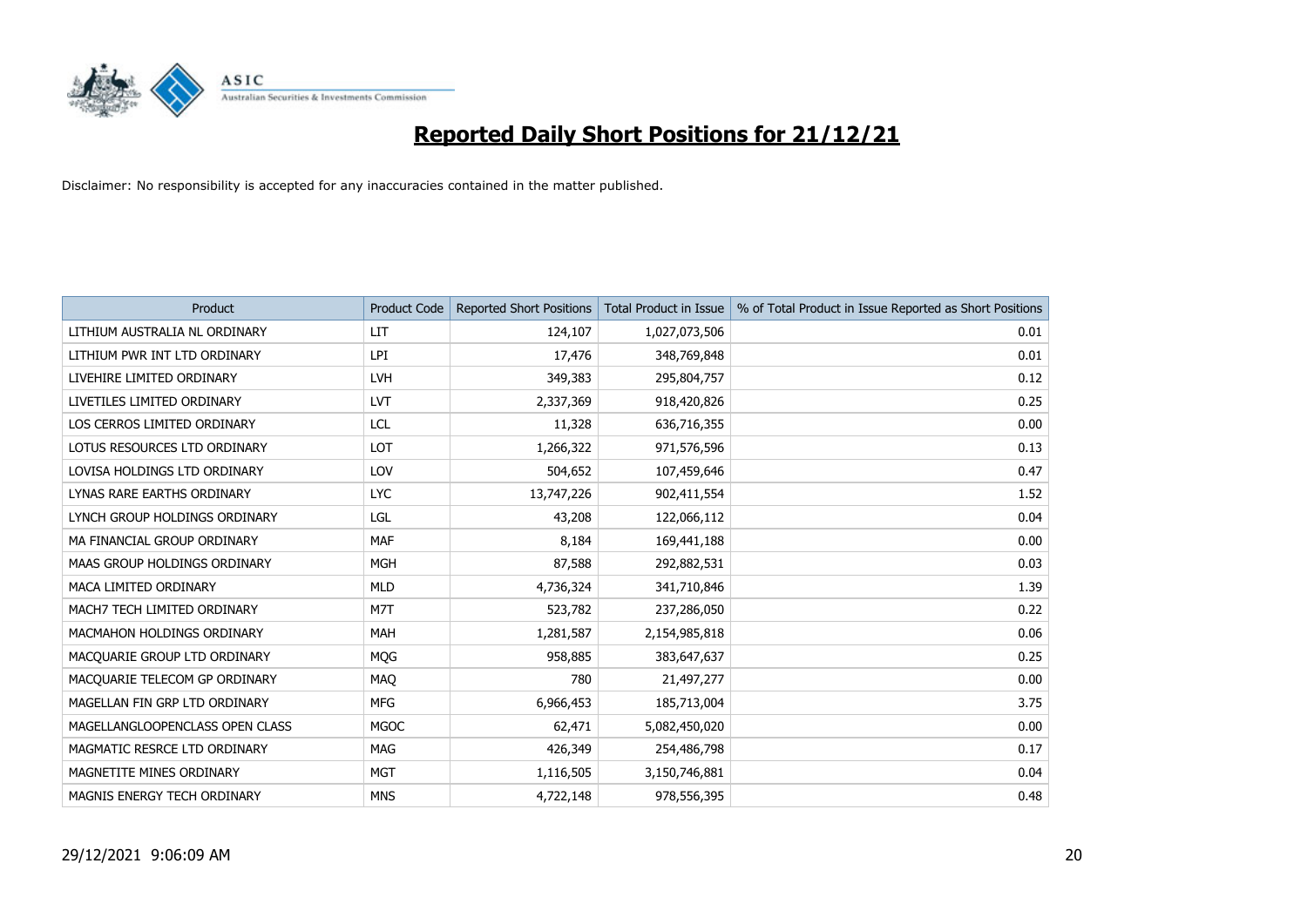

| <b>Product</b>                        | <b>Product Code</b> | <b>Reported Short Positions</b> | <b>Total Product in Issue</b> | % of Total Product in Issue Reported as Short Positions |
|---------------------------------------|---------------------|---------------------------------|-------------------------------|---------------------------------------------------------|
| MAGONTEC LIMITED ORDINARY             | <b>MGL</b>          | 955                             | 76,729,210                    | 0.00                                                    |
| MALLEE RESOURCES LTD ORDINARY         | <b>MYL</b>          |                                 | 190,111,015                   | 0.00                                                    |
| MARLEY SPOON CDI 1000:1               | <b>MMM</b>          | 5,546,214                       | 284,051,000                   | 1.95                                                    |
| MARQUEE RESOURCE LTD ORDINARY         | <b>MQR</b>          | 108,422                         | 205,865,102                   | 0.05                                                    |
| MAYNE PHARMA LTD ORDINARY             | <b>MYX</b>          | 29,620,303                      | 1,764,840,757                 | 1.68                                                    |
| MCMILLAN SHAKESPEARE ORDINARY         | <b>MMS</b>          | 83,061                          | 77,381,107                    | 0.11                                                    |
| MCPHERSON'S LTD ORDINARY              | <b>MCP</b>          | 1,515,434                       | 128,648,100                   | 1.18                                                    |
| MEDADVISOR LIMITED ORDINARY           | <b>MDR</b>          | 866,486                         | 377,861,578                   | 0.23                                                    |
| MEDIBANK PRIVATE LTD ORDINARY         | <b>MPL</b>          | 21,076,173                      | 2,754,003,240                 | 0.77                                                    |
| MEDICAL DEVELOPMENTS ORDINARY         | <b>MVP</b>          | 439,905                         | 71,280,057                    | 0.62                                                    |
| MEGAPORT LIMITED ORDINARY             | MP1                 | 3,515,314                       | 157,737,783                   | 2.23                                                    |
| MERCURY NZ LIMITED ORD FOR EXEMPT NZX | <b>MCY</b>          | 31,563                          | 1,362,300,933                 | 0.00                                                    |
| MERIDIAN ENERGY ORD FOR. EXEMPT NZX   | <b>MEZ</b>          | 15,618                          | 1,260,673,070                 | 0.00                                                    |
| MESOBLAST LIMITED ORDINARY            | <b>MSB</b>          | 59,487,966                      | 648,696,070                   | 9.17                                                    |
| METALS X LIMITED ORDINARY             | <b>MLX</b>          | 4,130,490                       | 907,266,067                   | 0.46                                                    |
| METCASH LIMITED ORDINARY              | <b>MTS</b>          | 54,986,588                      | 965,541,602                   | 5.69                                                    |
| METRO MINING LTD ORDINARY             | MMI                 | 4,088,332                       | 2,988,769,691                 | 0.14                                                    |
| MICHAEL HILL INT ORDINARY             | <b>MHJ</b>          | 1,387,371                       | 388,285,374                   | 0.36                                                    |
| MICRO-X LIMITED ORDINARY              | MX1                 | 197,774                         | 460,127,745                   | 0.04                                                    |
| MIDASMINERALSLTD ORDINARY             | MM1                 | $\mathbf{1}$                    | 53,198,125                    | 0.00                                                    |
| MINCOR RESOURCES NL ORDINARY          | <b>MCR</b>          | 1,234,477                       | 484,347,360                   | 0.25                                                    |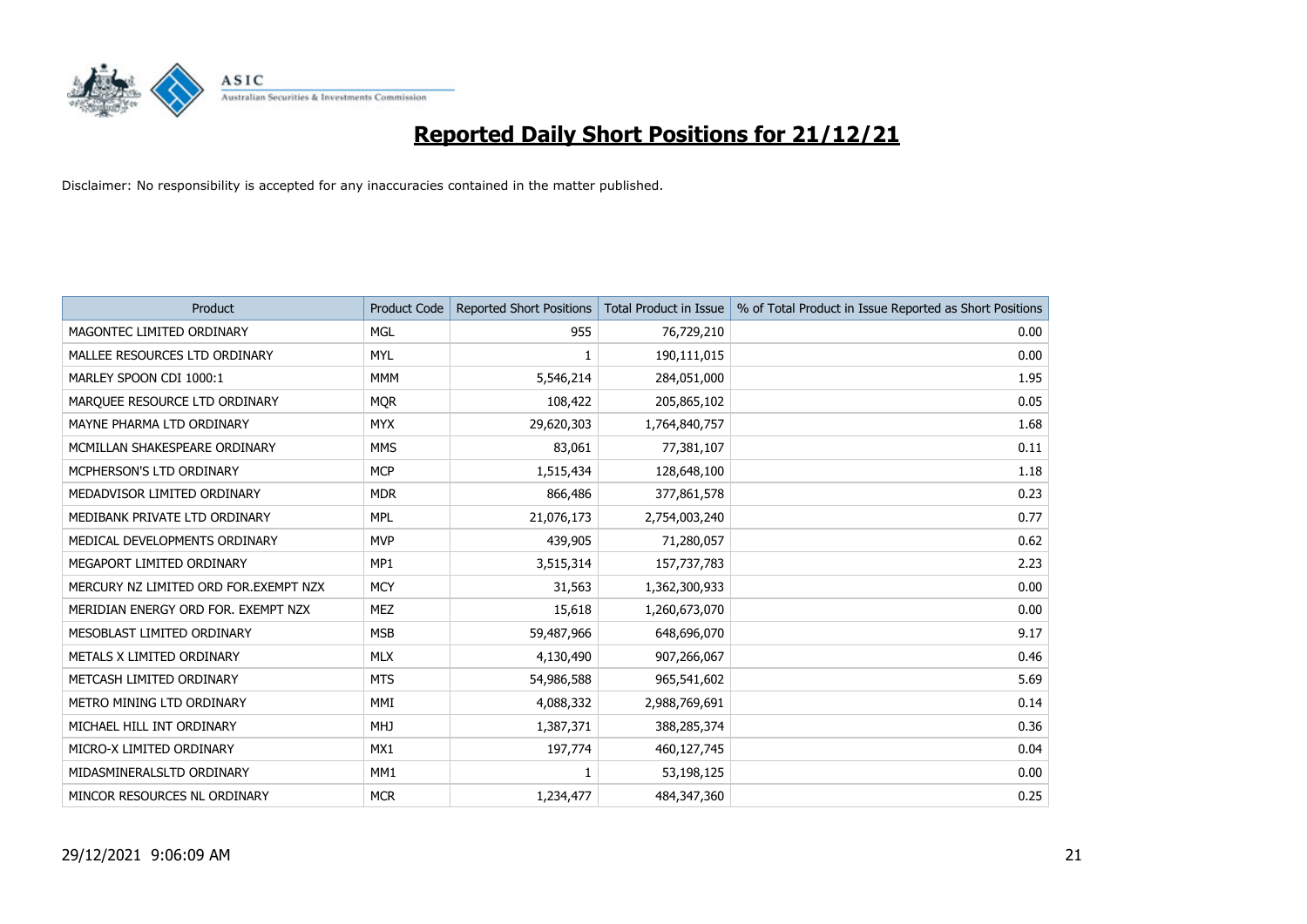

| Product                            | <b>Product Code</b> | <b>Reported Short Positions</b> | <b>Total Product in Issue</b> | % of Total Product in Issue Reported as Short Positions |
|------------------------------------|---------------------|---------------------------------|-------------------------------|---------------------------------------------------------|
| MINERAL RESOURCES. ORDINARY        | <b>MIN</b>          | 6,809,989                       | 188,850,211                   | 3.61                                                    |
| MINERALS260LIMITED ORDINARY        | MI6                 | 158,196                         | 220,000,000                   | 0.07                                                    |
| MIRVAC GROUP FPO/UNITS STAPLED     | <b>MGR</b>          | 17,040,181                      | 3,942,668,263                 | 0.43                                                    |
| MMAOFFSHOR ORDINARY                | <b>MRM</b>          | 108,261                         | 359,328,236                   | 0.03                                                    |
| MONADELPHOUS GROUP ORDINARY        | <b>MND</b>          | 5,041,852                       | 95,121,901                    | 5.30                                                    |
| MONASH IVF GROUP LTD ORDINARY      | <b>MVF</b>          | 2,715,876                       | 389,634,840                   | 0.70                                                    |
| MONEY3 CORPORATION ORDINARY        | <b>MNY</b>          | 1,047,050                       | 212,047,463                   | 0.49                                                    |
| MONEYME LIMITED ORDINARY           | <b>MME</b>          | 5,309                           | 171,440,001                   | 0.00                                                    |
| MONTEM RESOURCES ORDINARY          | MR1                 | 7,386                           | 199,011,740                   | 0.00                                                    |
| MORELLA CORPORATION ORDINARY       | 1MC                 | 963,870                         | 5,134,213,986                 | 0.02                                                    |
| MOUNT GIBSON IRON ORDINARY         | <b>MGX</b>          | 13,683,142                      | 1,210,568,033                 | 1.13                                                    |
| MUSGRAVE MINERALS ORDINARY         | <b>MGV</b>          | 24,174                          | 537,172,949                   | 0.00                                                    |
| MYER HOLDINGS LTD ORDINARY         | <b>MYR</b>          | 4,688,279                       | 821,278,815                   | 0.57                                                    |
| MYSTATE LIMITED ORDINARY           | <b>MYS</b>          | 228,910                         | 105,501,443                   | 0.22                                                    |
| NANOSONICS LIMITED ORDINARY        | <b>NAN</b>          | 21,210,602                      | 301,778,803                   | 7.03                                                    |
| NATIONAL AUST. BANK ORDINARY       | <b>NAB</b>          | 23,496,483                      | 3,264,102,657                 | 0.72                                                    |
| NATIONAL STORAGE FPO/UNITS STAPLED | <b>NSR</b>          | 4,906,917                       | 1,188,800,539                 | 0.41                                                    |
| NAVARRE MINERALS LTD ORDINARY      | <b>NML</b>          | 926,656                         | 1,364,672,152                 | 0.07                                                    |
| NAVIGATOR GLOBAL LTD ORDINARY      | <b>NGI</b>          | 1,318,812                       | 202,672,203                   | 0.65                                                    |
| NEARMAP LTD ORDINARY               | <b>NEA</b>          | 17,427,918                      | 498,816,265                   | 3.49                                                    |
| NEOMETALS LTD ORDINARY             | <b>NMT</b>          | 337,395                         | 548,376,396                   | 0.06                                                    |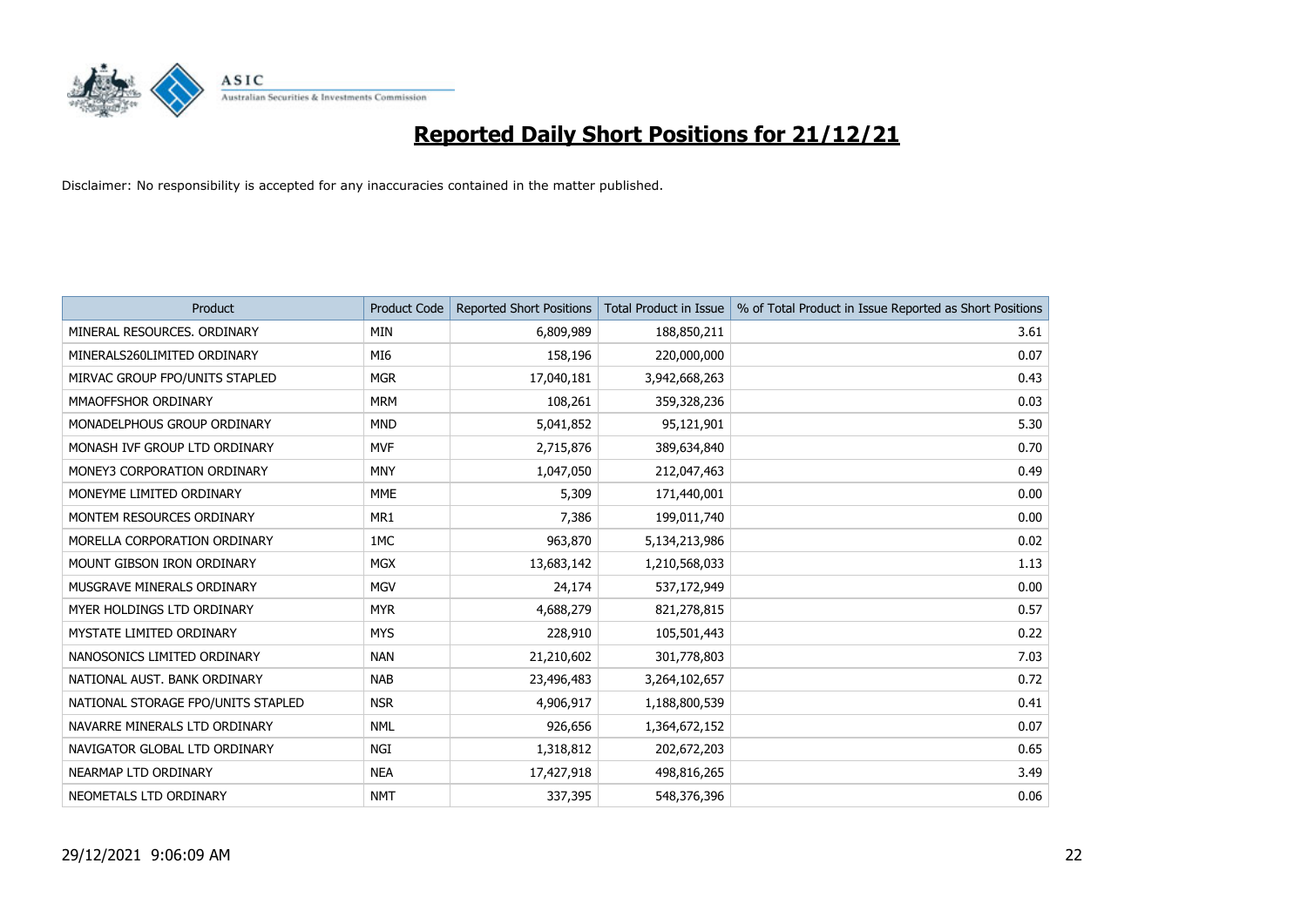

| Product                                  | <b>Product Code</b> | <b>Reported Short Positions</b> | <b>Total Product in Issue</b> | % of Total Product in Issue Reported as Short Positions |
|------------------------------------------|---------------------|---------------------------------|-------------------------------|---------------------------------------------------------|
| NETLINKZ LIMITED ORDINARY                | <b>NET</b>          | 5,420,788                       | 3,250,160,324                 | 0.17                                                    |
| NETWEALTH GROUP ORDINARY                 | <b>NWL</b>          | 2,395,983                       | 243,812,801                   | 0.98                                                    |
| NEW CENTURY RESOURCE DEFERRED SETTLEMENT | <b>NCZDA</b>        | 1,341                           | 80,661,870                    | 0.00                                                    |
| NEW CENTURY RESOURCE ORDINARY            | <b>NCZ</b>          | 1,650,052                       | 130,990,713                   | 1.26                                                    |
| NEW ENERGY SOLAR ORDINARY                | <b>NEW</b>          | 83,980                          | 320,587,986                   | 0.03                                                    |
| NEW HOPE CORPORATION ORDINARY            | <b>NHC</b>          | 36,525,351                      | 832,357,082                   | 4.39                                                    |
| NEW WORLD RESOURCES ORDINARY             | <b>NWC</b>          | 4,275,281                       | 1,594,402,822                 | 0.27                                                    |
| NEWCREST MINING ORDINARY                 | <b>NCM</b>          | 7,291,037                       | 817,958,171                   | 0.89                                                    |
| NEWS CORP A NON-VOTING CDI 1:1           | <b>NWSLV</b>        | 41,178                          | 8,505,280                     | 0.48                                                    |
| NEWS CORP B VOTING CDI 1:1               | <b>NWS</b>          | 422,200                         | 43,129,500                    | 0.98                                                    |
| NEXT SCIENCE LIMITED ORDINARY            | <b>NXS</b>          | 152,841                         | 197,973,909                   | 0.08                                                    |
| NEXTDC LIMITED ORDINARY                  | <b>NXT</b>          | 10,934,270                      | 456,654,443                   | 2.39                                                    |
| NEXUS MINERALS LTD ORDINARY              | <b>NXM</b>          | 396,941                         | 287,956,019                   | 0.14                                                    |
| NIB HOLDINGS LIMITED ORDINARY            | <b>NHF</b>          | 2,209,782                       | 458,458,195                   | 0.48                                                    |
| NICK SCALI LIMITED ORDINARY              | <b>NCK</b>          | 1,051,877                       | 81,000,000                    | 1.30                                                    |
| NICKELMINESLIMITED ORDINARY              | <b>NIC</b>          | 30,656,803                      | 2,515,029,051                 | 1.22                                                    |
| NINE ENTERTAINMENT ORDINARY              | <b>NEC</b>          | 19,631,966                      | 1,705,393,253                 | 1.15                                                    |
| NITRO SOFTWARE LTD ORDINARY              | <b>NTO</b>          | 559,016                         | 240,163,672                   | 0.23                                                    |
| NORTHERN STAR ORDINARY                   | <b>NST</b>          | 19,325,424                      | 1,164,611,199                 | 1.66                                                    |
| NOUMI LIMITED ORDINARY                   | <b>NOU</b>          | 2,396,280                       | 277,109,319                   | 0.86                                                    |
| NOVA MINERALS LTD ORDINARY               | <b>NVA</b>          | 2,223,166                       | 180,202,285                   | 1.23                                                    |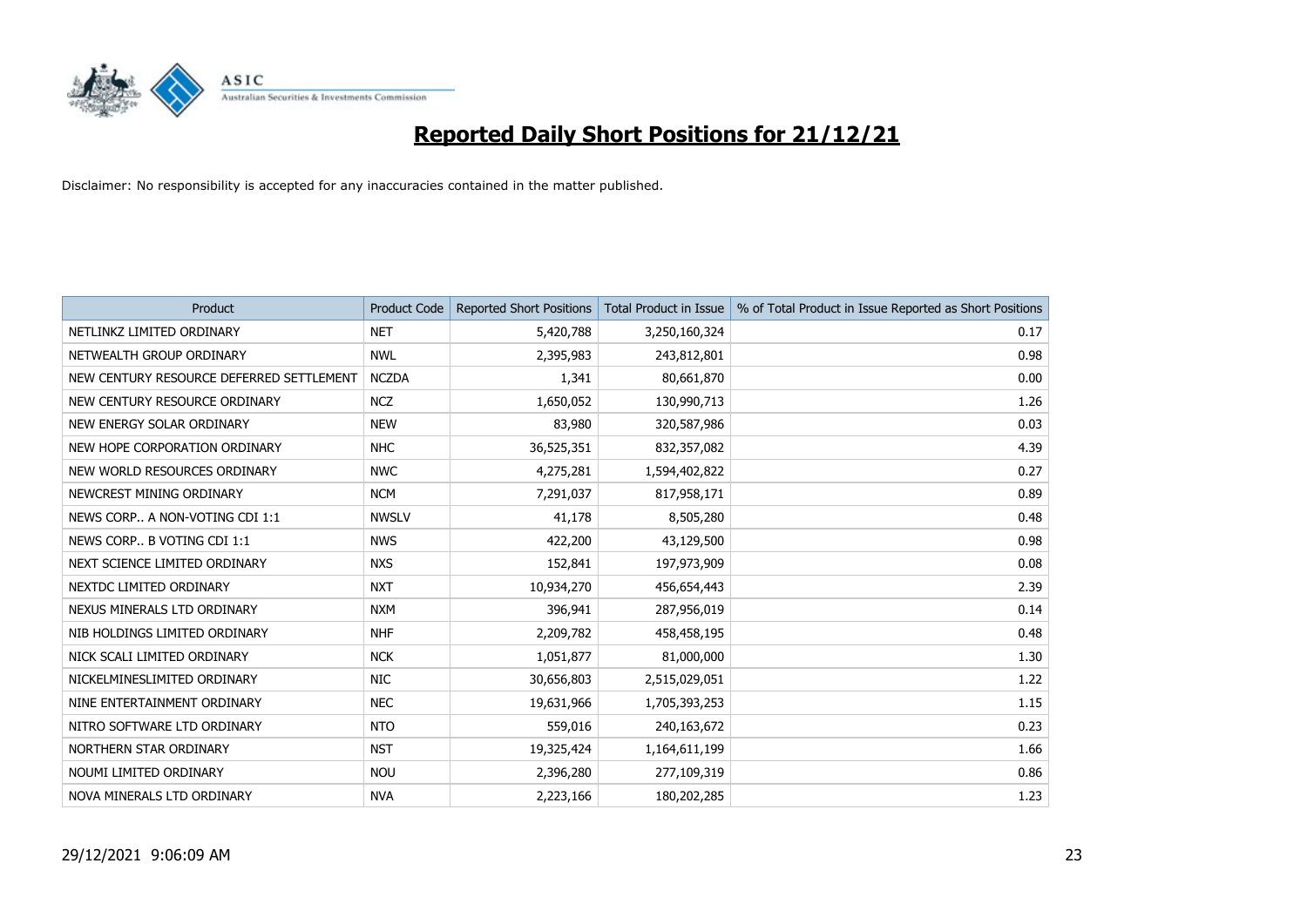

| Product                               | <b>Product Code</b> | <b>Reported Short Positions</b> | <b>Total Product in Issue</b> | % of Total Product in Issue Reported as Short Positions |
|---------------------------------------|---------------------|---------------------------------|-------------------------------|---------------------------------------------------------|
| NOVONIX LIMITED ORDINARY              | <b>NVX</b>          | 9,188,591                       | 483,855,813                   | 1.90                                                    |
| NOXOPHARM LIMITED ORDINARY            | <b>NOX</b>          | 644,707                         | 292,237,950                   | 0.22                                                    |
| NRW HOLDINGS LIMITED ORDINARY         | <b>NWH</b>          | 11,371,340                      | 456,368,520                   | 2.49                                                    |
| NSX LIMITED ORDINARY                  | <b>NSX</b>          | 66,135                          | 282,613,079                   | 0.02                                                    |
| NUFARM LIMITED ORDINARY               | <b>NUF</b>          | 3,156,439                       | 379,957,515                   | 0.83                                                    |
| NUHEARA LIMITED ORDINARY              | <b>NUH</b>          | 7,222,380                       | 1,726,828,146                 | 0.42                                                    |
| NUIX LIMITED ORDINARY                 | <b>NXL</b>          | 8,357,601                       | 317,314,794                   | 2.63                                                    |
| OBJECTIVE CORP ORDINARY               | <b>OCL</b>          | 6,672                           | 94,502,621                    | 0.01                                                    |
| OCEANAGOLD CORP. CHESS DEPOSITARY INT | <b>OGC</b>          | 99,858                          | 70,309,927                    | 0.14                                                    |
| OFX GROUP LTD ORDINARY                | <b>OFX</b>          | 506,235                         | 242,625,327                   | 0.21                                                    |
| OIL SEARCH LTD ORDINARY               | <b>OSH</b>          | 42,469                          | 2,077,850,664                 | 0.00                                                    |
| OM HOLDINGS LIMITED ORDINARY          | OMH                 | 110,678                         | 738,623,337                   | 0.01                                                    |
| OMNI BRIDGEWAY LTD ORD US PROHIBITED  | <b>OBL</b>          | 17,614,536                      | 264,980,845                   | 6.65                                                    |
| <b>ONEVIEW HEALTHCARE CDI 1:1</b>     | <b>ONE</b>          | 1,838,248                       | 507,347,026                   | 0.36                                                    |
| OOH! MEDIA LIMITED ORDINARY           | OML                 | 7,746,811                       | 598,645,873                   | 1.29                                                    |
| OPENPAY GROUP ORDINARY                | <b>OPY</b>          | 3,421,273                       | 130,773,716                   | 2.62                                                    |
| OPTHEA LIMITED ORDINARY               | <b>OPT</b>          | 9,854,590                       | 351,939,280                   | 2.80                                                    |
| ORECORP LTD ORDINARY                  | <b>ORR</b>          | 254,356                         | 396,797,558                   | 0.06                                                    |
| ORICA LIMITED ORDINARY                | ORI                 | 10,693,017                      | 407,513,099                   | 2.62                                                    |
| ORIGIN ENERGY ORDINARY                | <b>ORG</b>          | 7,850,348                       | 1,761,211,071                 | 0.45                                                    |
| OROCOBRE LIMITED ORDINARY             | <b>ORE</b>          | 4,759                           | 637,525,586                   | 0.00                                                    |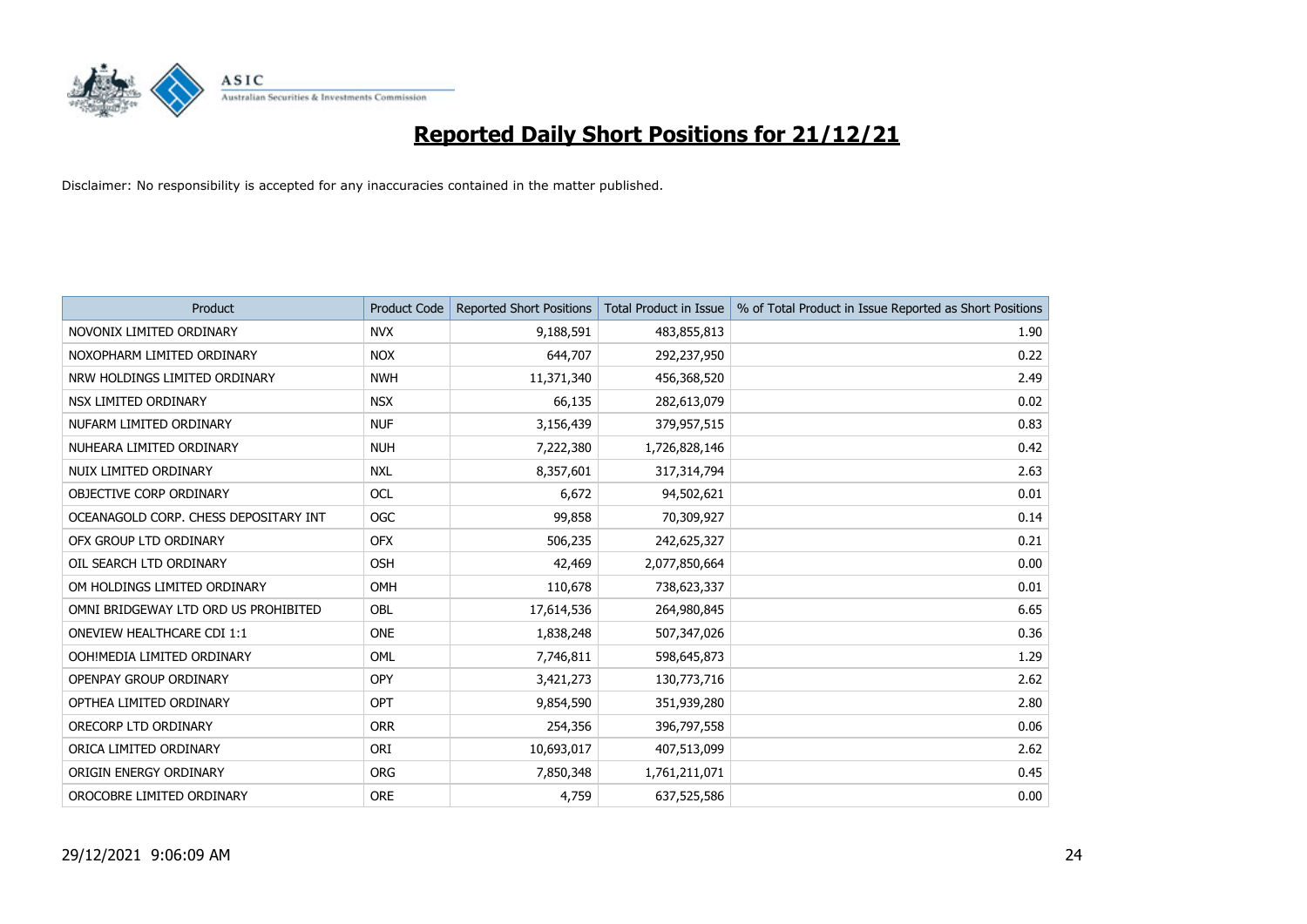

| Product                           | <b>Product Code</b> | <b>Reported Short Positions</b> | <b>Total Product in Issue</b> | % of Total Product in Issue Reported as Short Positions |
|-----------------------------------|---------------------|---------------------------------|-------------------------------|---------------------------------------------------------|
| ORORA LIMITED ORDINARY            | <b>ORA</b>          | 2,971,748                       | 872,370,696                   | 0.34                                                    |
| ORTHOCELL LIMITED ORDINARY        | <b>OCC</b>          | 184,534                         | 195,230,636                   | 0.09                                                    |
| OSPREY MED INC CDI DEF SETTLEMENT | <b>OSPDA</b>        | 4                               | 25,657,803                    | 0.00                                                    |
| OTTO ENERGY LIMITED ORDINARY      | <b>OEL</b>          | 488,634                         | 4,795,009,773                 | 0.01                                                    |
| OZ MINERALS ORDINARY              | OZL                 | 8,728,666                       | 333,654,973                   | 2.62                                                    |
| PACIFIC GRP LTD ORDINARY          | PAC                 | 1,512                           | 51,037,552                    | 0.00                                                    |
| PACT GROUP HLDGS LTD ORDINARY     | <b>PGH</b>          | 628,199                         | 344,290,053                   | 0.18                                                    |
| PAINCHEK LTD ORDINARY             | <b>PCK</b>          | 2,930,830                       | 1,131,804,799                 | 0.26                                                    |
| PALADIN ENERGY LTD ORDINARY       | <b>PDN</b>          | 101,845,317                     | 2,678,839,972                 | 3.80                                                    |
| PANORAMIC RESOURCES ORDINARY      | <b>PAN</b>          | 3,299,703                       | 2,050,914,004                 | 0.16                                                    |
| PANTORO LIMITED ORDINARY          | <b>PNR</b>          | 980,901                         | 1,409,498,698                 | 0.07                                                    |
| PARADIGM BIO, ORDINARY            | <b>PAR</b>          | 10,182,383                      | 227,595,795                   | 4.47                                                    |
| PEAK RARE EARTHS LTD ORDINARY     | <b>PEK</b>          | 232,912                         | 198,787,533                   | 0.12                                                    |
| PEET LIMITED ORDINARY             | <b>PPC</b>          |                                 | 483,300,489                   | 0.00                                                    |
| PENDAL GROUP LTD ORDINARY         | <b>PDL</b>          | 904,347                         | 382,677,887                   | 0.24                                                    |
| PENINSULA ENERGY LTD ORDINARY     | <b>PEN</b>          | 2,507,313                       | 997,296,191                   | 0.25                                                    |
| PENTANET ORDINARY                 | 5GG                 | 486,853                         | 215,177,011                   | 0.23                                                    |
| PEOPLEIN LIMITED ORDINARY         | PPE                 | 8,806                           | 95,394,855                    | 0.01                                                    |
| PEPPERMONEY ORDINARY              | <b>PPM</b>          | 154,232                         | 439,505,908                   | 0.04                                                    |
| PERENTI GLOBAL LTD ORDINARY       | <b>PRN</b>          | 11,771,573                      | 705,711,193                   | 1.67                                                    |
| PERPETUAL EQUITY LTD ORDINARY     | PIC                 | 20,786                          | 374,314,954                   | 0.01                                                    |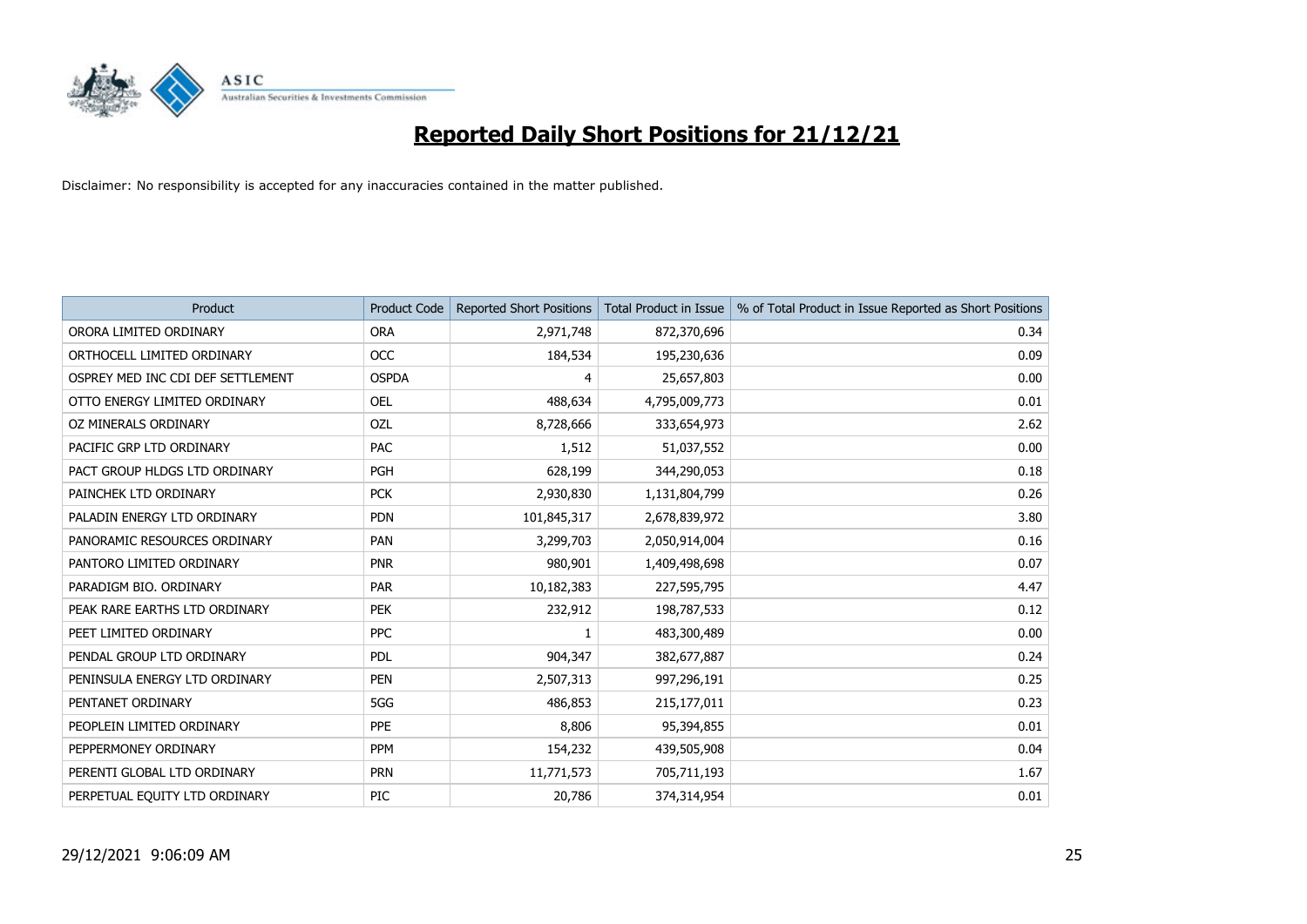

| Product                        | <b>Product Code</b> | <b>Reported Short Positions</b> | <b>Total Product in Issue</b> | % of Total Product in Issue Reported as Short Positions |
|--------------------------------|---------------------|---------------------------------|-------------------------------|---------------------------------------------------------|
| PERPETUAL LIMITED ORDINARY     | <b>PPT</b>          | 633,077                         | 56,635,450                    | 1.12                                                    |
| PERSEUS MINING LTD ORDINARY    | <b>PRU</b>          | 18,030,399                      | 1,227,119,570                 | 1.47                                                    |
| PETER WARREN ORDINARY          | <b>PWR</b>          | 63,056                          | 171,730,932                   | 0.04                                                    |
| PEXAGROUP ORDINARY             | <b>PXA</b>          | 941,702                         | 177,325,788                   | 0.53                                                    |
| PHOSLOCK ENV TEC LTD ORDINARY  | <b>PET</b>          | 7,323,888                       | 625,000,509                   | 1.17                                                    |
| PIEDMONT LITHIUM INC CDI 100:1 | PLL                 | 25,389,281                      | 551,938,600                   | 4.60                                                    |
| PILBARA MIN LTD ORDINARY       | <b>PLS</b>          | 52,252,652                      | 2,975,544,343                 | 1.76                                                    |
| PILOT ENERGY LTD ORDINARY      | <b>PGY</b>          | 2,365,672                       | 501,601,701                   | 0.47                                                    |
| PINNACLE INVESTMENT ORDINARY   | PNI                 | 1,509,121                       | 199,062,625                   | 0.76                                                    |
| PLATINUM ASIA LTD ORDINARY     | PAI                 | 256,386                         | 367,185,616                   | 0.07                                                    |
| PLATINUM ASSET ORDINARY        | <b>PTM</b>          | 7,094,385                       | 586,678,900                   | 1.21                                                    |
| PLATINUM CAPITAL LTD ORDINARY  | <b>PMC</b>          | 23,075                          | 293,185,574                   | 0.01                                                    |
| POINTERRA LIMITED ORDINARY     | 3DP                 | 306,288                         | 677,806,204                   | 0.05                                                    |
| POINTSBET HOLDINGS ORDINARY    | <b>PBH</b>          | 14,560,626                      | 263,078,104                   | 5.53                                                    |
| POLYNOVO LIMITED ORDINARY      | <b>PNV</b>          | 49,088,160                      | 661,388,044                   | 7.42                                                    |
| POSEIDON NICK LTD ORDINARY     | <b>POS</b>          | 2,092,258                       | 3,063,959,526                 | 0.07                                                    |
| PPK GROUP LIMITED ORDINARY     | <b>PPK</b>          | 675,564                         | 89,289,293                    | 0.76                                                    |
| PRAEMIUM LIMITED ORDINARY      | <b>PPS</b>          | 440,392                         | 507,809,353                   | 0.09                                                    |
| PREDICTIVE DISC LTD ORDINARY   | PDI                 | 5,674,538                       | 1,365,132,612                 | 0.42                                                    |
| PREMIER INVESTMENTS ORDINARY   | PMV                 | 221,946                         | 158,993,036                   | 0.14                                                    |
|                                |                     |                                 |                               |                                                         |
| PRESCIENT LTD ORDINARY         | <b>PTX</b>          | 533,510                         | 650,093,205                   | 0.08                                                    |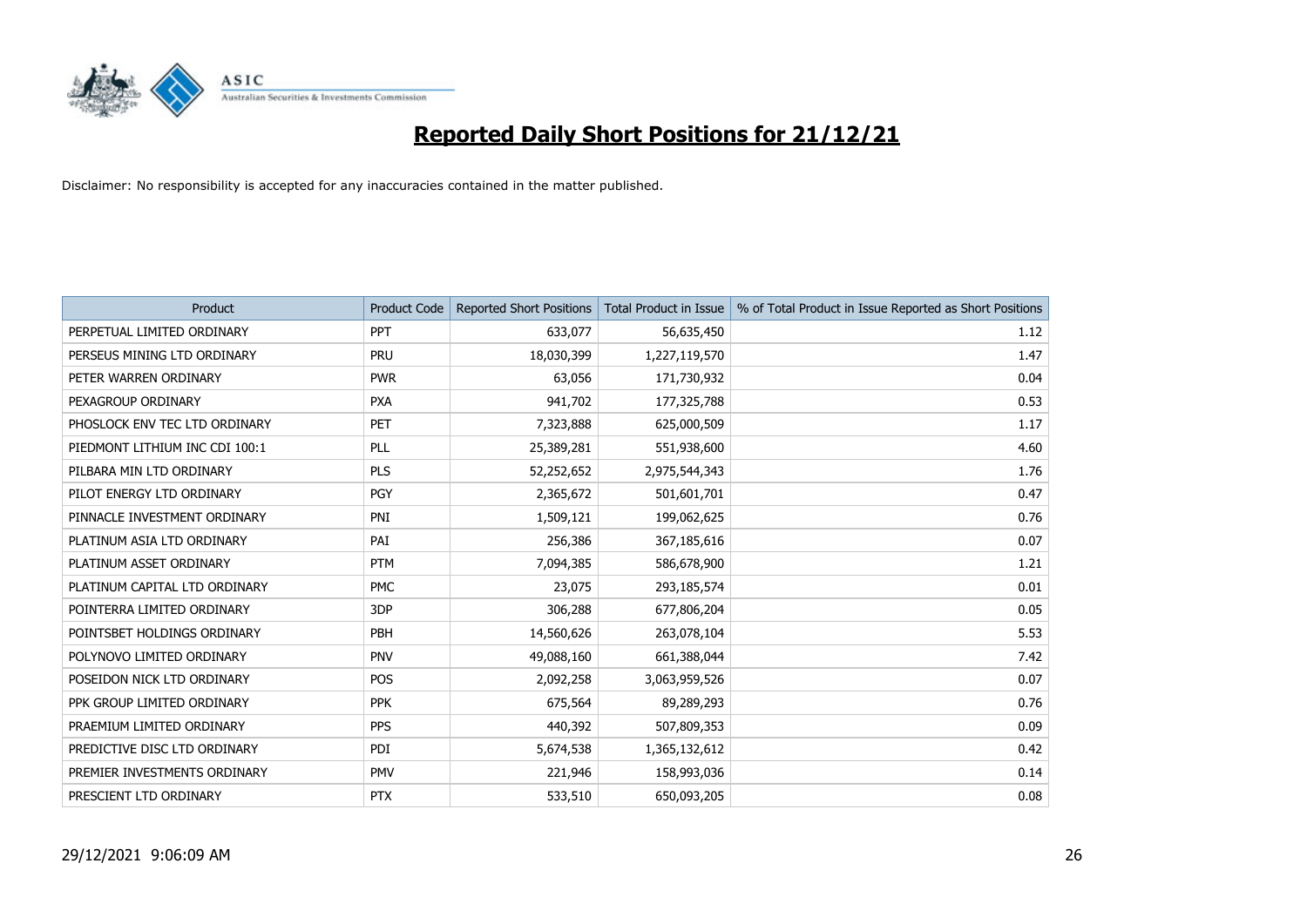

| <b>Product</b>                           | <b>Product Code</b> | <b>Reported Short Positions</b> | <b>Total Product in Issue</b> | % of Total Product in Issue Reported as Short Positions |
|------------------------------------------|---------------------|---------------------------------|-------------------------------|---------------------------------------------------------|
| PRIME MEDIA GRP LTD ORDINARY             | <b>PRT</b>          | 883,102                         | 366,330,303                   | 0.24                                                    |
| PRO MEDICUS LIMITED ORDINARY             | <b>PME</b>          | 4,284,142                       | 104,386,313                   | 4.10                                                    |
| PROSPECT RES LTD ORDINARY                | <b>PSC</b>          | 618,634                         | 428,523,535                   | 0.14                                                    |
| PROVINCE RESOURCES ORDINARY              | <b>PRL</b>          | 1,369,307                       | 1,129,659,811                 | 0.12                                                    |
| PSC INSURANCE LTD ORDINARY               | PSI                 | 4,548                           | 324,640,725                   | 0.00                                                    |
| PURSUIT MINERALS ORDINARY                | <b>PUR</b>          | 411,779                         | 937,013,916                   | 0.04                                                    |
| PUSHPAY HOLDINGS LTD ORD FOR. EXEMPT NZX | <b>PPH</b>          | 3,465,367                       | 1,140,581,004                 | 0.30                                                    |
| PWR HOLDINGS LIMITED ORDINARY            | <b>PWH</b>          | 33,277                          | 100,296,046                   | 0.03                                                    |
| <b>OANTAS AIRWAYS ORDINARY</b>           | QAN                 | 25,076,239                      | 1,886,044,698                 | 1.33                                                    |
| OBE INSURANCE GROUP ORDINARY             | QBE                 | 2,978,582                       | 1,476,512,766                 | 0.20                                                    |
| QUBE HOLDINGS LTD ORDINARY               | QUB                 | 4,137,510                       | 1,920,201,191                 | 0.22                                                    |
| <b>OUEENSLAND PACIFIC ORDINARY</b>       | QPM                 | 1,620,844                       | 1,355,613,131                 | 0.12                                                    |
| OV EQUITIES LIMITED ORDINARY             | QVE                 | 17,681                          | 231,922,964                   | 0.01                                                    |
| RACE ONCOLOGY LTD ORDINARY               | <b>RAC</b>          | 57,252                          | 149,544,782                   | 0.04                                                    |
| RAMELIUS RESOURCES ORDINARY              | <b>RMS</b>          | 6,953,286                       | 866,203,612                   | 0.80                                                    |
| RAMSAY HEALTH CARE ORDINARY              | <b>RHC</b>          | 1,815,848                       | 228,881,705                   | 0.79                                                    |
| RAREX LIMITED ORDINARY                   | <b>REE</b>          | 299,515                         | 451,593,204                   | 0.07                                                    |
| <b>REA GROUP ORDINARY</b>                | <b>REA</b>          | 1,210,580                       | 132,117,217                   | 0.92                                                    |
| RECCE PHARMACEUTICAL ORDINARY            | <b>RCE</b>          | 555,578                         | 173,787,847                   | 0.32                                                    |
| RECKON LIMITED ORDINARY                  | <b>RKN</b>          | 97,982                          | 113,294,832                   | 0.09                                                    |
| RED 5 LIMITED ORDINARY                   | <b>RED</b>          | 66,442,207                      | 2,356,360,652                 | 2.82                                                    |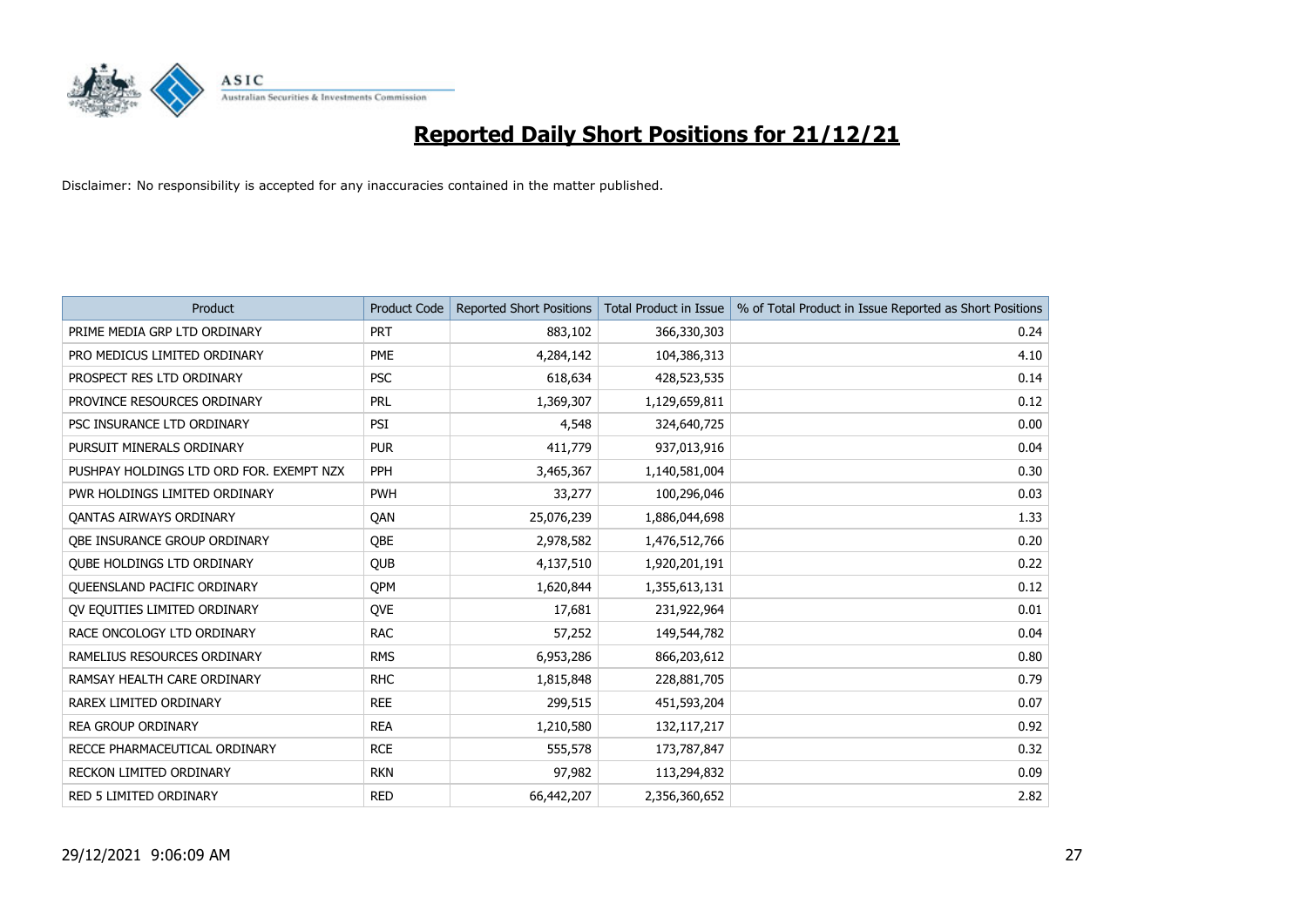

| <b>Product</b>                    | <b>Product Code</b> | <b>Reported Short Positions</b> | <b>Total Product in Issue</b> | % of Total Product in Issue Reported as Short Positions |
|-----------------------------------|---------------------|---------------------------------|-------------------------------|---------------------------------------------------------|
| RED DIRT METALS LTD ORDINARY      | <b>RDT</b>          | 371,541                         | 250,739,574                   | 0.15                                                    |
| RED HILL IRON ORDINARY            | <b>RHI</b>          | 1,015                           | 63,828,149                    | 0.00                                                    |
| REDBUBBLE LIMITED ORDINARY        | <b>RBL</b>          | 26,983,641                      | 275,920,223                   | 9.78                                                    |
| REDCAPE HOTEL GROUP UNITS STAPLED | <b>RDC</b>          | 92,868                          | 452,195,195                   | 0.02                                                    |
| REECE LIMITED ORDINARY            | <b>REH</b>          | 6,459,822                       | 645,984,181                   | 1.00                                                    |
| REGIS HEALTHCARE LTD ORDINARY     | <b>REG</b>          | 863,177                         | 300,833,765                   | 0.29                                                    |
| <b>REGIS RESOURCES ORDINARY</b>   | <b>RRL</b>          | 24,524,504                      | 754,776,298                   | 3.25                                                    |
| RELIANCE WORLDWIDE ORDINARY       | <b>RWC</b>          | 6,321,985                       | 790,094,765                   | 0.80                                                    |
| RENASCOR RES LTD ORDINARY         | <b>RNU</b>          | 135,528                         | 1,888,626,160                 | 0.01                                                    |
| RESAPP HEALTH LTD ORDINARY        | <b>RAP</b>          | 2,177,974                       | 859,197,077                   | 0.25                                                    |
| RESIMAC GRP LTD ORDINARY          | <b>RMC</b>          | 118,615                         | 408,792,525                   | 0.03                                                    |
| RESMED INC CDI 10:1 FOR. EXEMPT   | <b>RMD</b>          | 1,569,693                       | 413,011,920                   | 0.38                                                    |
| RESOLUTE MINING ORDINARY          | <b>RSG</b>          | 22,350,733                      | 1,103,931,520                 | 2.02                                                    |
| RETAIL FOOD GROUP ORDINARY        | <b>RFG</b>          | 5                               | 2,124,055,198                 | 0.00                                                    |
| REX MINERALS LIMITED ORDINARY     | <b>RXM</b>          | 1,860,748                       | 589,320,920                   | 0.32                                                    |
| RIDLEY CORPORATION ORDINARY       | <b>RIC</b>          | 1,680,499                       | 319,494,975                   | 0.53                                                    |
| <b>RINCON ORDINARY</b>            | <b>RCR</b>          | 4,105                           | 42,278,546                    | 0.01                                                    |
| RIO TINTO LIMITED ORDINARY        | <b>RIO</b>          | 1,113,704                       | 371,216,214                   | 0.30                                                    |
| RPMGLOBAL HLDGS LTD ORDINARY      | <b>RUL</b>          | 294,346                         | 232,131,291                   | 0.13                                                    |
| <b>RUBICON WATER ORDINARY</b>     | <b>RWL</b>          | 418                             | 171,885,104                   | 0.00                                                    |
| RUMBLE RES LIMITED ORDINARY       | <b>RTR</b>          | 3,005,275                       | 620,207,155                   | 0.48                                                    |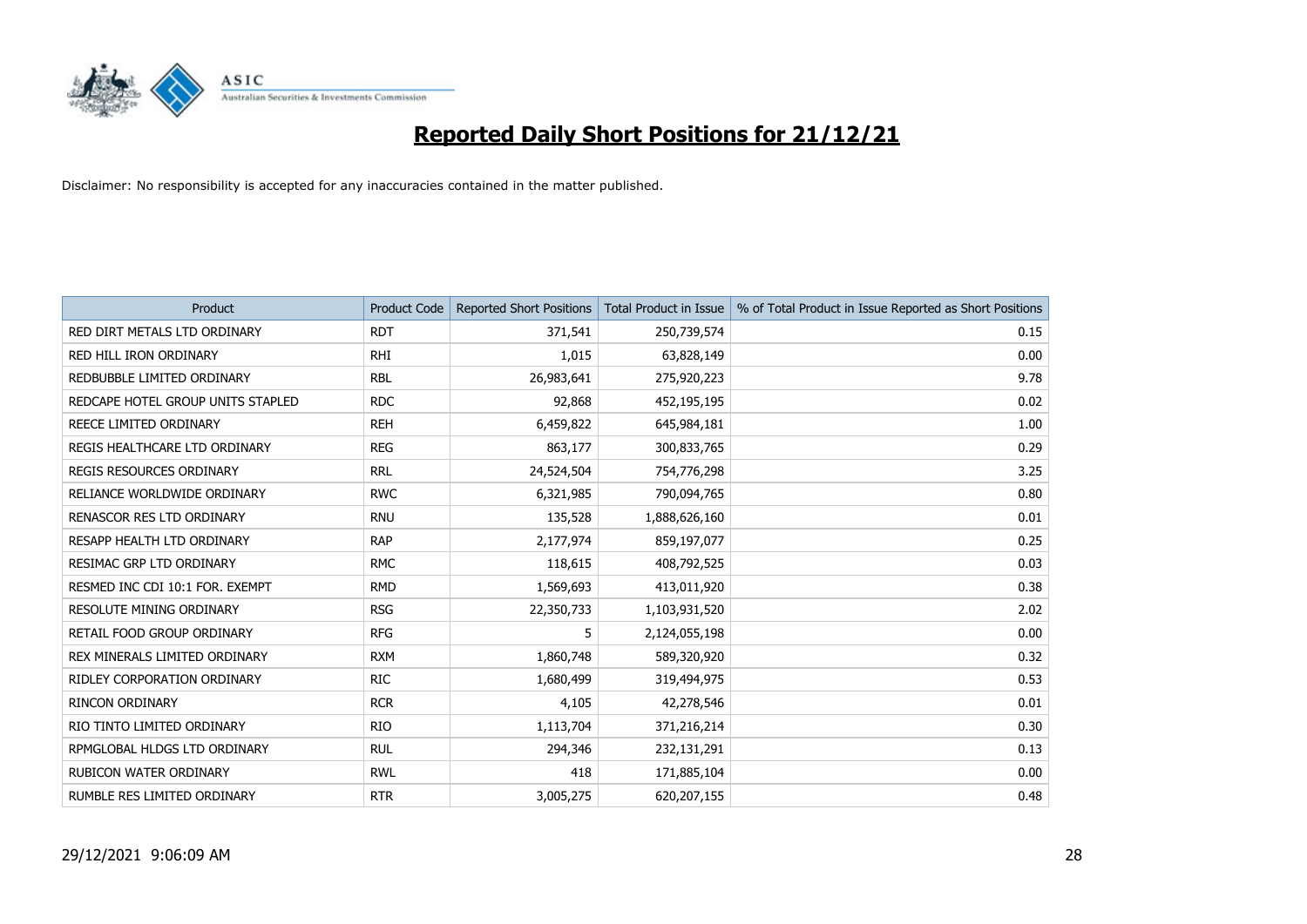

| <b>Product</b>                   | <b>Product Code</b> | <b>Reported Short Positions</b> | <b>Total Product in Issue</b> | % of Total Product in Issue Reported as Short Positions |
|----------------------------------|---------------------|---------------------------------|-------------------------------|---------------------------------------------------------|
| RURAL FUNDS GROUP UNITS STAPLED  | <b>RFF</b>          | 3,350,062                       | 381, 367, 182                 | 0.88                                                    |
| S2 RESOURCES ORDINARY            | S <sub>2R</sub>     |                                 | 356,374,855                   | 0.00                                                    |
| SALT LAKE POTASH LTD ORDINARY    | SO <sub>4</sub>     | 3,159,084                       | 816,475,721                   | 0.39                                                    |
| SANDFIRE RESOURCES ORDINARY      | <b>SFR</b>          | 1,432,887                       | 409,981,893                   | 0.35                                                    |
| SANTOS LTD DEF EX OSH            | <b>STONA</b>        | 25,234                          | 1,303,855,594                 | 0.00                                                    |
| SANTOS LTD ORDINARY              | <b>STO</b>          | 9,231,946                       | 3,386,921,635                 | 0.27                                                    |
| SAYONA MINING LTD ORDINARY       | <b>SYA</b>          | 23,325,180                      | 7,051,106,525                 | 0.33                                                    |
| SCA PROPERTY GROUP UNITS STAPLED | <b>SCP</b>          | 4,134,933                       | 1,110,193,150                 | 0.37                                                    |
| SCENTRE GRP FPO/UNITS STAPLED    | <b>SCG</b>          | 24,263,345                      | 5,190,378,339                 | 0.47                                                    |
| <b>SCIDEV LTD ORDINARY</b>       | SDV                 | 309,426                         | 187,478,221                   | 0.17                                                    |
| SEAFARMS GROUP LTD ORDINARY      | <b>SFG</b>          | 196,358                         | 4,836,599,179                 | 0.00                                                    |
| SECOS GROUP LTD ORDINARY         | <b>SES</b>          | 779,125                         | 535,901,862                   | 0.15                                                    |
| SEEK LIMITED ORDINARY            | <b>SEK</b>          | 9,369,996                       | 353,920,190                   | 2.65                                                    |
| SELECT HARVESTS ORDINARY         | <b>SHV</b>          | 1,103,807                       | 120,300,865                   | 0.92                                                    |
| SENEX ENERGY LIMITED ORDINARY    | <b>SXY</b>          | 1,031,127                       | 185,267,605                   | 0.56                                                    |
| SERVCORP LIMITED ORDINARY        | <b>SRV</b>          | 321,117                         | 96,817,888                    | 0.33                                                    |
| SERVICE STREAM ORDINARY          | <b>SSM</b>          | 17,131,757                      | 615,953,094                   | 2.78                                                    |
| SEVEN GROUP HOLDINGS ORDINARY    | <b>SVW</b>          | 6,688,921                       | 363,260,588                   | 1.84                                                    |
| SEVEN WEST MEDIA LTD ORDINARY    | <b>SWM</b>          | 1,609,991                       | 1,590,118,239                 | 0.10                                                    |
| SEZZLE INC. CDI1:1 USPROHEXCLOIB | <b>SZL</b>          | 1,387,461                       | 198,259,041                   | 0.70                                                    |
| SG FLEET GROUP LTD ORDINARY      | <b>SGF</b>          | 173,746                         | 341,984,920                   | 0.05                                                    |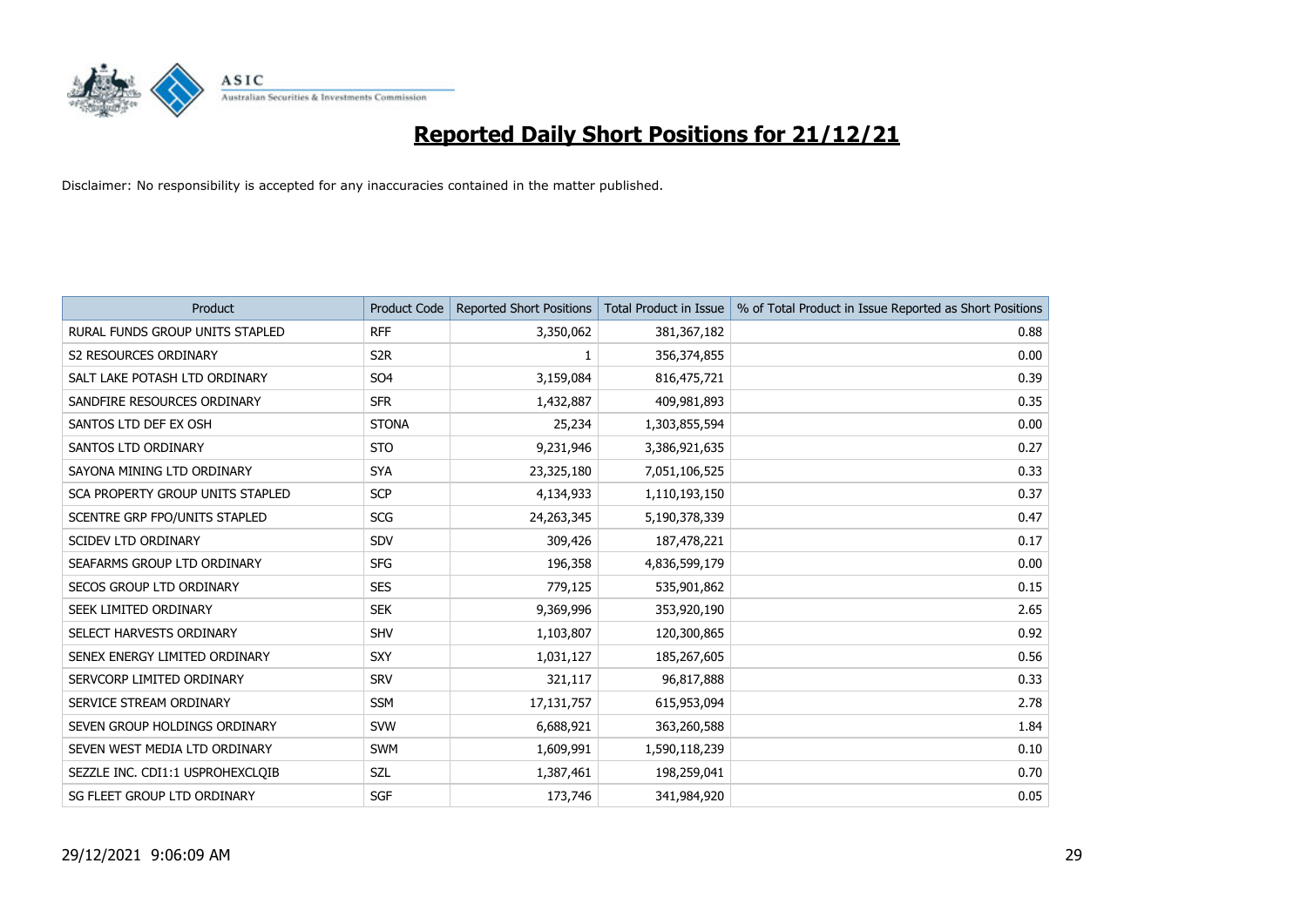

| <b>Product</b>                            | <b>Product Code</b> | <b>Reported Short Positions</b> | <b>Total Product in Issue</b> | % of Total Product in Issue Reported as Short Positions |
|-------------------------------------------|---------------------|---------------------------------|-------------------------------|---------------------------------------------------------|
| SIGMA HEALTH LTD ORDINARY                 | <b>SIG</b>          | 12,259,779                      | 1,059,276,416                 | 1.16                                                    |
| SILK LOGISTICS ORDINARY                   | <b>SLH</b>          | 4,632                           | 76,024,462                    | 0.01                                                    |
| SILVER LAKE RESOURCE ORDINARY             | <b>SLR</b>          | 14,527,092                      | 885,465,195                   | 1.64                                                    |
| SILVER MINES LIMITED ORDINARY             | <b>SVL</b>          | 19,642,436                      | 1,291,832,143                 | 1.52                                                    |
| SIMS LIMITED ORDINARY                     | <b>SGM</b>          | 4,500,377                       | 197,564,753                   | 2.28                                                    |
| SITEMINDER ORDINARY                       | <b>SDR</b>          | 4,432,331                       | 271,762,759                   | 1.63                                                    |
| SIV CAPITAL LIMITED ORDINARY              | <b>SIV</b>          | 580,257                         | 39,267,916                    | 1.48                                                    |
| SKY METALS LTD ORDINARY                   | <b>SKY</b>          | 39,387                          | 376,783,470                   | 0.01                                                    |
| SKY NETWORK ORDINARY                      | <b>SKT</b>          | 15,781                          | 174,688,323                   | 0.01                                                    |
| SKYCITY ENT GRP LTD ORD FOR. EXEMPT NZX   | <b>SKC</b>          | 16,146,231                      | 760,205,209                   | 2.12                                                    |
| <b>SLATER &amp; GORDON ORDINARY</b>       | <b>SGH</b>          | 72                              | 139,691,955                   | 0.00                                                    |
| SMARTGRP CORPORATION ORDINARY             | <b>SIQ</b>          | 62,555                          | 133,498,979                   | 0.05                                                    |
| SMARTPAY HOLDINGS ORD FOR EXEMPT NZX      | <b>SMP</b>          | 10,744                          | 238,284,963                   | 0.00                                                    |
| SONIC HEALTHCARE ORDINARY                 | <b>SHL</b>          | 2,385,498                       | 479,721,967                   | 0.50                                                    |
| SOUL PATTINSON (W.H) ORDINARY             | SOL                 | 6,515,731                       | 360,866,092                   | 1.81                                                    |
| SOUTH32 LIMITED ORDINARY                  | S32                 | 18,310,885                      | 4,656,054,832                 | 0.39                                                    |
| SPARK INFRASTRUCTURE STAPLED US PROHIBIT. | SKI                 | 14,651,637                      | 1,754,954,280                 | 0.83                                                    |
| SPARK NEW ZEALAND ORD FOR. EXEMPT NZX     | <b>SPK</b>          | 4,489,892                       | 1,869,423,460                 | 0.24                                                    |
| SPDR GLOBAL DIVIDEND ETF UNITS            | WDIV                | 3,170                           | 18,984,371                    | 0.02                                                    |
| SPIRIT TECHNOLOGY ORDINARY                | ST <sub>1</sub>     | 119,709                         | 656,400,557                   | 0.02                                                    |
| SPLITIT ORDINARY                          | <b>SPT</b>          | 9,029,779                       | 469,374,453                   | 1.92                                                    |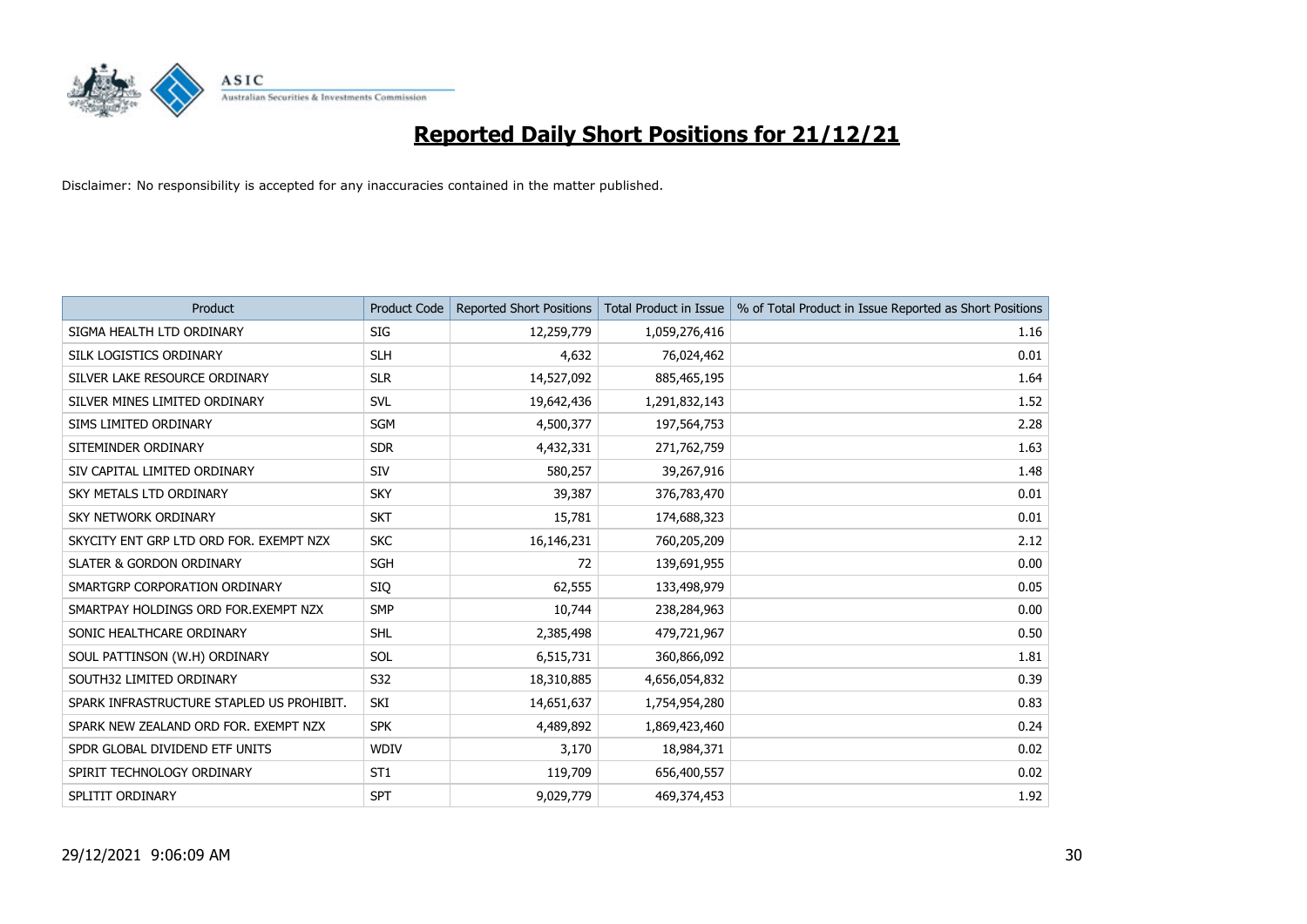

| Product                              | <b>Product Code</b> | <b>Reported Short Positions</b> | <b>Total Product in Issue</b> | % of Total Product in Issue Reported as Short Positions |
|--------------------------------------|---------------------|---------------------------------|-------------------------------|---------------------------------------------------------|
| SRG GLOBAL LTD ORDINARY              | <b>SRG</b>          | 695,201                         | 445,796,415                   | 0.16                                                    |
| SSR MINING INC. CDI 1:1              | <b>SSR</b>          | 57,354                          | 20,890,345                    | 0.27                                                    |
| ST BARBARA LIMITED ORDINARY          | <b>SBM</b>          | 13,252,633                      | 709,527,049                   | 1.87                                                    |
| ST GEORGE MIN LTD ORDINARY           | SGQ                 | 33,848                          | 589,190,937                   | 0.01                                                    |
| STANMORE RESOURCES ORDINARY          | <b>SMR</b>          | 6,539                           | 270,406,341                   | 0.00                                                    |
| STARPHARMA HOLDINGS ORDINARY         | <b>SPL</b>          | 11,796,422                      | 406,680,155                   | 2.90                                                    |
| STAVELY MINERALS LTD ORDINARY        | SVY                 | 644,725                         | 260,961,452                   | 0.25                                                    |
| STEADFAST GROUP LTD ORDINARY         | <b>SDF</b>          | 4,851,957                       | 977,593,945                   | 0.50                                                    |
| STEP ONE LIMITED ORDINARY            | <b>STP</b>          | 11,462                          | 185,340,291                   | 0.01                                                    |
| STHN CROSS MEDIA DEFERRED SETTLEMENT | <b>SXLDA</b>        |                                 | 264,210,569                   | 0.00                                                    |
| STHN CROSS MEDIA ORDINARY            | <b>SXL</b>          | 4,085,210                       | 264,214,027                   | 1.55                                                    |
| STOCKLAND FPO/UNITS STAPLED          | <b>SGP</b>          | 26,866,347                      | 2,387,171,662                 | 1.13                                                    |
| STRICKLAND METALS ORDINARY           | <b>STK</b>          | 859,775                         | 1,251,557,693                 | 0.07                                                    |
| STRIKE ENERGY LTD ORDINARY           | <b>STX</b>          | 43,031,206                      | 2,025,105,045                 | 2.12                                                    |
| SUNCORP GROUP LTD ORDINARY           | <b>SUN</b>          | 4,537,349                       | 1,262,604,976                 | 0.36                                                    |
| SUNRISE ORDINARY                     | <b>SRL</b>          | 2,468,756                       | 90,057,879                    | 2.74                                                    |
| SUNSTONE METALS LTD ORDINARY         | <b>STM</b>          | 1,664,018                       | 2,239,520,979                 | 0.07                                                    |
| SUPER RET REP LTD ORDINARY           | <b>SUL</b>          | 7,261,651                       | 225,826,500                   | 3.22                                                    |
| SUPERLOOP LIMITED ORDINARY           | <b>SLC</b>          | 1,029,555                       | 483,400,024                   | 0.21                                                    |
| SWOOP HOLDINGS LTD ORDINARY          | <b>SWP</b>          | 22,079                          | 143,842,438                   | 0.02                                                    |
| SYD AIRPORT FPO/UNITS STAPLED        | <b>SYD</b>          | 4,773,120                       | 2,698,700,253                 | 0.18                                                    |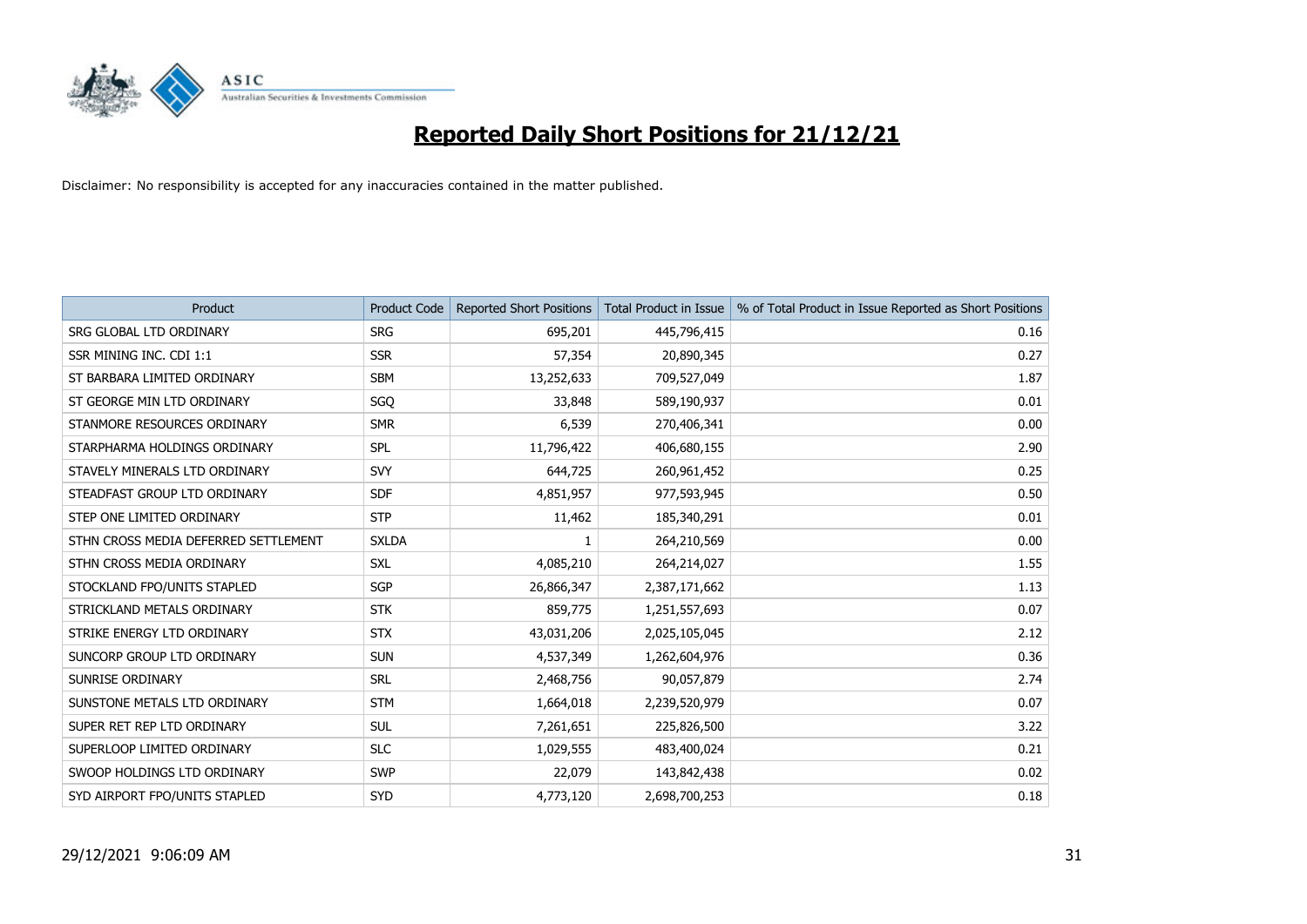

| <b>Product</b>                       | <b>Product Code</b> | <b>Reported Short Positions</b> | <b>Total Product in Issue</b> | % of Total Product in Issue Reported as Short Positions |
|--------------------------------------|---------------------|---------------------------------|-------------------------------|---------------------------------------------------------|
| SYMBIO HOLDINGS LTD ORDINARY         | <b>SYM</b>          | 928                             | 84,792,752                    | 0.00                                                    |
| SYNLAIT MILK LTD ORD FOR. EXEMPT NZX | SM <sub>1</sub>     | 235,941                         | 218,581,661                   | 0.11                                                    |
| SYRAH RESOURCES ORDINARY             | <b>SYR</b>          | 3,510,668                       | 498,734,723                   | 0.70                                                    |
| TABCORP HOLDINGS LTD ORDINARY        | <b>TAH</b>          | 6,414,151                       | 2,225,771,703                 | 0.29                                                    |
| TALGA GROUP LTD ORDINARY             | <b>TLG</b>          | 1,186,102                       | 304,704,519                   | 0.39                                                    |
| TALI DIGITAL LIMITED ORDINARY        | TD <sub>1</sub>     | 534,383                         | 931,905,789                   | 0.06                                                    |
| TASSAL GROUP LIMITED ORDINARY        | <b>TGR</b>          | 11,037,859                      | 213,608,448                   | 5.17                                                    |
| TECHNOLOGY METALS ORDINARY           | <b>TMT</b>          | 33,245                          | 203,661,390                   | 0.02                                                    |
| TECHNOLOGY ONE ORDINARY              | <b>TNE</b>          | 11,408,075                      | 323,115,816                   | 3.53                                                    |
| TELIX PHARMACEUTICAL ORDINARY        | <b>TLX</b>          | 1,516,618                       | 285,072,908                   | 0.53                                                    |
| TELSTRA CORPORATION. ORDINARY        | <b>TLS</b>          | 19,978,551                      | 11,839,570,639                | 0.17                                                    |
| TEMPLE & WEBSTER LTD ORDINARY        | <b>TPW</b>          | 8,483,199                       | 120,452,928                   | 7.04                                                    |
| <b>TESSERENT LIMITED ORDINARY</b>    | <b>TNT</b>          | 6,320,131                       | 1,213,456,641                 | 0.52                                                    |
| THE A2 MILK COMPANY ORDINARY         | A <sub>2</sub> M    | 39,100,707                      | 743,656,528                   | 5.26                                                    |
| THE REJECT SHOP ORDINARY             | <b>TRS</b>          | 124,266                         | 38,326,622                    | 0.32                                                    |
| THE STAR ENT GRP ORDINARY            | <b>SGR</b>          | 21,653,438                      | 952,014,210                   | 2.27                                                    |
| THORN GROUP LIMITED ORDINARY         | <b>TGA</b>          | 28                              | 339,892,310                   | 0.00                                                    |
| TITAN MINERALS ORDINARY              | <b>TTM</b>          | 966,521                         | 1,391,313,498                 | 0.07                                                    |
| TNG LIMITED ORDINARY                 | <b>TNG</b>          | 809,416                         | 1,388,418,222                 | 0.06                                                    |
| TPG TELECOM LIMITED. ORDINARY        | <b>TPG</b>          | 11,255,824                      | 1,859,341,669                 | 0.61                                                    |
| TRAJAN GROUP HOLDING ORDINARY        | <b>TRJ</b>          | 94                              | 129,916,982                   | 0.00                                                    |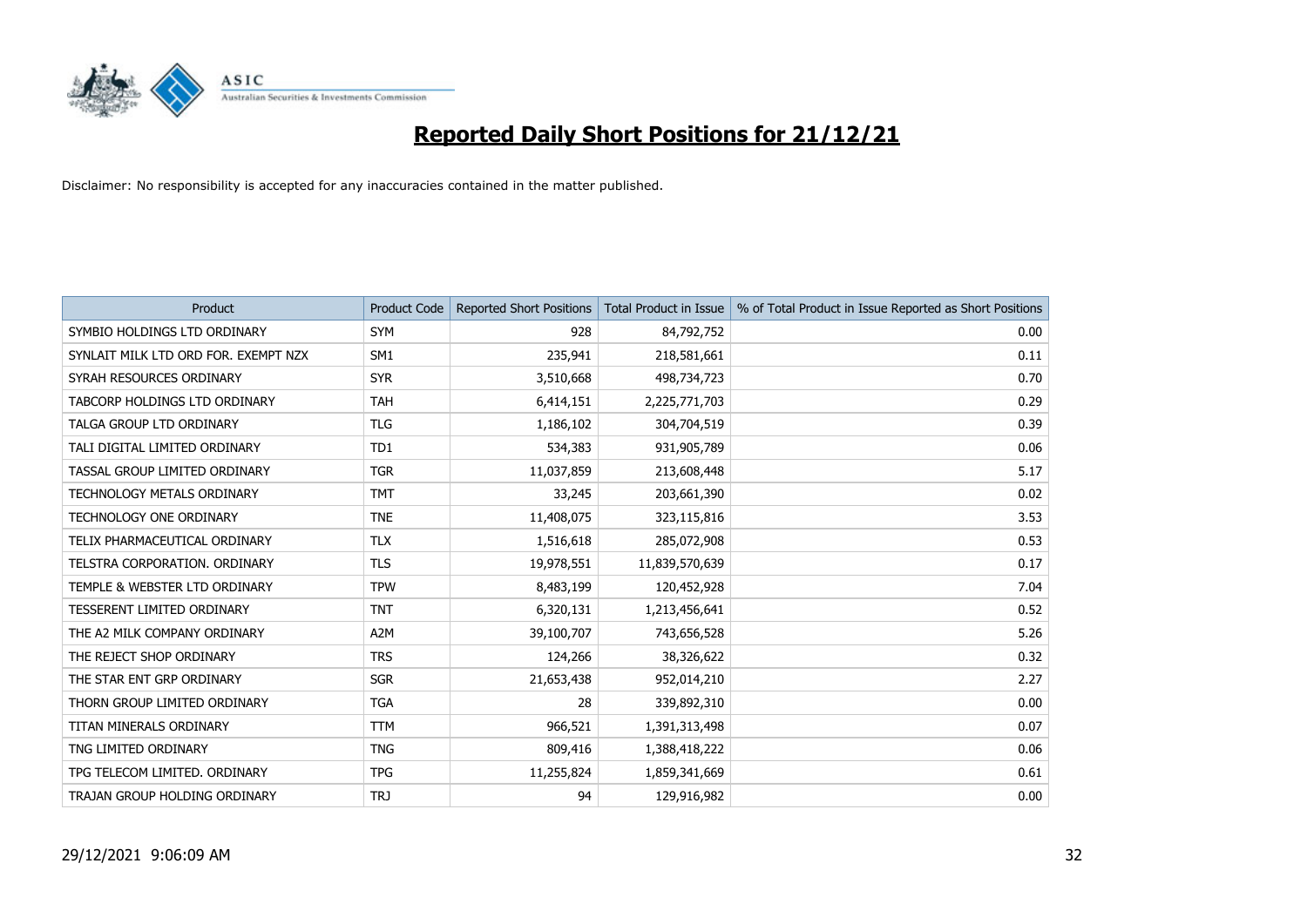

| <b>Product</b>                           | <b>Product Code</b> | <b>Reported Short Positions</b> | <b>Total Product in Issue</b> | % of Total Product in Issue Reported as Short Positions |
|------------------------------------------|---------------------|---------------------------------|-------------------------------|---------------------------------------------------------|
| TRANSURBAN GROUP FPO/UNITS STAPLED       | <b>TCL</b>          | 9,821,249                       | 3,069,853,594                 | 0.32                                                    |
| TREASURY WINE ESTATE ORDINARY            | <b>TWE</b>          | 3,603,355                       | 721,848,176                   | 0.50                                                    |
| TUAS LIMITED ORDINARY                    | <b>TUA</b>          | 178,252                         | 463,909,021                   | 0.04                                                    |
| TUNGSTEN MIN NL ORDINARY                 | <b>TGN</b>          | 302,842                         | 786,414,272                   | 0.04                                                    |
| <b>TYRO PAYMENTS ORDINARY</b>            | <b>TYR</b>          | 31,362,671                      | 515,802,452                   | 6.08                                                    |
| UNIBAILRODAWESTFIELD CDI 20:1            | <b>URW</b>          | 3,977,408                       | 196,548,700                   | 2.02                                                    |
| UNITED MALT GROUP ORDINARY               | <b>UMG</b>          | 2,658,064                       | 299,179,135                   | 0.89                                                    |
| UNITED OVERSEAS AUST ORDINARY            | <b>UOS</b>          | 1,000                           | 495,145,755                   | 0.00                                                    |
| UNITI GROUP LTD ORDINARY                 | <b>UWL</b>          | 8,671,741                       | 687,962,649                   | 1.26                                                    |
| UNIVERSAL STORE ORDINARY                 | <b>UNI</b>          | 240,515                         | 73,195,836                    | 0.33                                                    |
| <b>VEEM LTD ORDINARY</b>                 | <b>VEE</b>          | 75,604                          | 135,719,452                   | 0.06                                                    |
| VENTIASERVICESGROUP ORDINARY             | <b>VNT</b>          | 3,032                           | 855,484,445                   | 0.00                                                    |
| <b>VENTURE MINERALS ORDINARY</b>         | <b>VMS</b>          | 88,585                          | 1,503,291,290                 | 0.01                                                    |
| VGI PARTNERS LIMITED ORDINARY            | VGI                 | 43,651                          | 69,806,169                    | 0.06                                                    |
| VICINITY CENTRES FPO/UNITS STAPLED       | <b>VCX</b>          | 53,675,457                      | 4,552,275,358                 | 1.18                                                    |
| VIKING MINES LTD ORDINARY                | <b>VKA</b>          | 2,474                           | 1,025,258,431                 | 0.00                                                    |
| VIMY RESOURCES LTD ORDINARY              | <b>VMY</b>          | 5,048,446                       | 1,054,871,992                 | 0.48                                                    |
| VIRGIN MONEY UK PLC CDI 1:1FOREXEMPT LSE | <b>VUK</b>          | 5,518,048                       | 881,840,585                   | 0.63                                                    |
| <b>VIRTUS HEALTH LTD ORDINARY</b>        | <b>VRT</b>          | 3,119,423                       | 85,536,996                    | 3.65                                                    |
| VITA GROUP LTD ORDINARY                  | <b>VTG</b>          | 2,688,455                       | 165,604,453                   | 1.62                                                    |
| VITAL METALS LIMITED ORDINARY            | <b>VML</b>          | 6,368,895                       | 4,165,483,084                 | 0.15                                                    |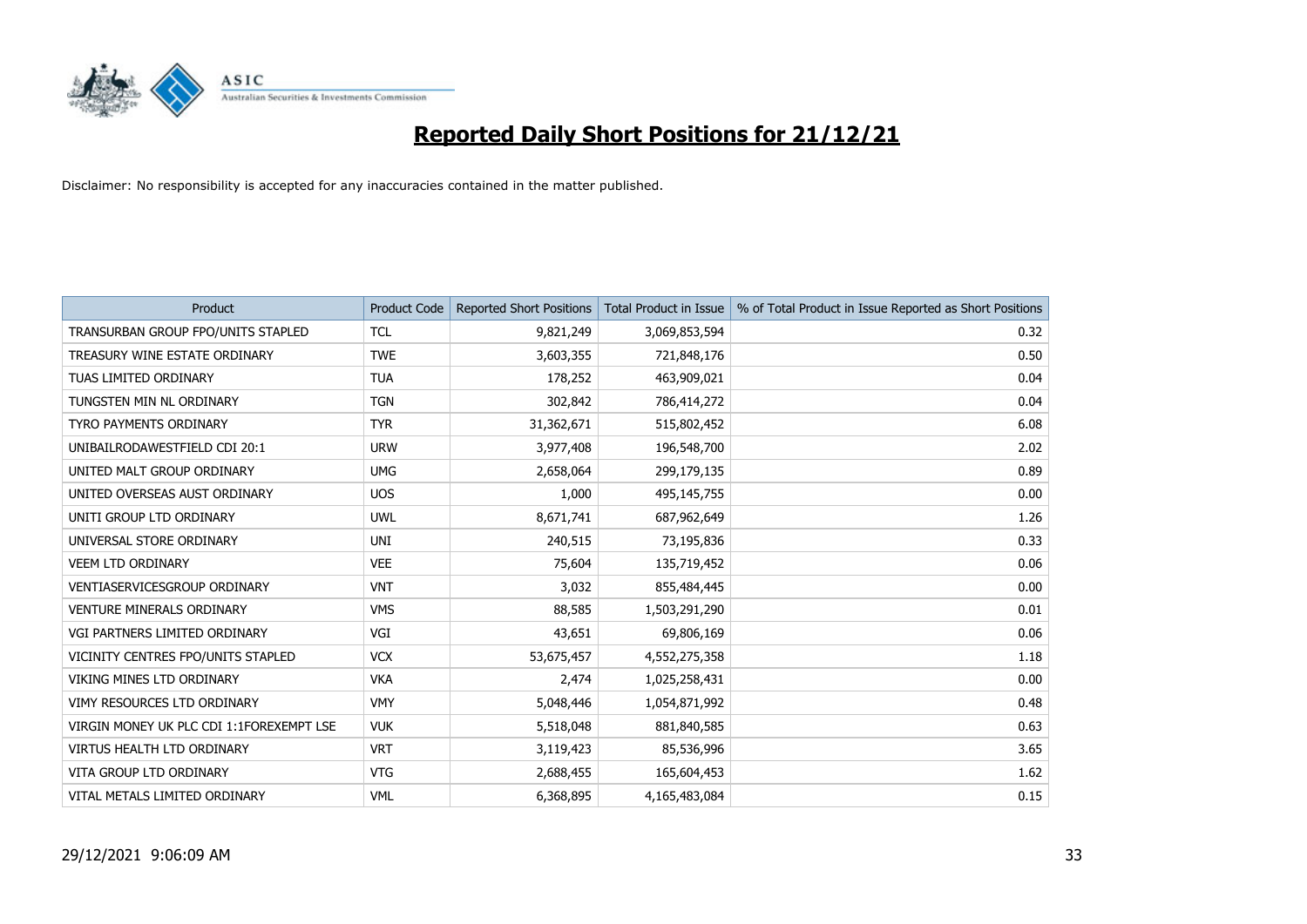

| Product                             | <b>Product Code</b> | <b>Reported Short Positions</b> | <b>Total Product in Issue</b> | % of Total Product in Issue Reported as Short Positions |
|-------------------------------------|---------------------|---------------------------------|-------------------------------|---------------------------------------------------------|
| <b>VIVA ENERGY GROUP ORDINARY</b>   | <b>VEA</b>          | 1,070,543                       | 1,555,351,598                 | 0.07                                                    |
| VIVA LEISURE LIMITED ORDINARY       | <b>VVA</b>          | 160,341                         | 89,514,240                    | 0.18                                                    |
| VMOTO LIMITED ORDINARY              | <b>VMT</b>          | 167,133                         | 278,510,084                   | 0.06                                                    |
| <b>VNGD AUS SHARES ETF UNITS</b>    | <b>VAS</b>          | 20,118                          | 103,605,470                   | 0.02                                                    |
| <b>VOLPARA HEALTH TECH ORDINARY</b> | <b>VHT</b>          | 2,180,814                       | 251,461,081                   | 0.87                                                    |
| VOLT RESOURCES LTD ORDINARY         | <b>VRC</b>          | 2,879,403                       | 2,676,277,155                 | 0.11                                                    |
| <b>VRX SILICA LTD ORDINARY</b>      | <b>VRX</b>          | 158,280                         | 558,403,029                   | 0.03                                                    |
| <b>VULCAN ENERGY ORDINARY</b>       | <b>VUL</b>          | 3,451,204                       | 131,607,598                   | 2.62                                                    |
| WAGNERS HLD COMPANY ORDINARY        | <b>WGN</b>          | 15,977                          | 187,196,887                   | 0.01                                                    |
| WARREGO ENERGY LTD ORDINARY         | <b>WGO</b>          | 505,730                         | 1,223,122,326                 | 0.04                                                    |
| WAYPOINT REIT FPO/UNITS STAPLED     | <b>WPR</b>          | 5,406,620                       | 729,816,547                   | 0.74                                                    |
| WAYPOINT REIT STAPLED DEF SET       | <b>WPRDA</b>        | 782                             | 730,777,051                   | 0.00                                                    |
| WEBCENTRAL LTD ORDINARY             | <b>WCG</b>          | 329,648                         | 404,012,925                   | 0.08                                                    |
| WEBJET LIMITED ORDINARY             | <b>WEB</b>          | 33,558,752                      | 380,509,819                   | 8.82                                                    |
| WEEBIT NANO LTD ORDINARY            | <b>WBT</b>          | 582,850                         | 150,663,998                   | 0.39                                                    |
| WESFARMERS LIMITED ORDINARY         | <b>WES</b>          | 1,494,303                       | 1,133,840,242                 | 0.13                                                    |
| WEST AFRICAN RES LTD ORDINARY       | <b>WAF</b>          | 27,586,936                      | 1,020,773,845                 | 2.70                                                    |
| WESTERN AREAS LTD ORDINARY          | <b>WSA</b>          | 2,879,823                       | 321,643,155                   | 0.90                                                    |
| WESTGOLD RESOURCES. ORDINARY        | <b>WGX</b>          | 7,248,326                       | 425,496,166                   | 1.70                                                    |
| WESTPAC BANKING CORP ORDINARY       | <b>WBC</b>          | 45,104,157                      | 3,668,591,808                 | 1.23                                                    |
| WHISPIR LIMITED ORDINARY            | <b>WSP</b>          | 746,649                         | 117,711,354                   | 0.63                                                    |